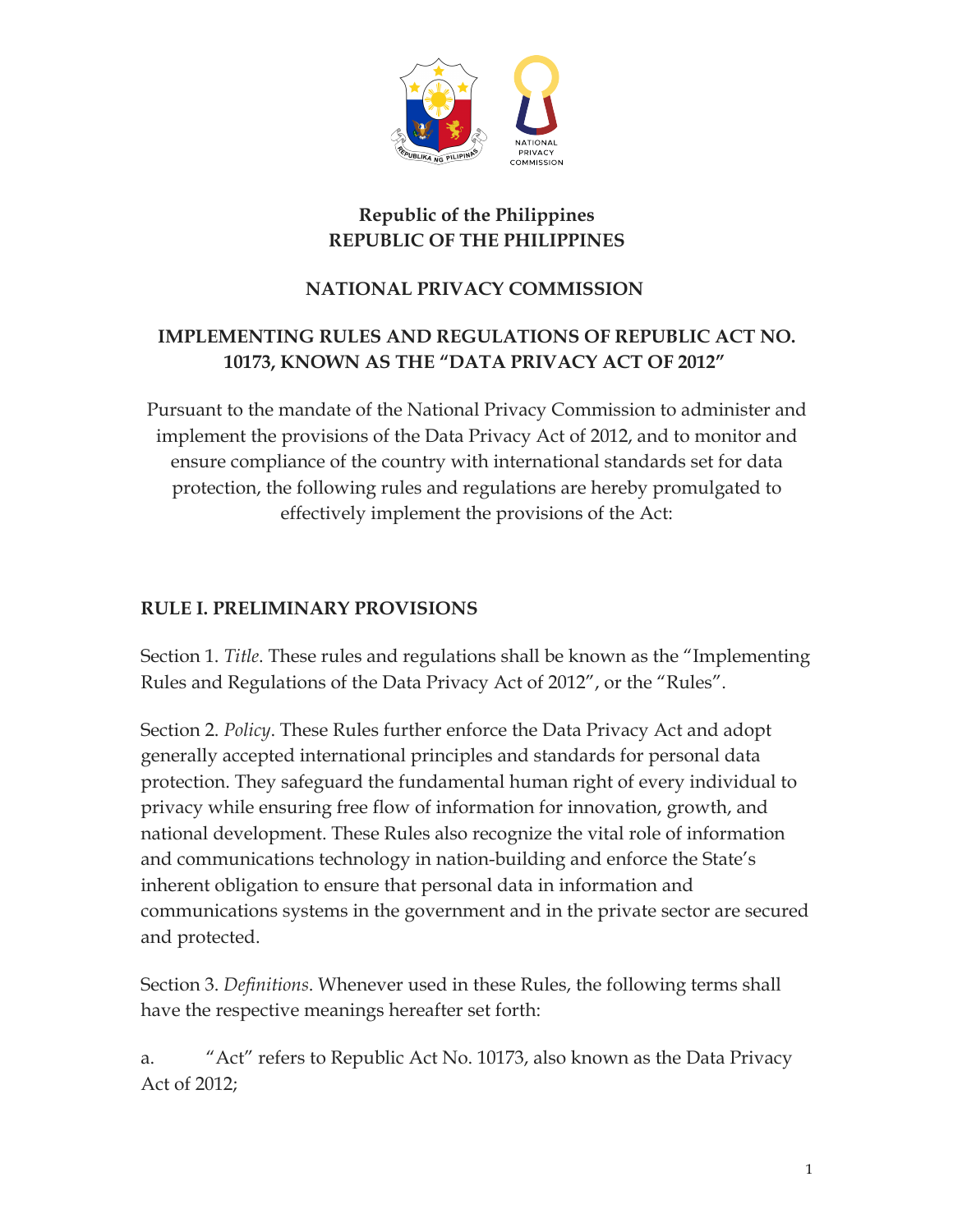

## b. "Commission" refers to the National Privacy Commission;

c. "Consent of the data subject" refers to any freely given, specific, informed indication of will, whereby the data subject agrees to the collection and processing of his or her personal, sensitive personal, or privileged information. Consent shall be evidenced by written, electronic or recorded means. It may also be given on behalf of a data subject by a lawful representative or an agent specifically authorized by the data subject to do so;

d. "Data subject" refers to an individual whose personal, sensitive personal, or privileged information is processed;

e. "Data processing systems" refers to the structure and procedure by which personal data is collected and further processed in an information and communications system or relevant filing system, including the purpose and intended output of the processing;

f. "Data sharing" is the disclosure or transfer to a third party of personal data under the custody of a personal information controller or personal information processor. In the case of the latter, such disclosure or transfer must have been upon the instructions of the personal information controller concerned. The term excludes outsourcing, or the disclosure or transfer of personal data by a personal information controller to a personal information processor;

g. "Direct marketing" refers to communication by whatever means of any advertising or marketing material which is directed to particular individuals;

h. "Filing system" refers to any set of information relating to natural or juridical persons to the extent that, although the information is not processed by equipment operating automatically in response to instructions given for that purpose, the set is structured, either by reference to individuals or by reference to criteria relating to individuals, in such a way that specific information relating to a particular individual is readily accessible;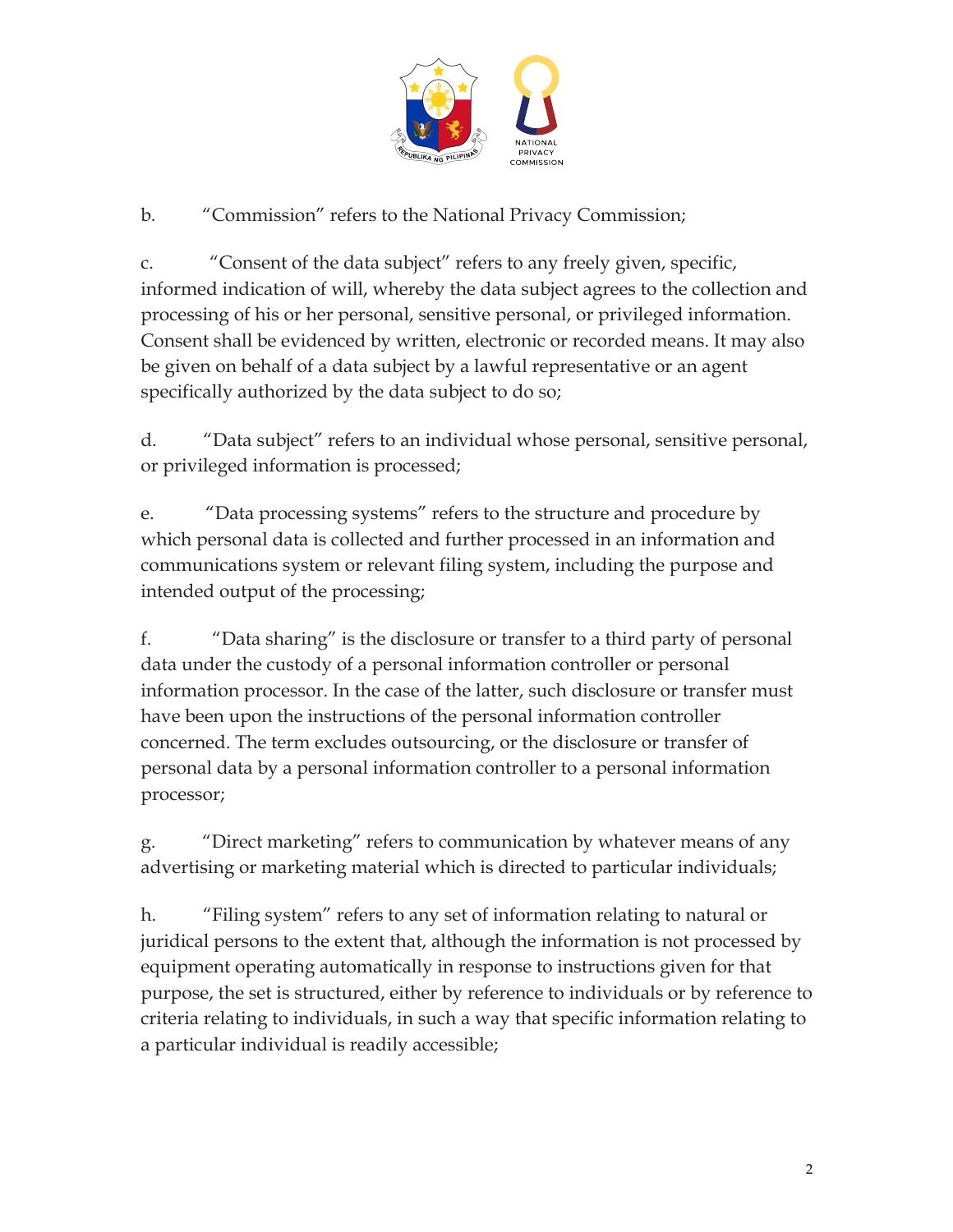

i. "Information and communications system" refers to a system for generating, sending, receiving, storing, or otherwise processing electronic data messages or electronic documents, and includes the computer system or other similar device by which data is recorded, transmitted, or stored, and any procedure related to the recording, transmission, or storage of electronic data, electronic message, or electronic document;

j. "Personal data" refers to all types of personal information;

k. "Personal data breach" refers to a breach of security leading to the accidental or unlawful destruction, loss, alteration, unauthorized disclosure of, or access to, personal data transmitted, stored, or otherwise processed;

l. "Personal information" refers to any information, whether recorded in a material form or not, from which the identity of an individual is apparent or can be reasonably and directly ascertained by the entity holding the information, or when put together with other information would directly and certainly identify an individual;

m. "Personal information controller" refers to a natural or juridical person, or any other body who controls the processing of personal data, or instructs another to process personal data on its behalf. The term excludes:

1. A natural or juridical person, or any other body, who performs such functions as instructed by another person or organization; or

2. A natural person who processes personal data in connection with his or her personal, family, or household affairs;

There is control if the natural or juridical person or any other body decides on what information is collected, or the purpose or extent of its processing;

n. "Personal information processor" refers to any natural or juridical person or any other body to whom a personal information controller may outsource or instruct the processing of personal data pertaining to a data subject;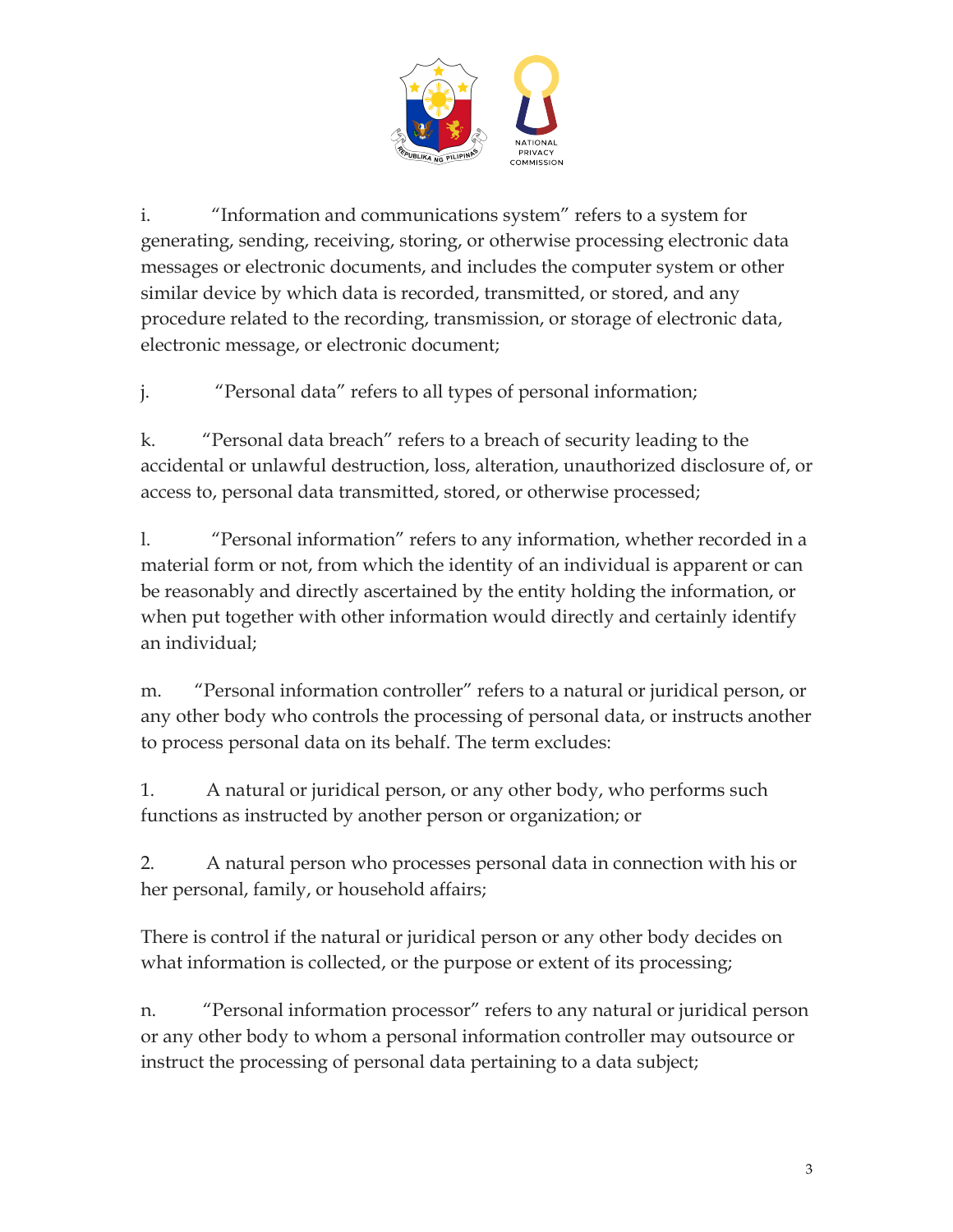

o. "Processing" refers to any operation or any set of operations performed upon personal data including, but not limited to, the collection, recording, organization, storage, updating or modification, retrieval, consultation, use, consolidation, blocking, erasure or destruction of data. Processing may be performed through automated means, or manual processing, if the personal data are contained or are intended to be contained in a filing system;

p. "Profiling" refers to any form of automated processing of personal data consisting of the use of personal data to evaluate certain personal aspects relating to a natural person, in particular to analyze or predict aspects concerning that natural person's performance at work, economic situation, health, personal preferences, interests, reliability, behavior, location or movements;

q. "Privileged information" refers to any and all forms of data, which, under the Rules of Court and other pertinent laws constitute privileged communication;

r. "Public authority" refers to any government entity created by the Constitution or law, and vested with law enforcement or regulatory authority and functions;

s. "Security incident" is an event or occurrence that affects or tends to affect data protection, or may compromise the availability, integrity and confidentiality of personal data. It includes incidents that would result to a personal data breach, if not for safeguards that have been put in place;

t. Sensitive personal information refers to personal information:

1. About an individual's race, ethnic origin, marital status, age, color, and religious, philosophical or political affiliations;

2. About an individual's health, education, genetic or sexual life of a person, or to any proceeding for any offense committed or alleged to have been committed by such individual, the disposal of such proceedings, or the sentence of any court in such proceedings;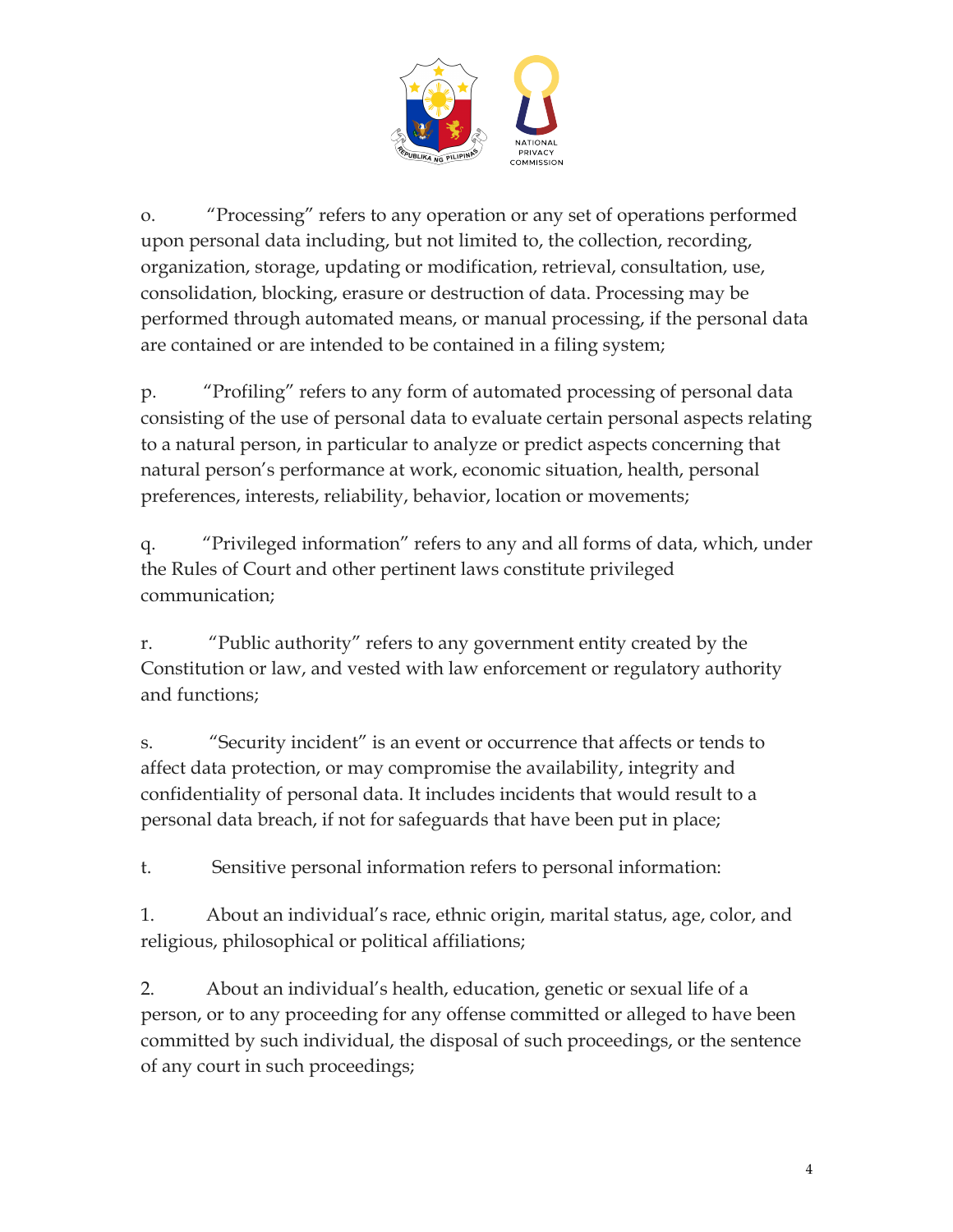

3. Issued by government agencies peculiar to an individual which includes, but is not limited to, social security numbers, previous or current health records, licenses or its denials, suspension or revocation, and tax returns; and

4. Specifically established by an executive order or an act of Congress to be kept classified.

# **RULE II. SCOPE OF APPLICATION**

Section 4. *Scope*. The Act and these Rules apply to the processing of personal data by any natural and juridical person in the government or private sector. They apply to an act done or practice engaged in and outside of the Philippines if:

a. The natural or juridical person involved in the processing of personal data is found or established in the Philippines;

b. The act, practice or processing relates to personal data about a Philippine citizen or Philippine resident;

c. The processing of personal data is being done in the Philippines; or

d. The act, practice or processing of personal data is done or engaged in by an entity with links to the Philippines, with due consideration to international law and comity, such as, but not limited to, the following:

1. Use of equipment located in the country, or maintains an office, branch or agency in the Philippines for processing of personal data;

2. A contract is entered in the Philippines;

3. A juridical entity unincorporated in the Philippines but has central management and control in the country;

4. An entity that has a branch, agency, office or subsidiary in the Philippines and the parent or affiliate of the Philippine entity has access to personal data;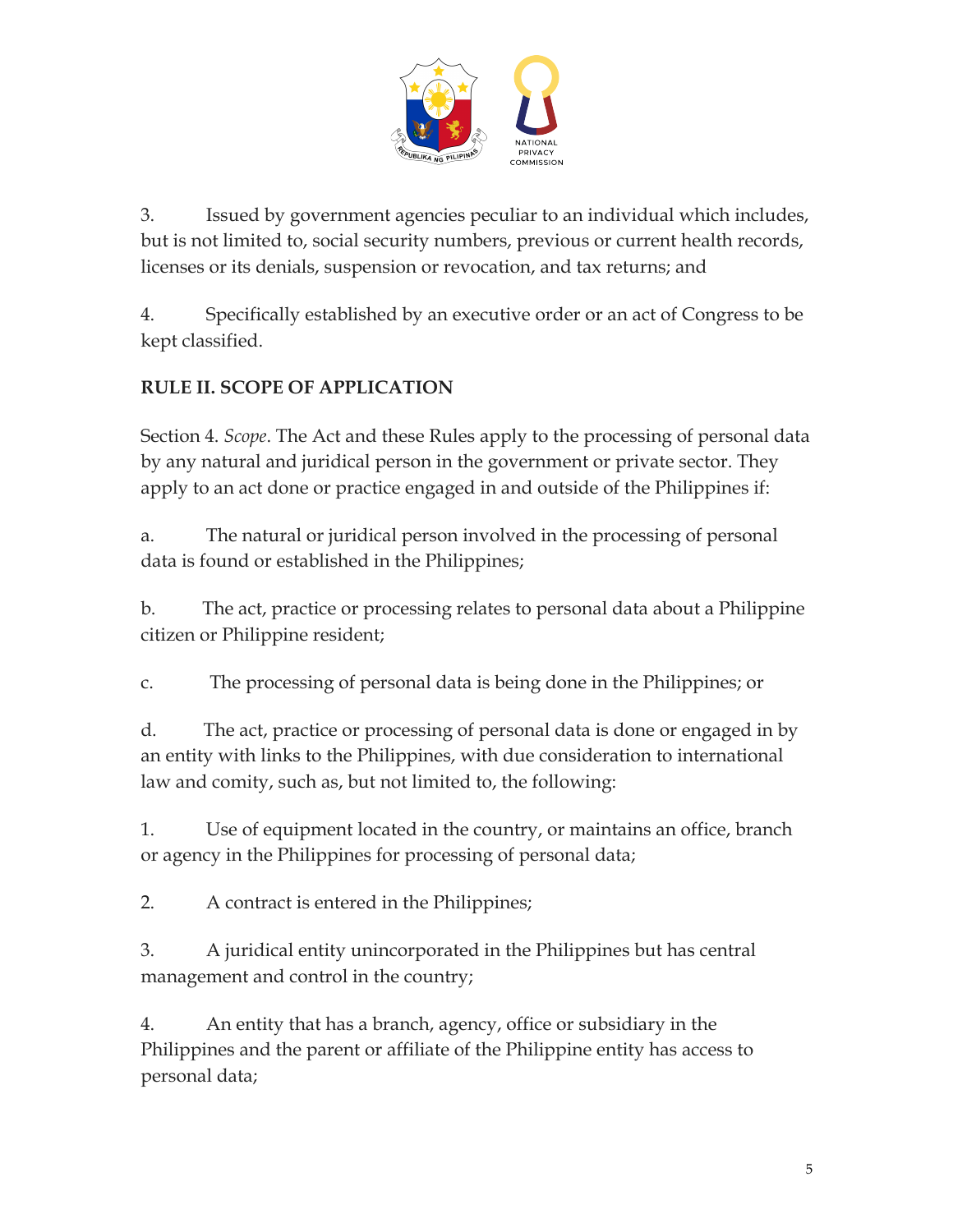

5. An entity that carries on business in the Philippines;

6. An entity that collects or holds personal data in the Philippines.

Section 5. *Special Cases*. The Act and these Rules shall not apply to the following specified information, only to the minimum extent of collection, access, use, disclosure or other processing necessary to the purpose, function, or activity concerned:

a. Information processed for purpose of allowing public access to information that fall within matters of public concern, pertaining to:

1. Information about any individual who is or was an officer or employee of government that relates to his or her position or functions, including:

(a) The fact that the individual is or was an officer or employee of the government;

(b) The title, office address, and office telephone number of the individual;

(c) The classification, salary range, and responsibilities of the position held by the individual; and

(d) The name of the individual on a document he or she prepared in the course of his or her employment with the government;

2. Information about an individual who is or was performing a service under contract for a government institution, but only in so far as it relates to such service, including the the name of the individual and the terms of his or her contract;

3. Information relating to a benefit of a financial nature conferred on an individual upon the discretion of the government, such as the granting of a license or permit, including the name of the individual and the exact nature of the benefit: Provided, that they do not include benefits given in the course of an ordinary transaction or as a matter of right;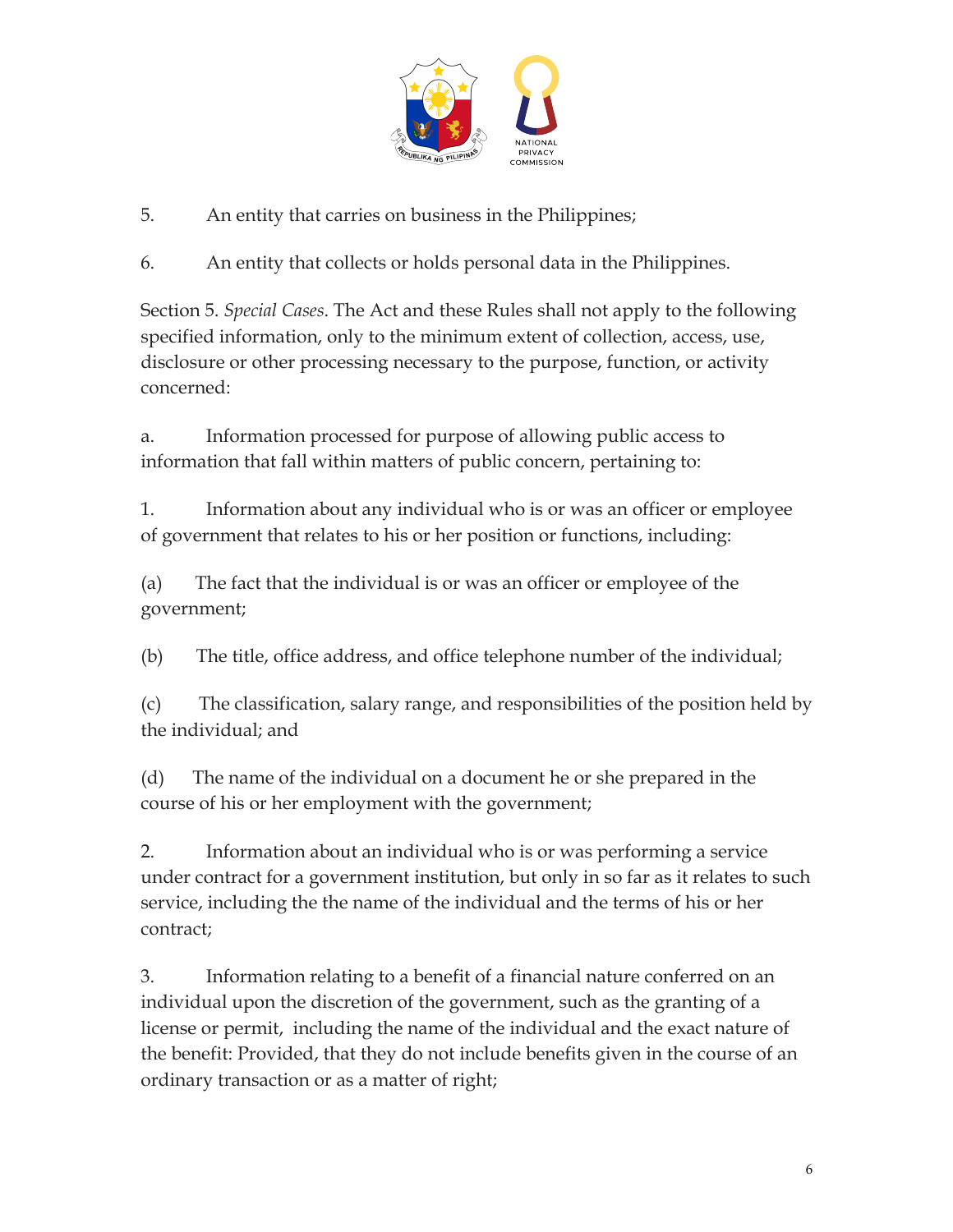

b. Personal information processed for journalistic, artistic or literary purpose, in order to uphold freedom of speech, of expression, or of the press, subject to requirements of other applicable law or regulations;

c. Personal information that will be processed for research purpose, intended for a public benefit, subject to the requirements of applicable laws, regulations, or ethical standards;

d. Information necessary in order to carry out the functions of public authority, in accordance with a constitutionally or statutorily mandated function pertaining to law enforcement or regulatory function, including the performance of the functions of the independent, central monetary authority, subject to restrictions provided by law. Nothing in this Act shall be construed as having amended or repealed Republic Act No. 1405, otherwise known as the Secrecy of Bank Deposits Act; Republic Act No. 6426, otherwise known as the Foreign Currency Deposit Act; and Republic Act No. 9510, otherwise known as the Credit Information System Act (CISA);

e. Information necessary for banks, other financial institutions under the jurisdiction of the independent, central monetary authority or Bangko Sentral ng Pilipinas, and other bodies authorized by law, to the extent necessary to comply with Republic Act No. 9510 (CISA), Republic Act No. 9160, as amended, otherwise known as the Anti-Money Laundering Act, and other applicable laws;

f. Personal information originally collected from residents of foreign jurisdictions in accordance with the laws of those foreign jurisdictions, including any applicable data privacy laws, which is being processed in the Philippines. The burden of proving the law of the foreign jurisdiction falls on the person or body seeking exemption. In the absence of proof, the applicable law shall be presumed to be the Act and these Rules:

*Provided*, that the non-applicability of the Act or these Rules do not extend to personal information controllers or personal information processors, who remain subject to the requirements of implementing security measures for personal data protection: Provided further, that the processing of the information provided in the preceding paragraphs shall be exempted from the requirements of the Act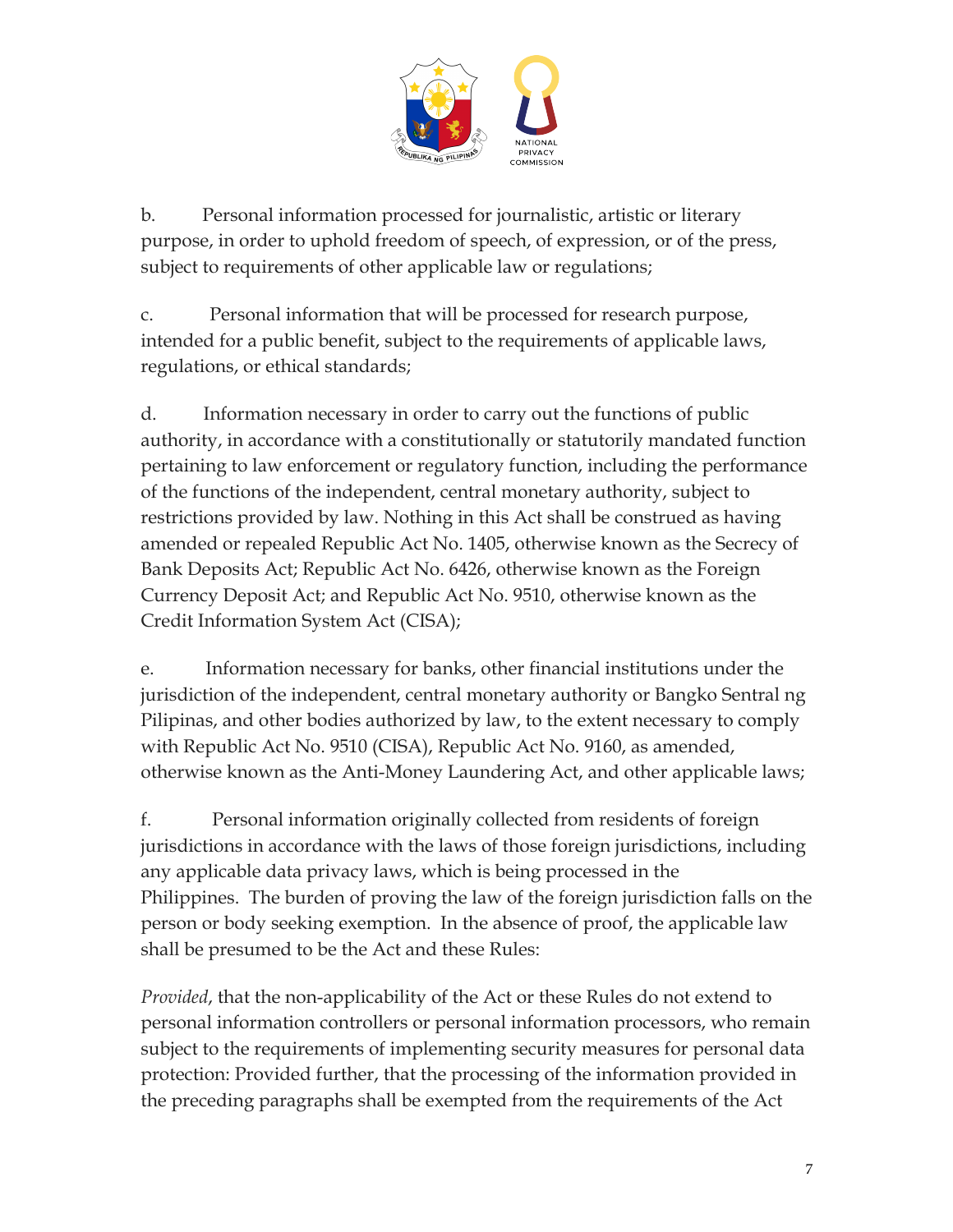

only to the minimum extent necessary to achieve the specific purpose, function, or activity.

Section 6. *Protection afforded to Data Subjects*.

a. Unless directly incompatible or inconsistent with the preceding sections in relation to the purpose, function, or activities the non-applicability concerns, the personal information controller or personal information processor shall uphold the rights of data subjects, and adhere to general data privacy principles and the requirements of lawful processing.

b. The burden of proving that the Act and these Rules are not applicable to a particular information falls on those involved in the processing of personal data or the party claiming the non-applicability.

c. In all cases, the determination of any exemption shall be liberally interpreted in favor of the rights and interests of the data subject.

## Section 7. *Protection Afforded to Journalists and their Sources.*

a. Publishers, editors, or duly accredited reporters of any newspaper, magazine or periodical of general circulation shall not be compelled to reveal the source of any news report or information appearing in said publication if it was related in any confidence to such publisher, editor, or reporter.

b. Publishers, editors, or duly accredited reporters who are likewise personal information controllers or personal information processors within the meaning of the law are still bound to follow the Data Privacy Act and related issuances with regard to the processing of personal data, upholding rights of their data subjects and maintaining compliance with other provisions that are not incompatible with the protection provided by Republic Act No. 53.

## **RULE III. NATIONAL PRIVACY COMMISSION**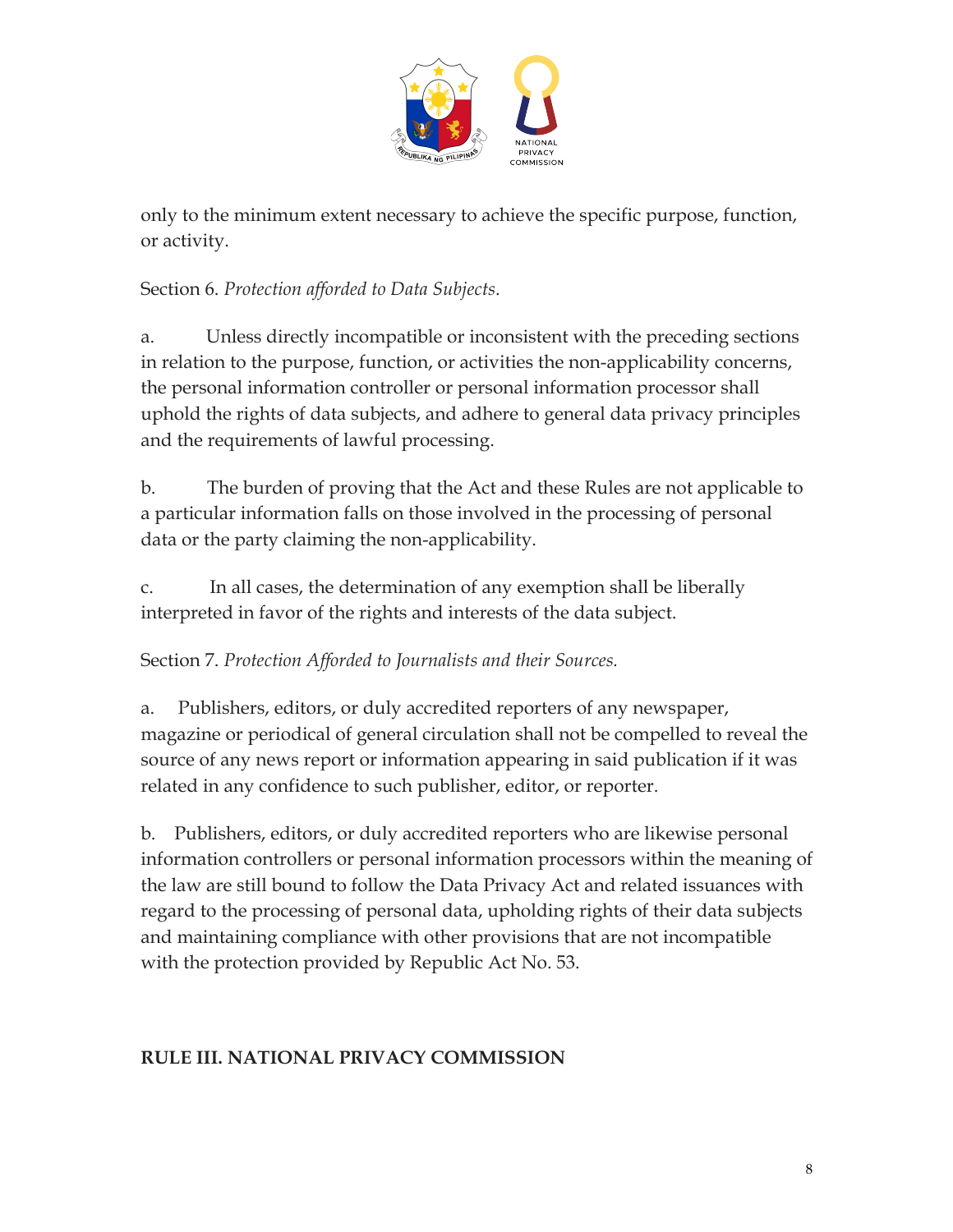

Section 8. *Mandate*. The National Privacy Commission is an independent body mandated to administer and implement the Act, and to monitor and ensure compliance of the country with international standards set for personal data protection.

Section 9. *Functions*. The National Privacy Commission shall have the following functions:

a. Rule Making. The Commission shall develop, promulgate, review or amend rules and regulations for the effective implementation of the Act. This includes:

1. Recommending organizational, physical and technical security measures for personal data protection, encryption, and access to sensitive personal information maintained by government agencies, considering the most appropriate standard recognized by the information and communications technology industry, as may be necessary;

2. Specifying electronic format and technical standards, modalities and procedures for data portability, as may be necessary;

3. Issuing guidelines for organizational, physical, and technical security measures for personal data protection, taking into account the nature of the personal data to be protected, the risks presented by the processing, the size of the organization and complexity of its operations, current data privacy best practices, cost of security implementation, and the most appropriate standard recognized by the information and communications technology industry, as may be necessary;

4. Consulting with relevant regulatory agencies in the formulation, review, amendment, and administration of privacy codes, applying the standards set out in the Act, with respect to the persons, entities, business activities, and business sectors that said regulatory bodies are authorized to principally regulate pursuant to law;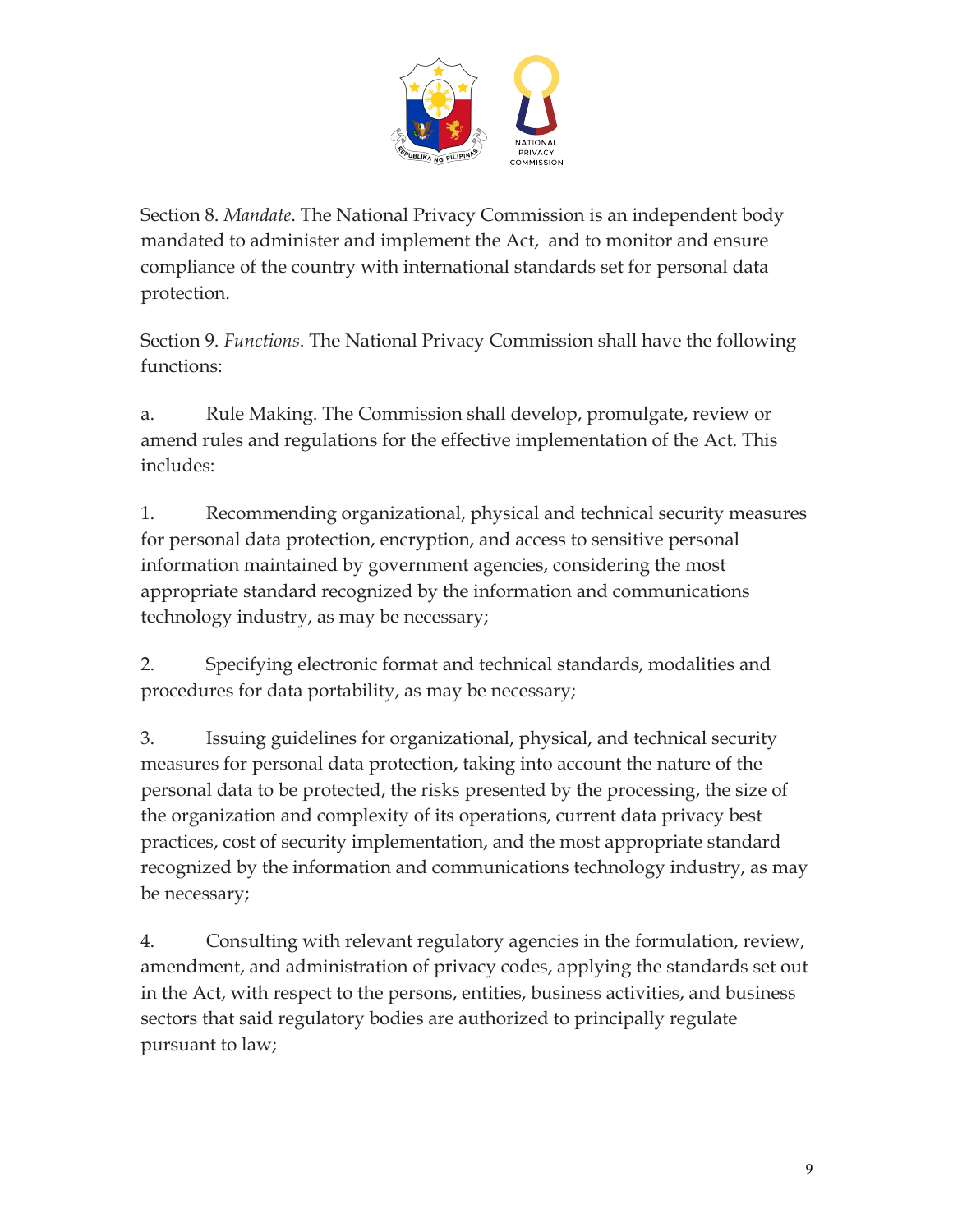

5. Proposing legislation, amendments or modifications to Philippine laws on privacy or data protection, as may be necessary;

6. Ensuring proper and effective coordination with data privacy regulators in other countries and private accountability agents;

7. Participating in international and regional initiatives for data privacy protection.

b. Advisory. The Commission shall be the advisory body on matters affecting protection of personal data. This includes:

1. Commenting on the implication on data privacy of proposed national or local statutes, regulations or procedures, issuing advisory opinions, and interpreting the provisions of the Act and other data privacy laws;

2. Reviewing, approving, rejecting, or requiring modification of privacy codes voluntarily adhered to by personal information controllers, which may include private dispute resolution mechanisms for complaints against any participating personal information controller, and which adhere to the underlying data privacy principles embodied in the Act and these Rules;

3. Providing assistance on matters relating to privacy or data protection at the request of a national or local agency, a private entity or any person, including the enforcement of rights of data subjects;

4. Assisting Philippine companies doing business abroad to respond to data protection laws and regulations.

c. Public Education. The Commission shall undertake necessary or appropriate efforts to inform and educate the public of data privacy, data protection, and fair information rights and responsibilities. This includes:

1. Publishing, on a regular basis, a guide to all laws relating to data protection;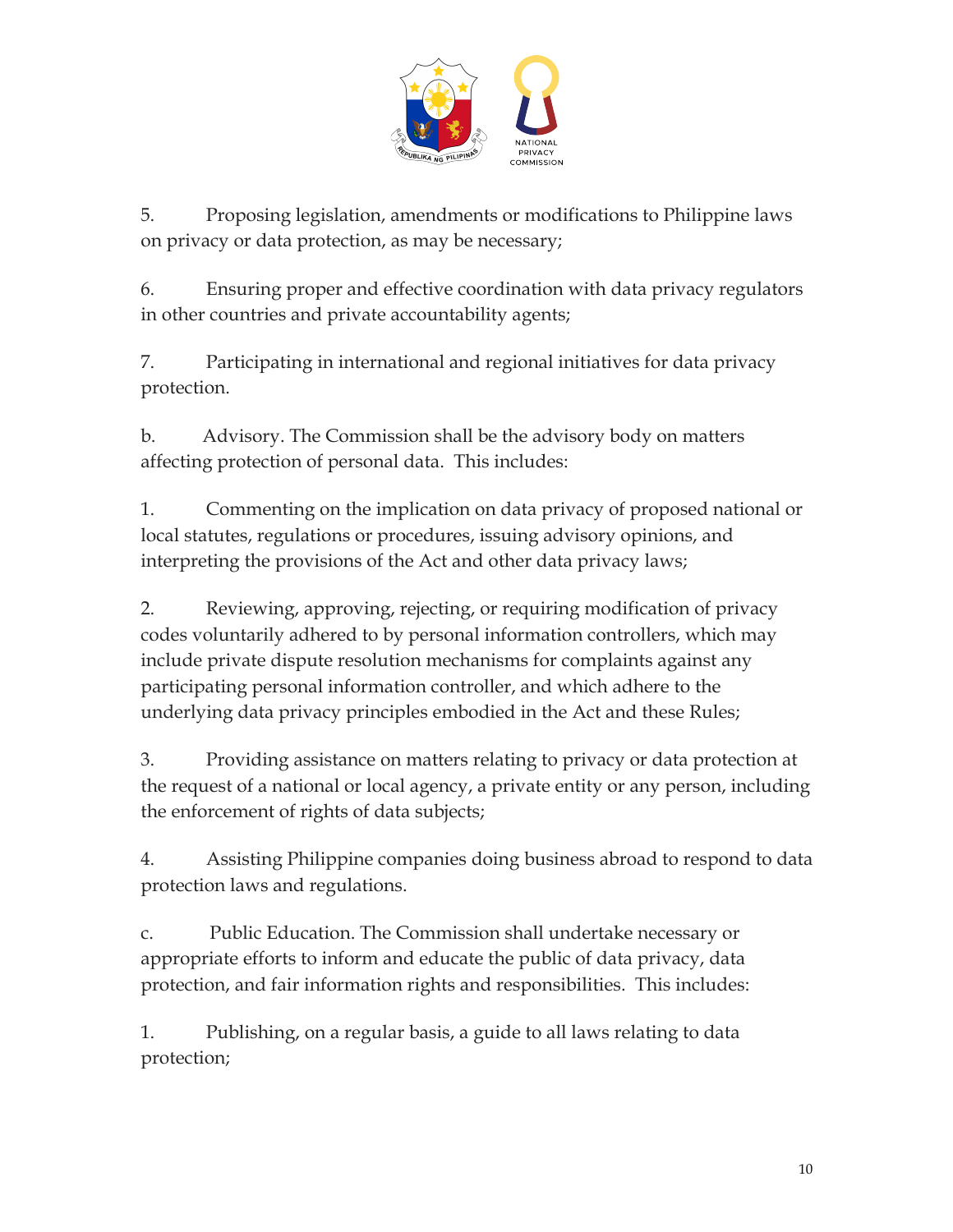

2. Publishing a compilation of agency system of records and notices, including index and other finding aids;

3. Coordinating with other government agencies and the private sector on efforts to formulate and implement plans and policies to strengthen the protection of personal data in the country;

d. Compliance and Monitoring. The Commission shall perform compliance and monitoring functions to ensure effective implementation of the Act, these Rules, and other issuances. This includes:

1. Ensuring compliance by personal information controllers with the provisions of the Act;

2. Monitoring the compliance of all government agencies or instrumentalities as regards their security and technical measures, and recommending the necessary action in order to meet minimum standards for protection of personal data pursuant to the Act;

3. Negotiating and contracting with other data privacy authorities of other countries for cross-border application and implementation of respective privacy laws;

4. Generally performing such acts as may be necessary to facilitate crossborder enforcement of data privacy protection;

5. Managing the registration of personal data processing systems in the country, including the personal data processing system of contractors and their employees entering into contracts with government agencies that involves accessing or requiring sensitive personal information of at least one thousand (1,000) individuals.

e. Complaints and Investigations. The Commission shall adjudicate on complaints and investigations on matters affecting personal data: Provided, that In resolving any complaint or investigation, except where amicable settlement is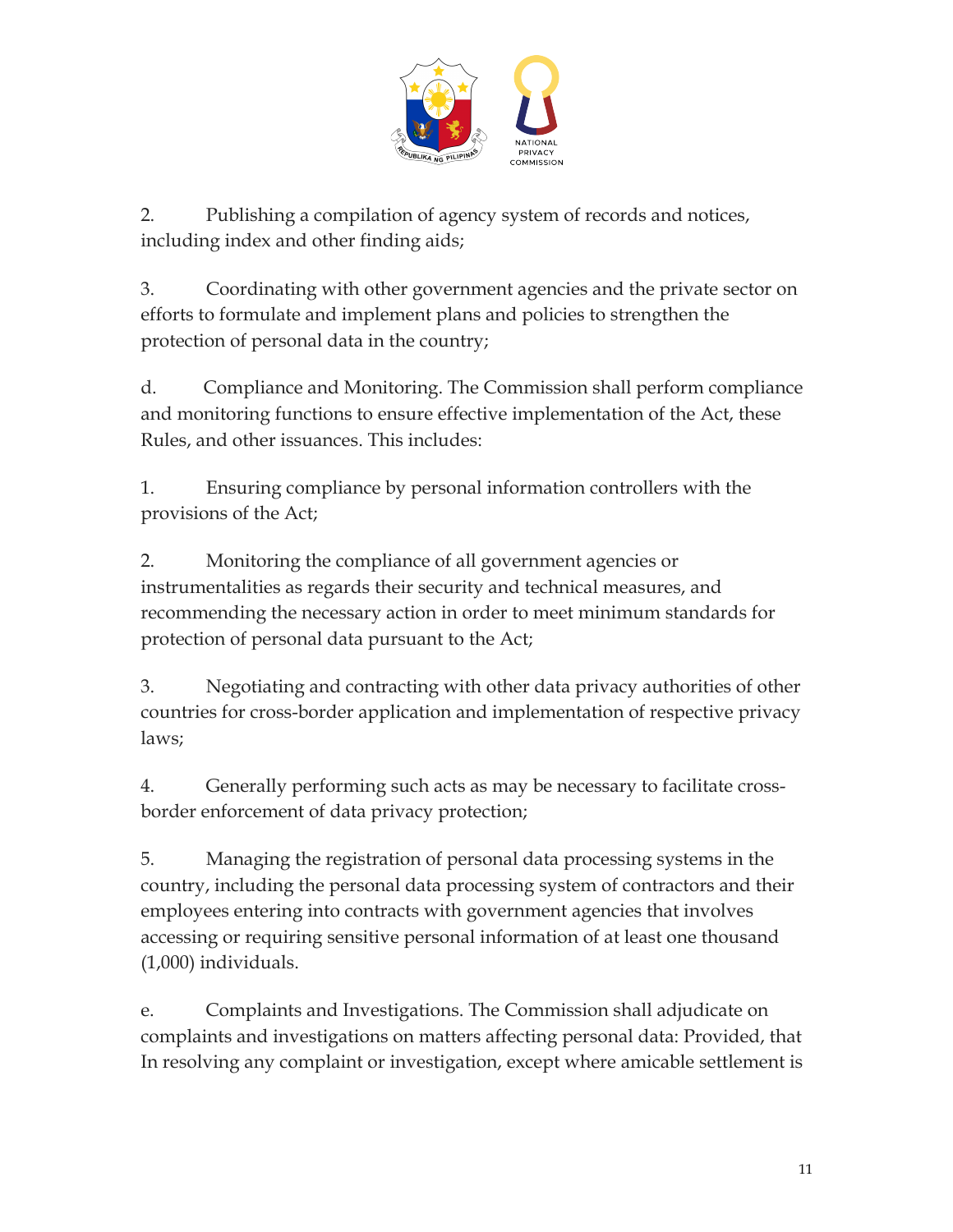

reached by the parties, the Commission shall act as a collegial body. This includes:

1. Receiving complaints and instituting investigations regarding violations of the Act, these Rules, and other issuances of the Commission, including violations of the rights of data subjects and other matters affecting personal data;

2. Summoning witnesses, and requiring the production of evidence by a subpoena duces tecum for the purpose of collecting the information necessary to perform its functions under the Act: Provided, that the Commission may be given access to personal data that is subject of any complaint;

3. Facilitating or enabling settlement of complaints through the use of alternative dispute resolution processes, and adjudicating on matters affecting any personal data;

4. Preparing reports on the disposition of complaints and the resolution of any investigation it initiates, and, in cases it deems appropriate, publicizing such reports;

f. Enforcement. The Commission shall perform all acts as may be necessary to effectively implement the Act, these Rules, and its other issuances, and to enforce its Orders, Resolutions or Decisions, including the imposition of administrative sanctions, fines, or penalties. This includes:

1. Issuing compliance or enforcement orders;

2. Awarding indemnity on matters affecting any personal data, or rights of data subjects;

3. Issuing cease and desist orders, or imposing a temporary or permanent ban on the processing of personal data, upon finding that the processing will be detrimental to national security or public interest, or if it is necessary to preserve and protect the rights of data subjects;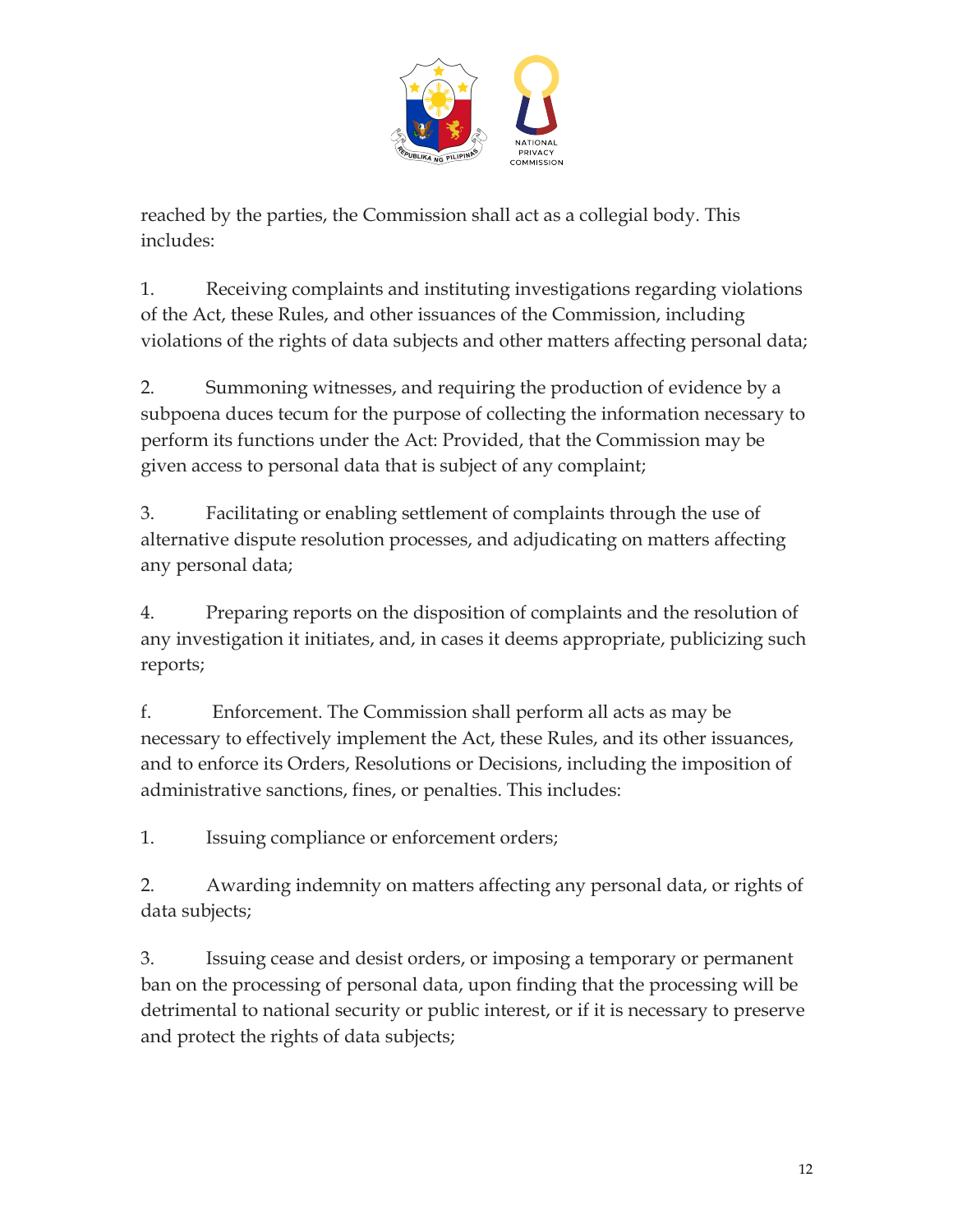

4. Recommending to the Department of Justice (DOJ) the prosecution of crimes and imposition of penalties specified in the Act;

5. Compelling or petitioning any entity, government agency, or instrumentality, to abide by its orders or take action on a matter affecting data privacy;

6. Imposing administrative fines for violations of the Act, these Rules, and other issuances of the Commission.

g. Other functions. The Commission shall exercise such other functions as may be necessary to fulfill its mandate under the Act.

Section 10. *Administrative Issuances*. The Commission shall publish or issue official directives and administrative issuances, orders, and circulars, which include:

a. Rules of procedure in the exercise of its quasi-judicial functions, subject to the suppletory application of the Rules of Court;

b. Schedule of administrative fines and penalties for violations of the Act, these Rules, and issuances or Orders of the Commission, including the applicable fees for its administrative services and filing fees;

c. Procedure for registration of data processing systems, and notification;

d. Other administrative issuances consistent with its mandate and other functions.

Section 11. *Reports and Information.* The Commission shall report annually to the President and Congress regarding its activities in carrying out the provisions of the Act, these Rules, and its other issuances. It shall undertake all efforts it deems necessary or appropriate to inform and educate the public of data privacy, data protection, and fair information rights and responsibilities.

Section 12. *Confidentiality of Personal Data*. Members, employees, and consultants of the Commission shall ensure at all times the confidentiality of any personal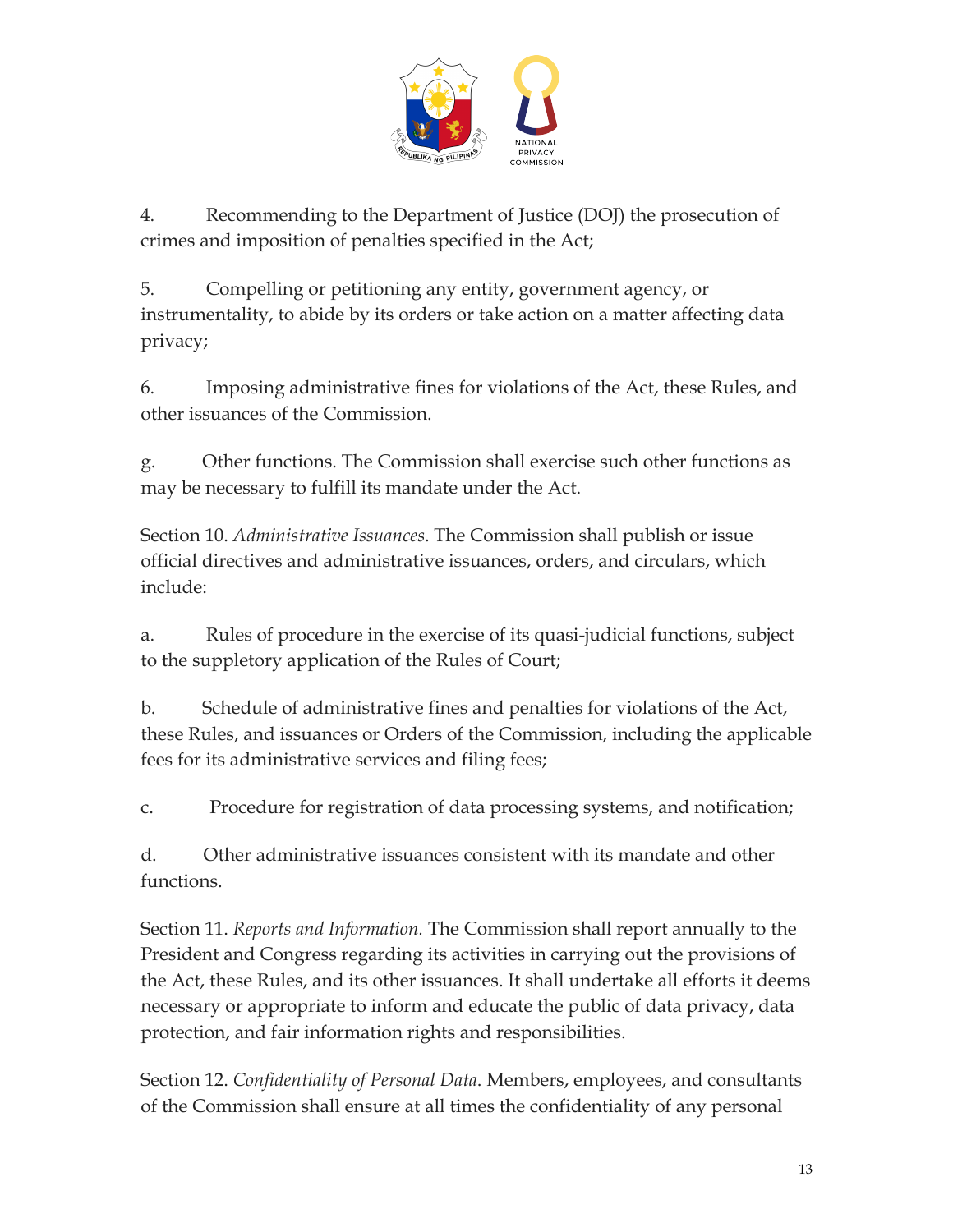

data that come to their knowledge and possession: Provided, that such duty of confidentiality shall remain even after their term, employment, or contract has ended.

Section 13. *Organizational Structure.* The Commission is attached to the Department of Information and Communications Technology for policy and program coordination in accordance with Section 38(3) of Executive Order No. 292, series of 1987, also known as the Administrative Code of 1987. The Commission shall remain completely independent in the performance of its functions.

The Commission shall be headed by a Privacy Commissioner, who shall act as Chairman of the Commission. The Privacy Commissioner must be at least thirtyfive (35) years of age and of good moral character, unquestionable integrity and known probity, and a recognized expert in the field of information technology and data privacy. The Privacy Commissioner shall enjoy the benefits, privileges, and emoluments equivalent to the rank of Secretary.

The Privacy Commissioner shall be assisted by two (2) Deputy Privacy Commissioners. One shall be responsible for Data Processing Systems, while the other shall be responsible for Policies and Planning. The Deputy Privacy Commissioners must be recognized experts in the field of information and communications technology and data privacy. They shall enjoy the benefits, privileges, and emoluments equivalent to the rank of Undersecretary.

Section 14. *Secretariat*. The Commission is authorized to establish a Secretariat, which shall assist in the performance of its functions. The Secretariat shall be headed by an Executive Director and shall be organized according to the following offices:

- a. Data Security and Compliance Office;
- b. Legal and Enforcement Office;
- c. Finance and Administrative Office;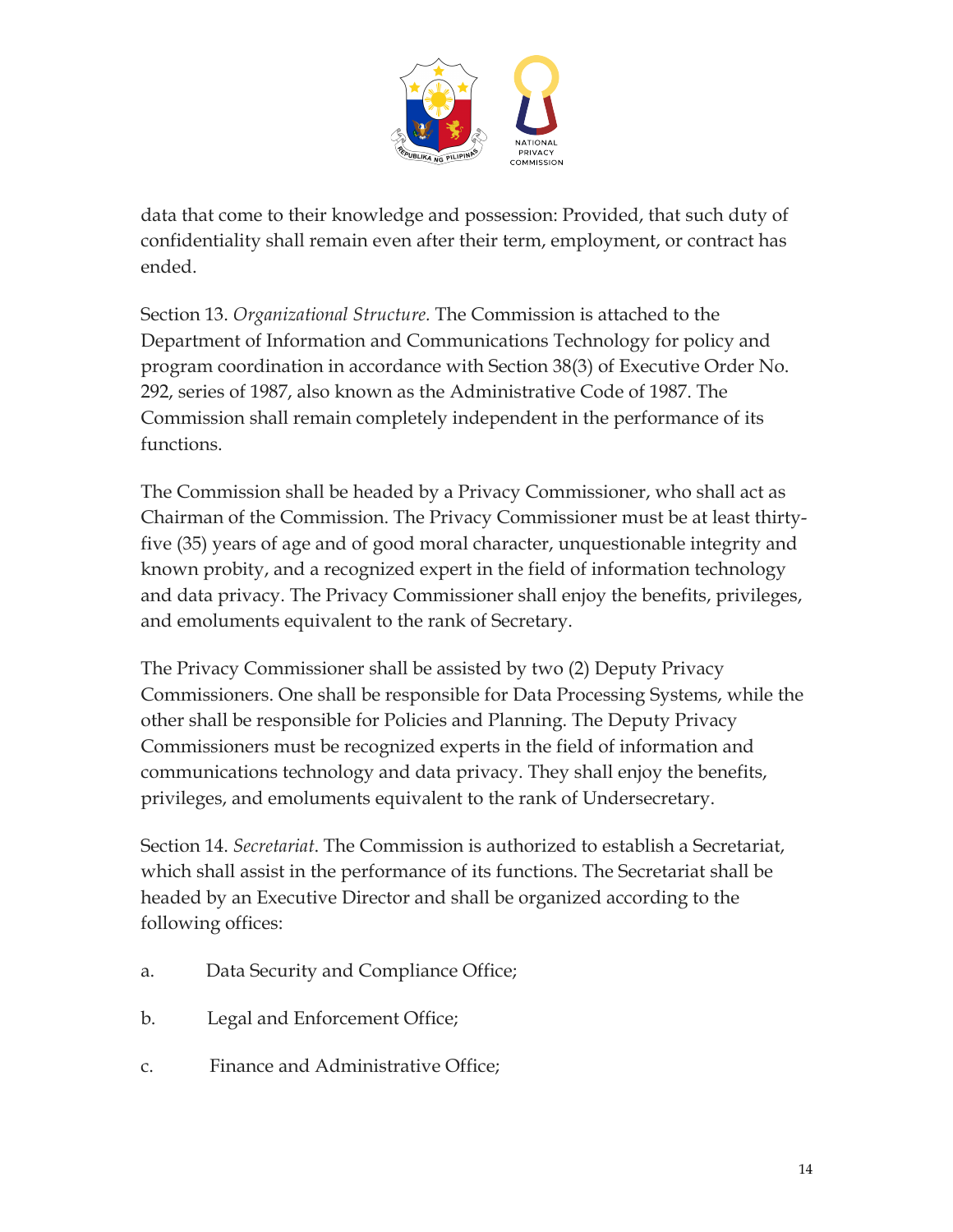

d. Privacy Policy Office;

#### e. Public Information and Assistance Office.

Majority of the members of the Secretariat, in so far as practicable, must have served for at least five (5) years in any agency of the government that is involved in the processing of personal data including, but not limited to, the following offices: Social Security System (SSS), Government Service Insurance System (GSIS), Land Transportation Office (LTO), Bureau of Internal Revenue (BIR), Philippine Health Insurance Corporation (PhilHealth), Commission on Elections (COMELEC), Department of Foreign Affairs (DFA), Department of Justice (DOJ), and Philippine Postal Corporation (Philpost).

The organizational structure shall be subject to review and modification by the Commission, including the creation of new divisions and units it may deem necessary, and shall appoint officers and employees of the Commission in accordance with civil service law, rules, and regulations.

Section 15. *Effect of Lawful Performance of Duty.* The Privacy Commissioner, the Deputy Commissioners, or any person acting on their behalf or under their direction, shall not be civilly liable for acts done in good faith in the performance of their duties: Provided, that they shall be liable for willful or negligent acts, which are contrary to law, morals, public policy, and good customs, even if they acted under orders or instructions of superiors: Provided further, that in case a lawsuit is filed against them in relation to the performance of their duties, where such performance is lawful, he or she shall be reimbursed by the Commission for reasonable costs of litigation.

Section 16. *Magna Carta for Science and Technology Personnel*. Qualified employees of the Commission shall be covered by Republic Act No. 8349, which provides a magna carta for scientists, engineers, researchers, and other science and technology personnel in the government.

## **RULE IV. DATA PRIVACY PRINCIPLES**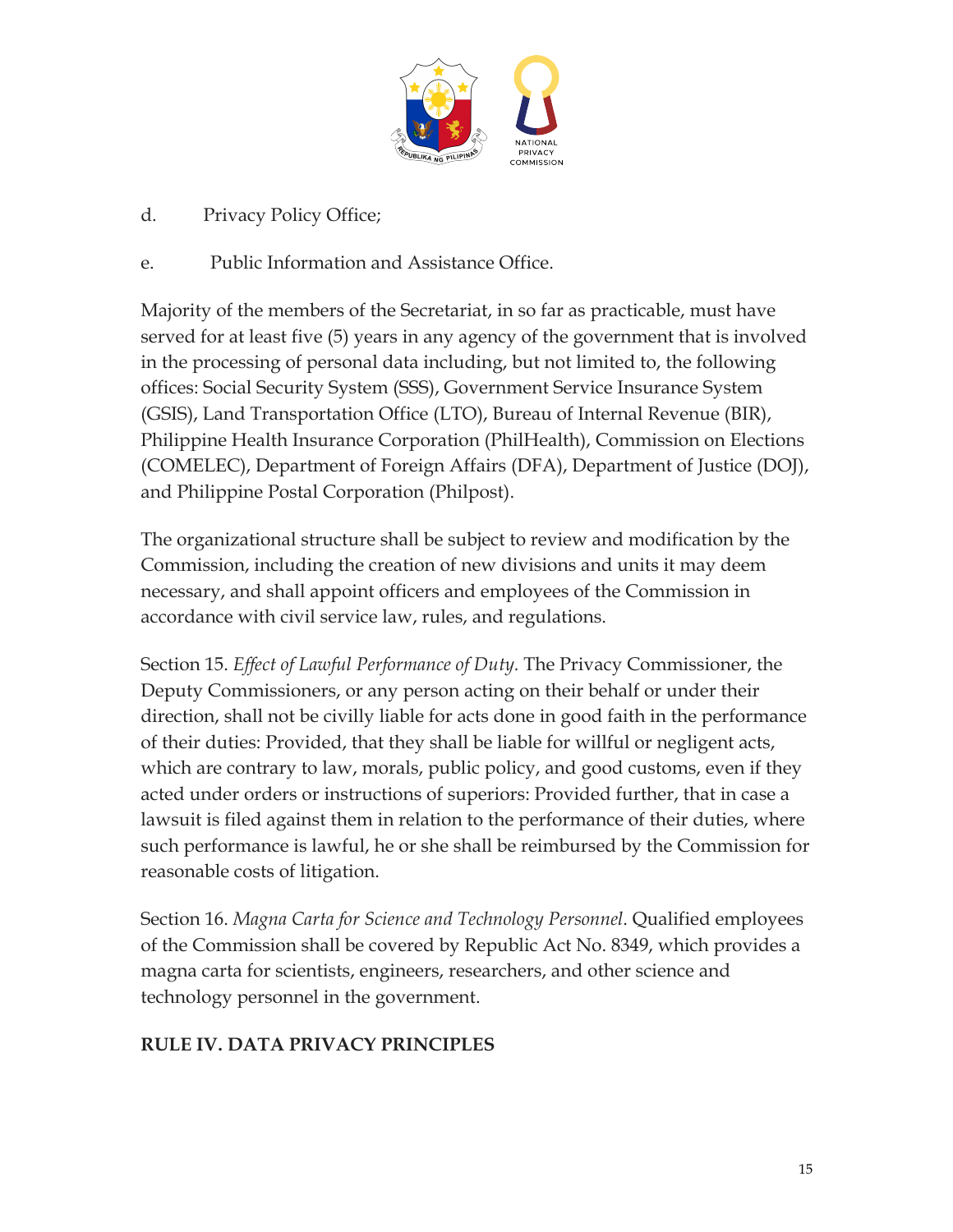

Section 17. *General Data Privacy Principles*. The processing of personal data shall be allowed, subject to compliance with the requirements of the Act and other laws allowing disclosure of information to the public, and adherence to the principles of transparency, legitimate purpose, and proportionality.

Section 18. *Principles of Transparency, Legitimate Purpose and Proportionality*. The processing of personal data shall be allowed subject to adherence to the principles of transparency, legitimate purpose, and proportionality.

a. Transparency. The data subject must be aware of the nature, purpose, and extent of the processing of his or her personal data, including the risks and safeguards involved, the identity of personal information controller, his or her rights as a data subject, and how these can be exercised. Any information and communication relating to the processing of personal data should be easy to access and understand, using clear and plain language.

b. Legitimate purpose. The processing of information shall be compatible with a declared and specified purpose which must not be contrary to law, morals, or public policy.

c. Proportionality. The processing of information shall be adequate, relevant, suitable, necessary, and not excessive in relation to a declared and specified purpose. Personal data shall be processed only if the purpose of the processing could not reasonably be fulfilled by other means.

Section 19. *General principles in collection, processing and retention.* The processing of personal data shall adhere to the following general principles in the collection, processing, and retention of personal data:

a. Collection must be for a declared, specified, and legitimate purpose.

1. Consent is required prior to the collection and processing of personal data, subject to exemptions provided by the Act and other applicable laws and regulations. When consent is required, it must be time-bound in relation to the declared, specified and legitimate purpose. Consent given may be withdrawn.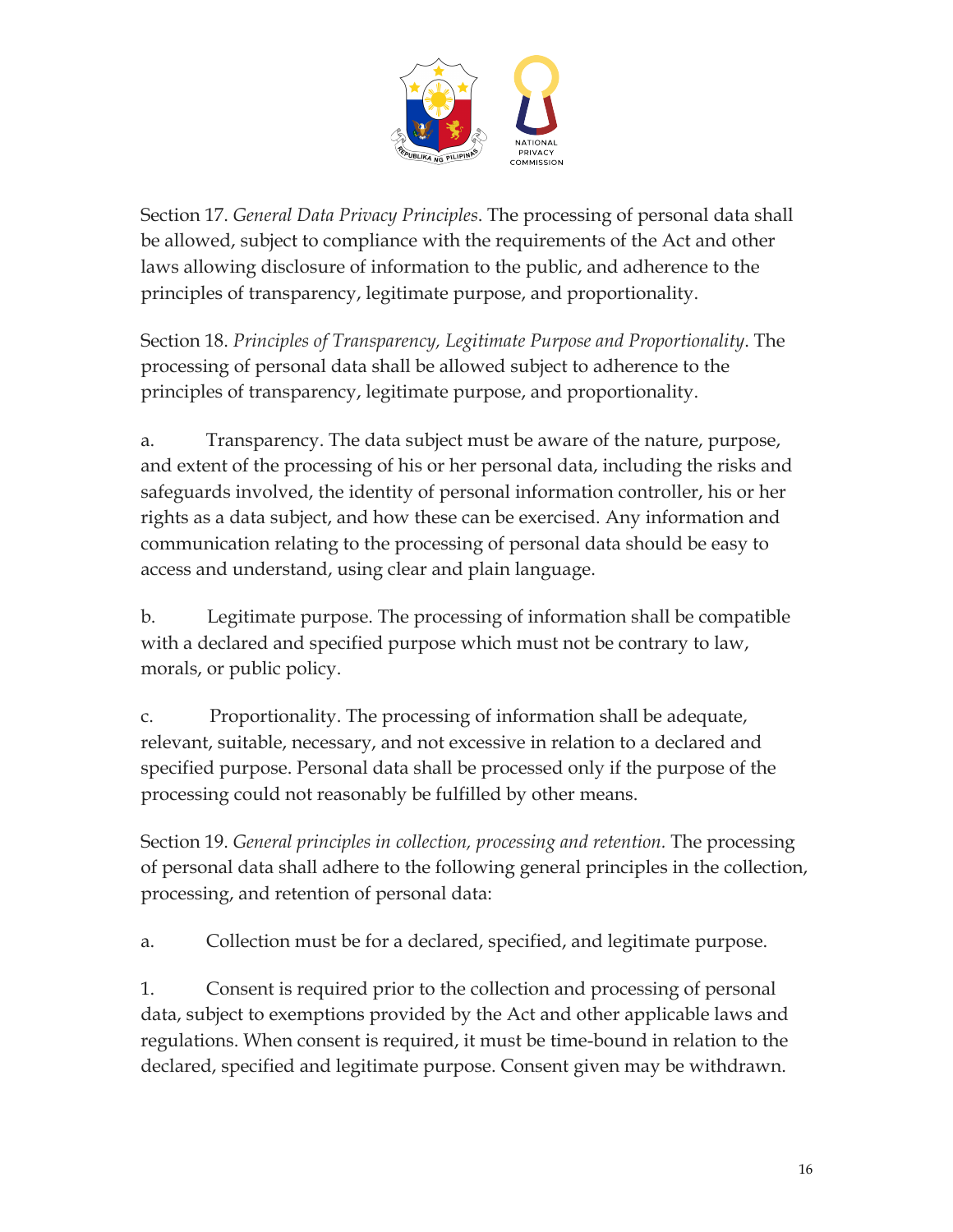

2. The data subject must be provided specific information regarding the purpose and extent of processing, including, where applicable, the automated processing of his or her personal data for profiling, or processing for direct marketing, and data sharing.

3. Purpose should be determined and declared before, or as soon as reasonably practicable, after collection.

4. Only personal data that is necessary and compatible with declared, specified, and legitimate purpose shall be collected.

b. Personal data shall be processed fairly and lawfully.

1. Processing shall uphold the rights of the data subject, including the right to refuse, withdraw consent, or object. It shall likewise be transparent, and allow the data subject sufficient information to know the nature and extent of processing.

2. Information provided to a data subject must always be in clear and plain language to ensure that they are easy to understand and access.

3. Processing must be in a manner compatible with declared, specified, and legitimate purpose.

4. Processed personal data should be adequate, relevant, and limited to what is necessary in relation to the purposes for which they are processed.

5. Processing shall be undertaken in a manner that ensures appropriate privacy and security safeguards.

c. Processing should ensure data quality.

1. Personal data should be accurate and where necessary for declared, specified and legitimate purpose, kept up to date.

2. Inaccurate or incomplete data must be rectified, supplemented, destroyed or their further processing restricted.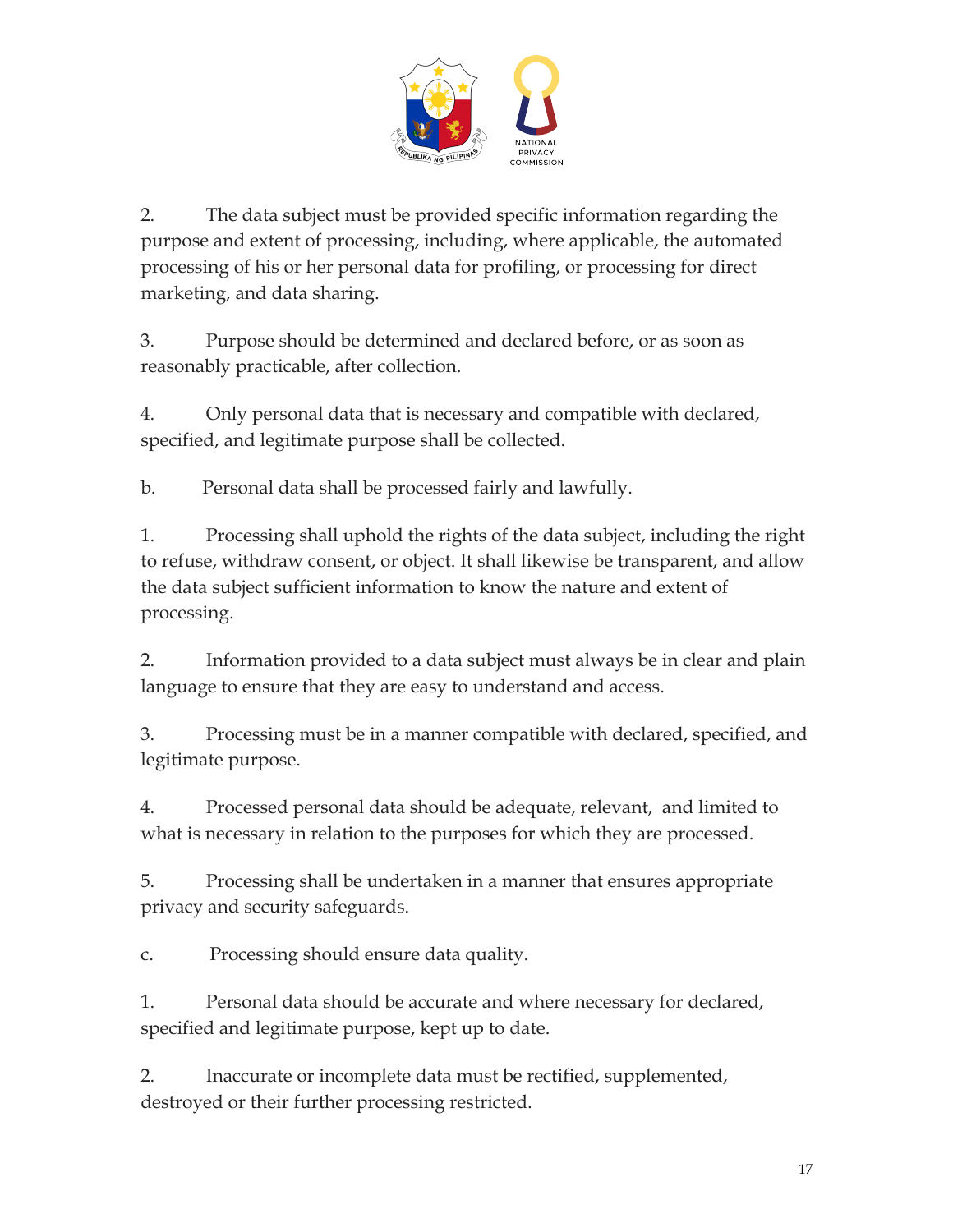

d. Personal Data shall not be retained longer than necessary.

1. Retention of personal data shall only for as long as necessary:

(a) for the fulfillment of the declared, specified, and legitimate purpose, or when the processing relevant to the purpose has been terminated;

(b) for the establishment, exercise or defense of legal claims; or

(c) for legitimate business purposes, which must be consistent with standards followed by the applicable industry or approved by appropriate government agency.

2. Retention of personal data shall be allowed in cases provided by law.

3. Personal data shall be disposed or discarded in a secure manner that would prevent further processing, unauthorized access, or disclosure to any other party or the public, or prejudice the interests of the data subjects.

e. Any authorized further processing shall have adequate safeguards.

1. Personal data originally collected for a declared, specified, or legitimate purpose may be processed further for historical, statistical, or scientific purposes, and, in cases laid down in law, may be stored for longer periods, subject to implementation of the appropriate organizational, physical, and technical security measures required by the Act in order to safeguard the rights and freedoms of the data subject.

2. Personal data which is aggregated or kept in a form which does not permit identification of data subjects may be kept longer than necessary for the declared, specified, and legitimate purpose.

3. Personal data shall not be retained in perpetuity in contemplation of a possible future use yet to be determined.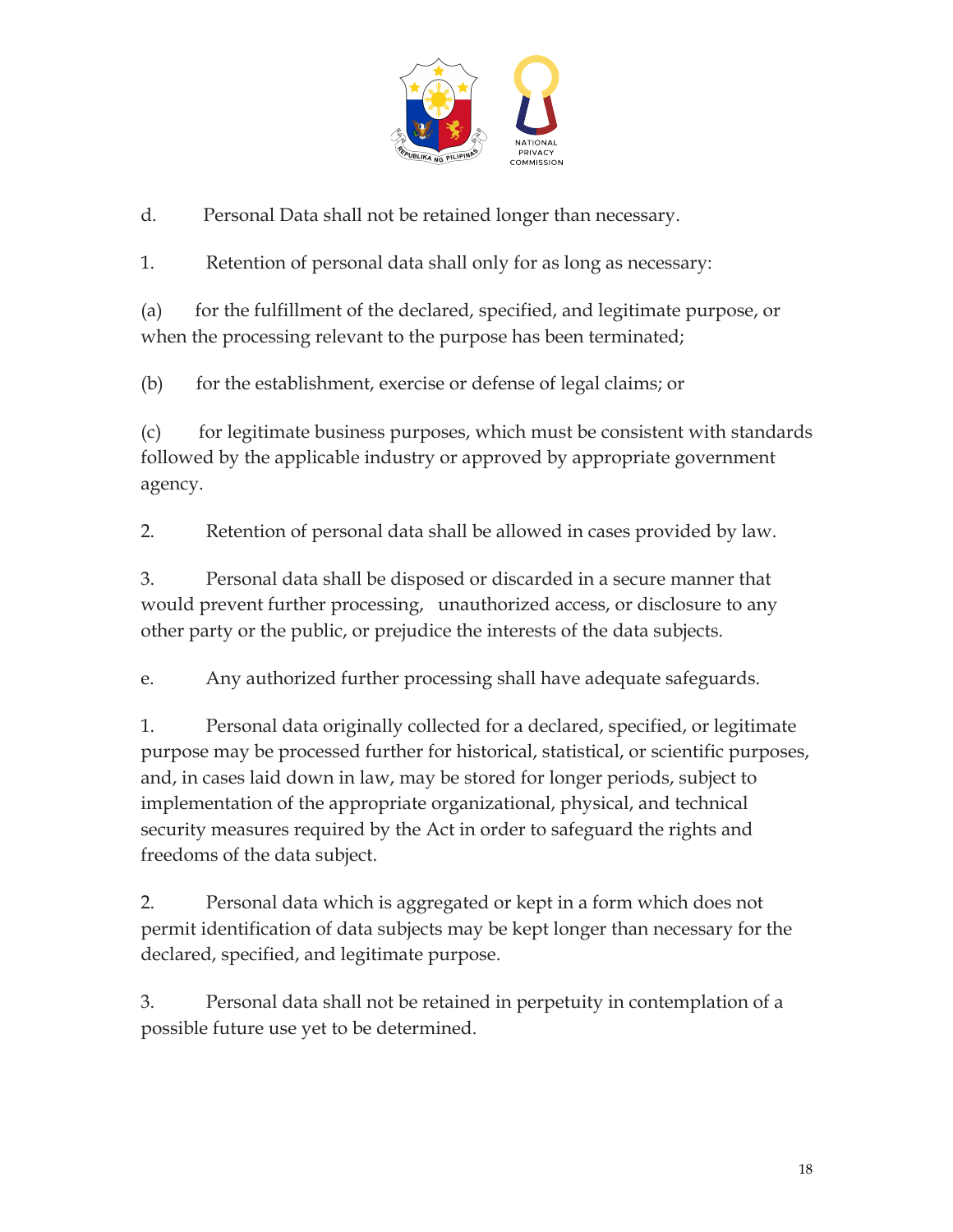

Section 20. *General Principles for Data Sharing.* Further Processing of Personal Data collected from a party other than the Data Subject shall be allowed under any of the following conditions:

a. Data sharing shall be allowed when it is expressly authorized by law: *Provided*, that there are adequate safeguards for data privacy and security, and processing adheres to principle of transparency, legitimate purpose and proportionality.

b. Data Sharing shall be allowed in the private sector if the data subject consents to data sharing, and the following conditions are complied with:

1. Consent for data sharing shall be required even when the data is to be shared with an affiliate or mother company, or similar relationships;

2. Data sharing for commercial purposes, including direct marketing, shall be covered by a data sharing agreement.

(a) The data sharing agreement shall establish adequate safeguards for data privacy and security, and uphold rights of data subjects.

(b) The data sharing agreement shall be subject to review by the Commission, on its own initiative or upon complaint of data subject;

3. The data subject shall be provided with the following information prior to collection or before data is shared:

(a) Identity of the personal information controllers or personal information processors that will be given access to the personal data;

(b) Purpose of data sharing;

(c) Categories of personal data concerned;

(d) Intended recipients or categories of recipients of the personal data;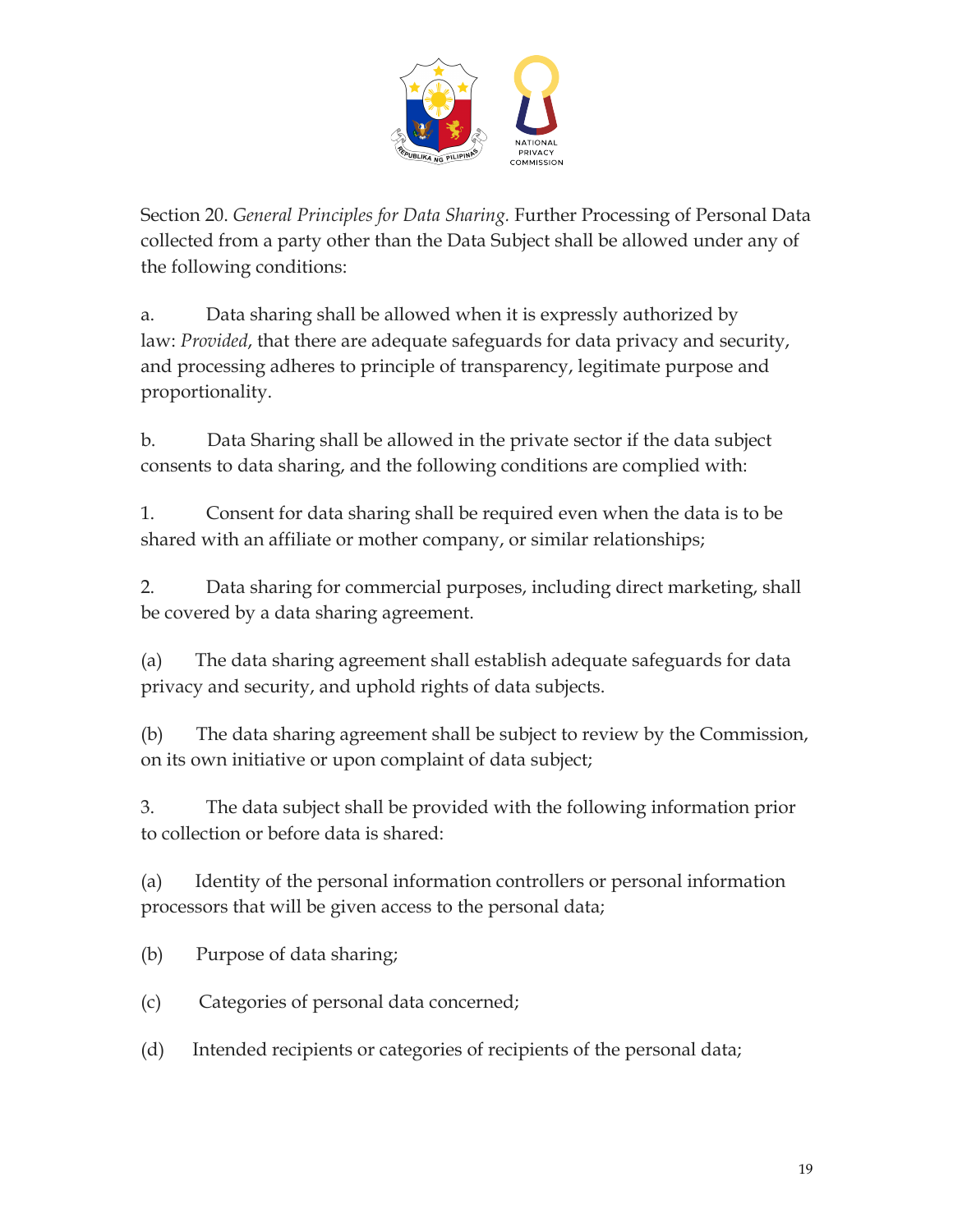

(e) Existence of the rights of data subjects, including the right to access and correction, and the right to object;

(f) Other information that would sufficiently notify the data subject of the nature and extent of data sharing and the manner of processing.

4. Further processing of shared data shall adhere to the data privacy principles laid down in the Act, these Rules, and other issuances of the Commission.

c. Data collected from parties other than the data subject for purpose of research shall be allowed when the personal data is publicly available, or has the consent of the data subject for purpose of research: Provided, that adequate safeguards are in place, and no decision directly affecting the data subject shall be made on the basis of the data collected or processed. The rights of the data subject shall be upheld without compromising research integrity.

d. Data sharing between government agencies for the purpose of a public function or provision of a public service shall be covered a data sharing agreement.

1. Any or all government agencies party to the agreement shall comply with the Act, these Rules, and all other issuances of the Commission, including putting in place adequate safeguards for data privacy and security.

2. The data sharing agreement shall be subject to review of the Commission, on its own initiative or upon complaint of data subject.

## **RULE V. LAWFUL PROCESSING OF PERSONAL DATA**

Section 21. *Criteria for Lawful Processing of Personal Information.* Processing of personal information is allowed, unless prohibited by law. For processing to be lawful, any of the following conditions must be complied with:

a. The data subject must have given his or her consent prior to the collection, or as soon as practicable and reasonable;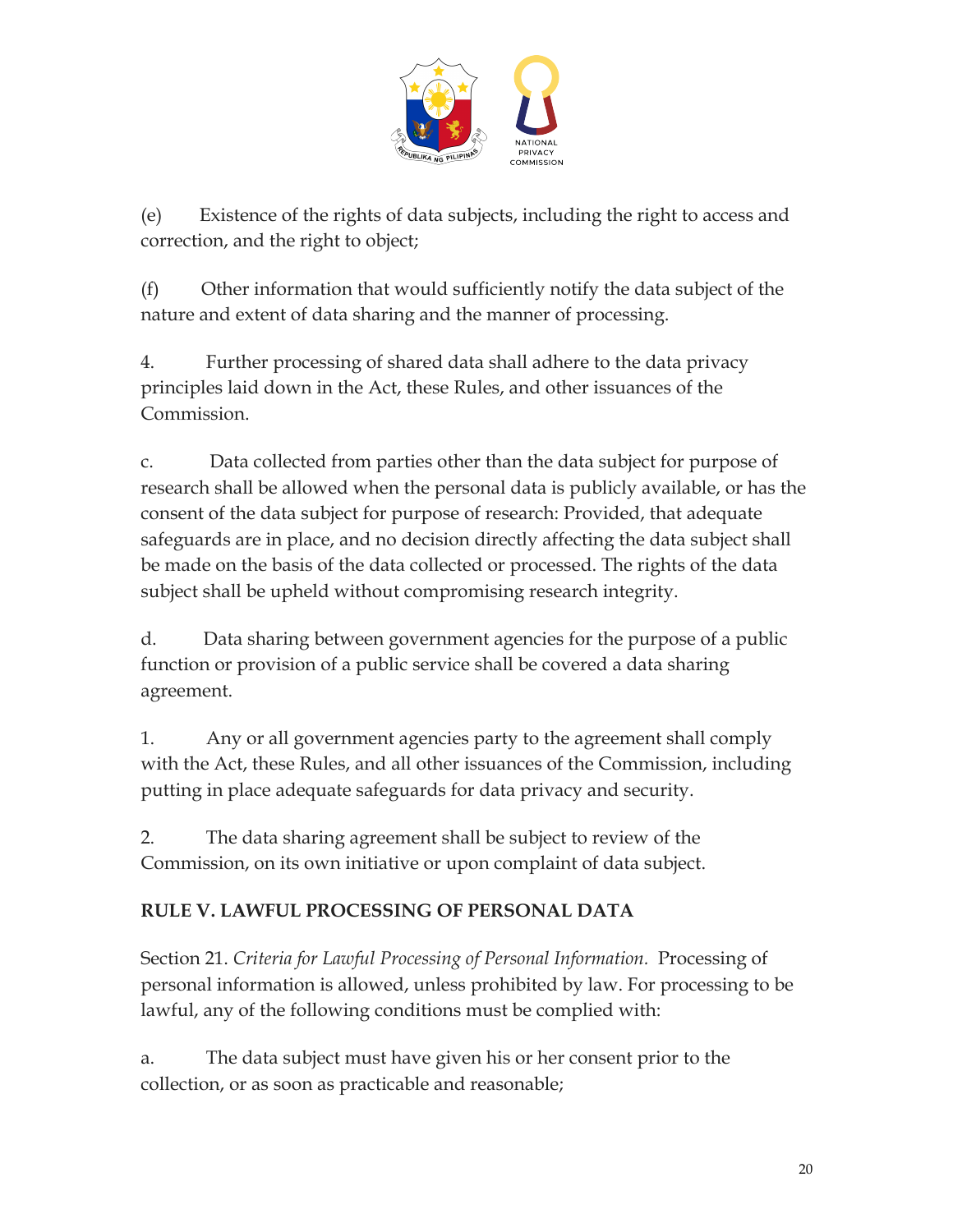

b. The processing involves the personal information of a data subject who is a party to a contractual agreement, in order to fulfill obligations under the contract or to take steps at the request of the data subject prior to entering the said agreement;

c. The processing is necessary for compliance with a legal obligation to which the personal information controller is subject;

d. The processing is necessary to protect vitally important interests of the data subject, including his or her life and health;

e. The processing of personal information is necessary to respond to national emergency or to comply with the requirements of public order and safety, as prescribed by law;

f. The processing of personal information is necessary for the fulfillment of the constitutional or statutory mandate of a public authority; or

g. The processing is necessary to pursue the legitimate interests of the personal information controller, or by a third party or parties to whom the data is disclosed, except where such interests are overridden by fundamental rights and freedoms of the data subject, which require protection under the Philippine Constitution.

Section 22. *Sensitive Personal Information and Privileged Information*. The processing of sensitive personal and privileged information is prohibited, except in any of the following cases:

a. Consent is given by data subject, or by the parties to the exchange of privileged information, prior to the processing of the sensitive personal information or privileged information, which shall be undertaken pursuant to a declared, specified, and legitimate purpose;

b. The processing of the sensitive personal information or privileged information is provided for by existing laws and regulations: Provided, that said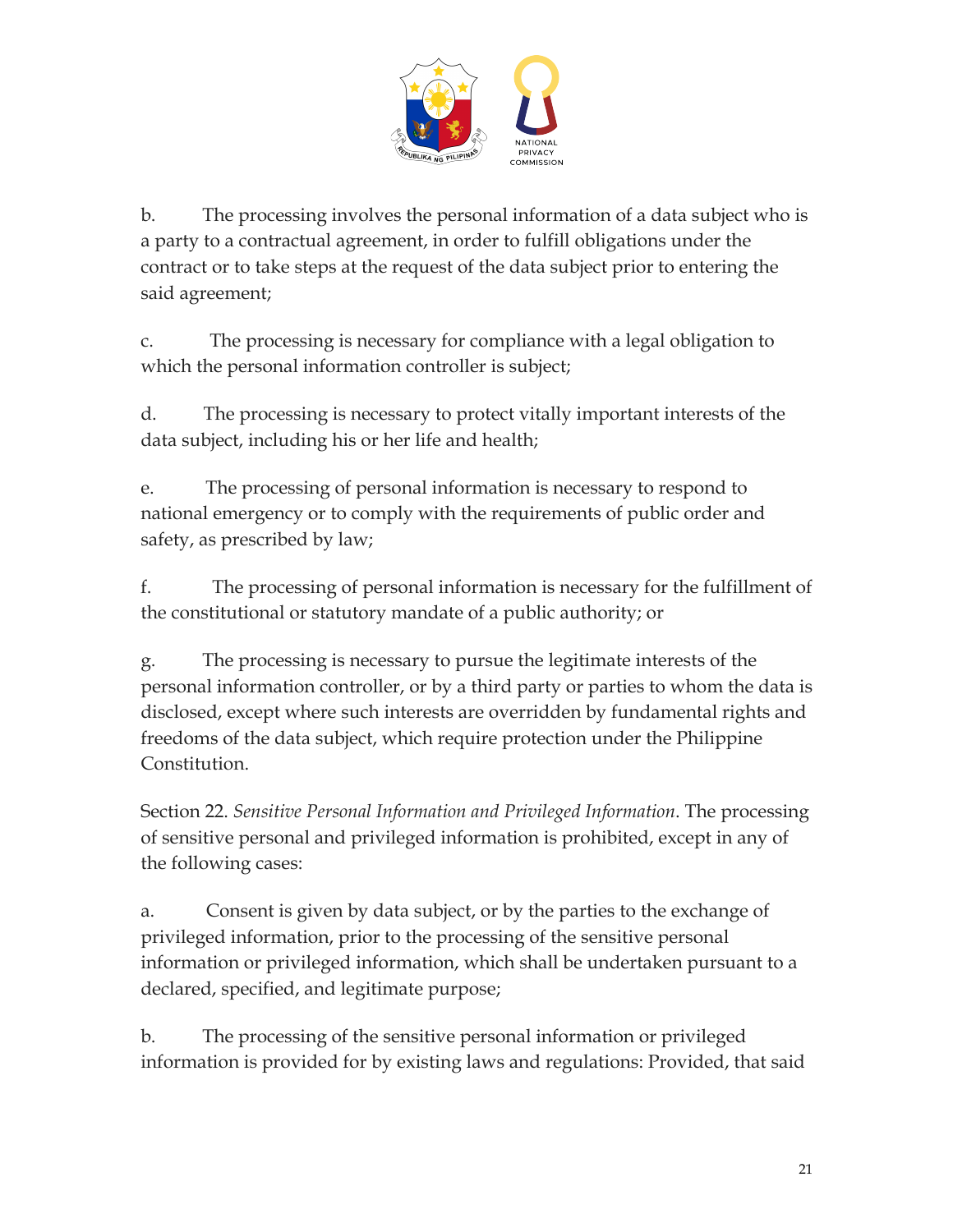

laws and regulations do not require the consent of the data subject for the processing, and guarantee the protection of personal data;

c. The processing is necessary to protect the life and health of the data subject or another person, and the data subject is not legally or physically able to express his or her consent prior to the processing;

d. The processing is necessary to achieve the lawful and noncommercial objectives of public organizations and their associations provided that:

1. Processing is confined and related to the bona fide members of these organizations or their associations;

2. The sensitive personal information are not transferred to third parties; and

3. Consent of the data subject was obtained prior to processing;

e. The processing is necessary for the purpose of medical treatment: *Provided*, that it is carried out by a medical practitioner or a medical treatment institution, and an adequate level of protection of personal data is ensured; or

f. The processing concerns sensitive personal information or privileged information necessary for the protection of lawful rights and interests of natural or legal persons in court proceedings, or the establishment, exercise, or defense of legal claims, or when provided to government or public authority pursuant to a constitutional or statutory mandate.

Section 23. *Extension of Privileged Communication*. Personal information controllers may invoke the principle of privileged communication over privileged information that they lawfully control or process. Subject to existing laws and regulations, any evidence gathered from privileged information is inadmissible.

When the Commission inquires upon communication claimed to be privileged, the personal information controller concerned shall prove the nature of the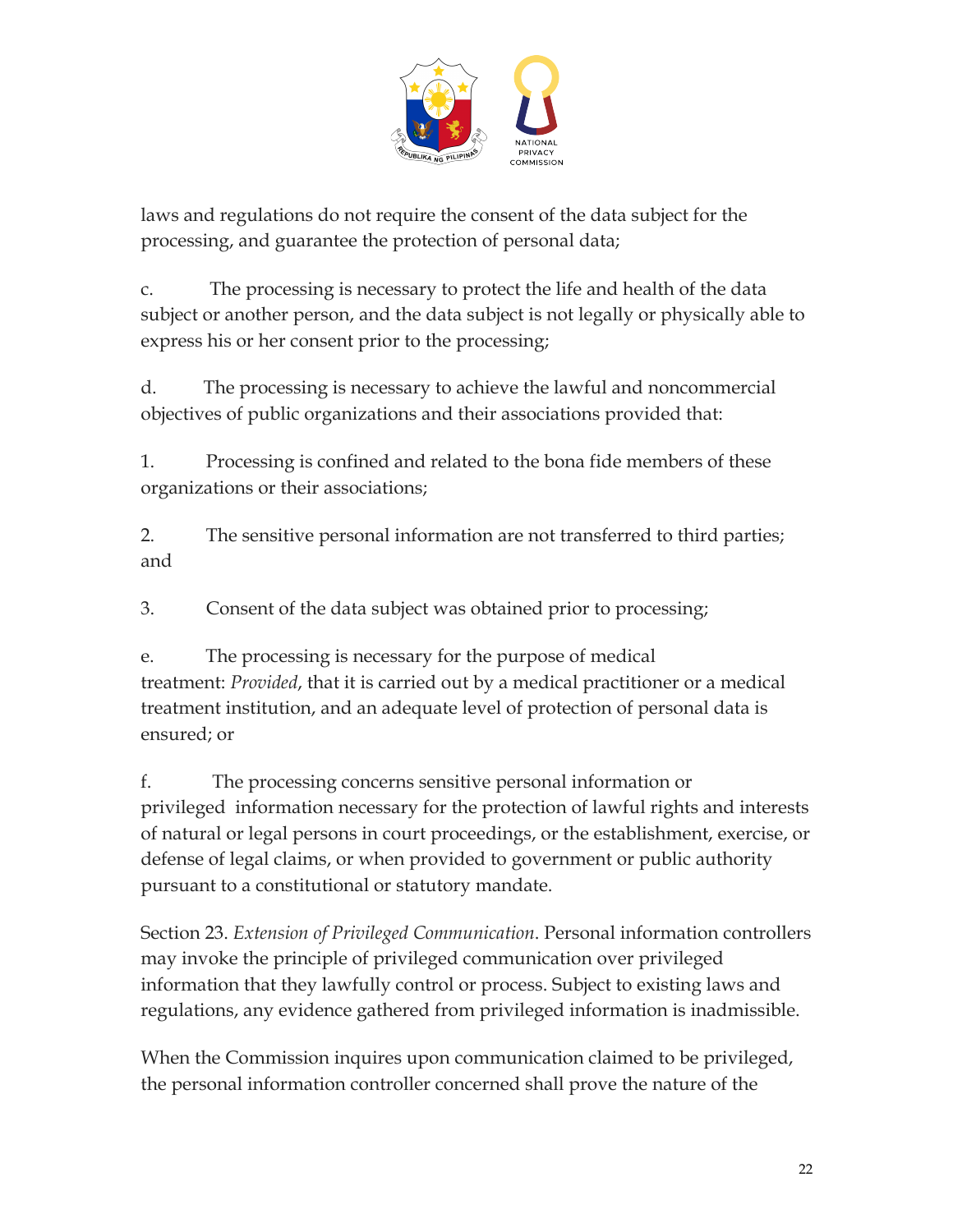

communication in an executive session. Should the communication be determined as privileged, it shall be excluded from evidence, and the contents thereof shall not form part of the records of the case: *Provided*, that where the privileged communication itself is the subject of a breach, or a privacy concern or investigation, it may be disclosed to the Commission but only to the extent necessary for the purpose of investigation, without including the contents thereof in the records.

Section 24. *Surveillance of Suspects and Interception of Recording of Communications*. Section 7 of Republic Act No. 9372, otherwise known as the "Human Security Act of 2007", is hereby amended to include the condition that the processing of personal data for the purpose of surveillance, interception, or recording of communications shall comply with the Data Privacy Act, including adherence to the principles of transparency, proportionality, and legitimate purpose.

# **RULE VI. SECURITY MEASURES FOR THE PROTECTION OF PERSONAL DATA**

Section 25. *Data Privacy and Security.* Personal information controllers and personal information processors shall implement reasonable and appropriate organizational, physical, and technical security measures for the protection of personal data.

The personal information controller and personal information processor shall take steps to ensure that any natural person acting under their authority and who has access to personal data, does not process them except upon their instructions, or as required by law.

The security measures shall aim to maintain the availability, integrity, and confidentiality of personal data and are intended for the protection of personal data against any accidental or unlawful destruction, alteration, and disclosure, as well as against any other unlawful processing. These measures shall be implemented to protect personal data against natural dangers such as accidental loss or destruction, and human dangers such as unlawful access, fraudulent misuse, unlawful destruction, alteration and contamination.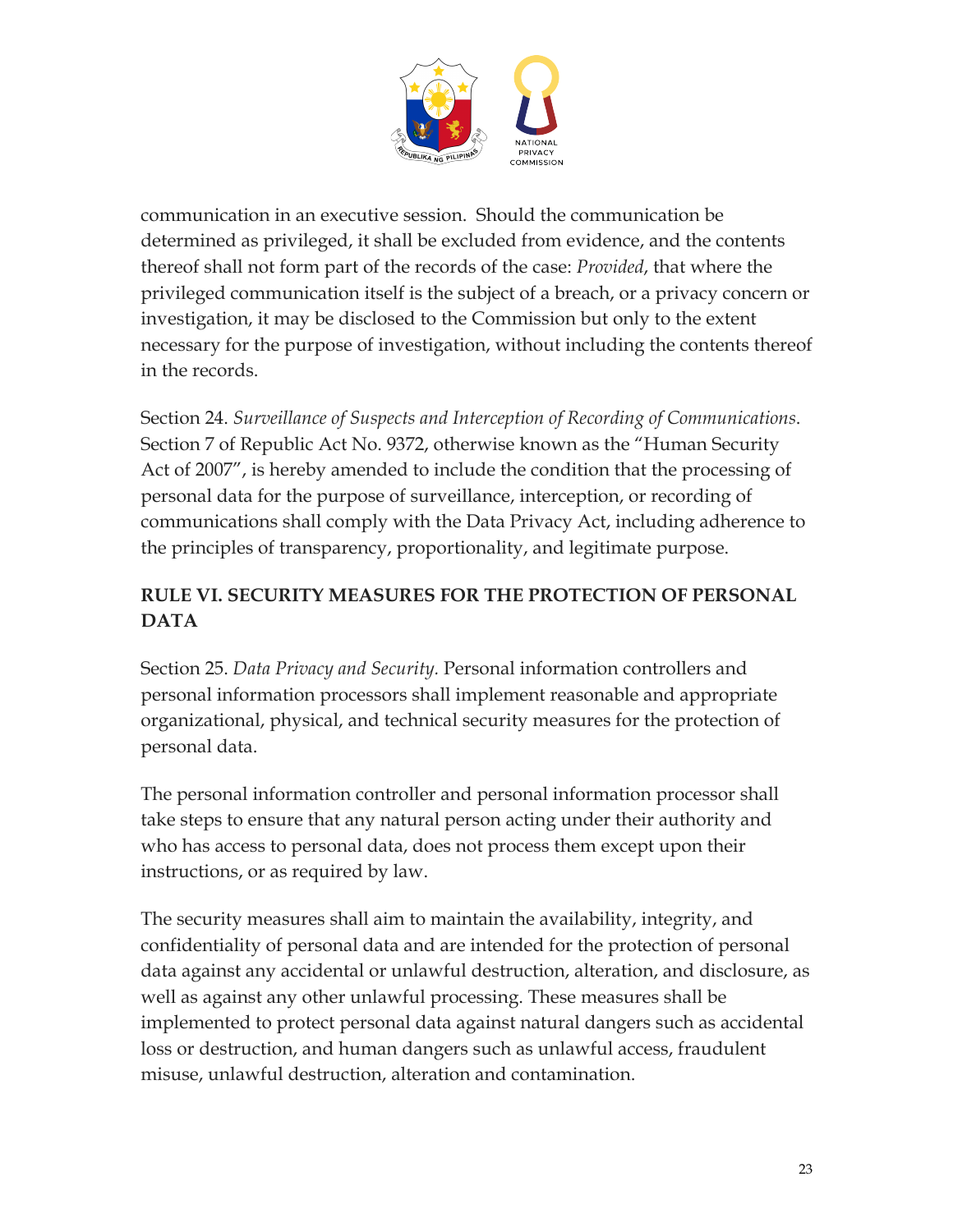

Section 26. *Organizational Security Measures.* Where appropriate, personal information controllers and personal information processors shall comply with the following guidelines for organizational security:

a. Compliance Officers. Any natural or juridical person or other body involved in the processing of personal data shall designate an individual or individuals who shall function as data protection officer, compliance officer or otherwise be accountable for ensuring compliance with applicable laws and regulations for the protection of data privacy and security.

b. Data Protection Policies. Any natural or juridical person or other body involved in the processing of personal data shall implement appropriate data protection policies that provide for organization, physical, and technical security measures, and, for such purpose, take into account the nature, scope, context and purposes of the processing, as well as the risks posed to the rights and freedoms of data subjects.

1. The policies shall implement data protection principles both at the time of the determination of the means for processing and at the time of the processing itself.

2. The policies shall implement appropriate security measures that, by default, ensure only personal data which is necessary for the specified purpose of the processing are processed. They shall determine the amount of personal data collected, including the extent of processing involved, the period of their storage, and their accessibility.

3. The polices shall provide for documentation, regular review, evaluation, and updating of the privacy and security policies and practices.

c. Records of Processing Activities. Any natural or juridical person or other body involved in the processing of personal data shall maintain records that sufficiently describe its data processing system, and identify the duties and responsibilities of those individuals who will have access to personal data. Records should include: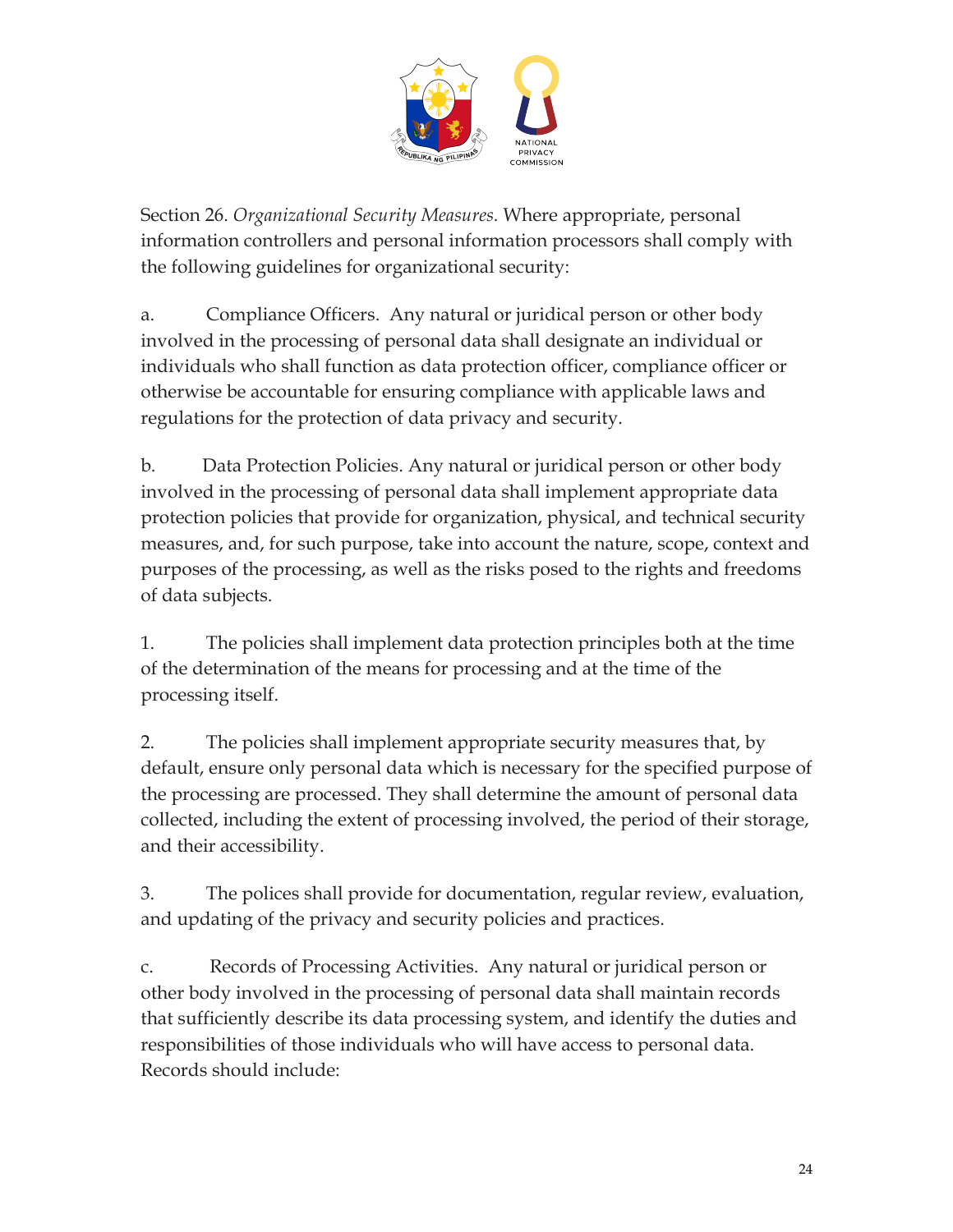

1. Information about the purpose of the processing of personal data, including any intended future processing or data sharing;

2. A description of all categories of data subjects, personal data, and recipients of such personal data that will be involved in the processing;

3. General information about the data flow within the organization, from the time of collection, processing, and retention, including the time limits for disposal or erasure of personal data;

4. A general description of the organizational, physical, and technical security measures in place;

5. The name and contact details of the personal information controller and, where applicable, the joint controller, the its representative, and the compliance officer or Data Protection Officer, or any other individual or individuals accountable for ensuring compliance with the applicable laws and regulations for the protection of data privacy and security.

d. Management of Human Resources. Any natural or juridical person or other entity involved in the processing of personal data shall be responsible for selecting and supervising its employees, agents, or representatives, particularly those who will have access to personal data.

The said employees, agents, or representatives shall operate and hold personal data under strict confidentiality if the personal data are not intended for public disclosure. This obligation shall continue even after leaving the public service, transferring to another position, or upon terminating their employment or contractual relations. There shall be capacity building, orientation or training programs for such employees, agents or representatives, regarding privacy or security policies.

e. Processing of Personal Data. Any natural or juridical person or other body involved in the processing of personal data shall develop, implement and review: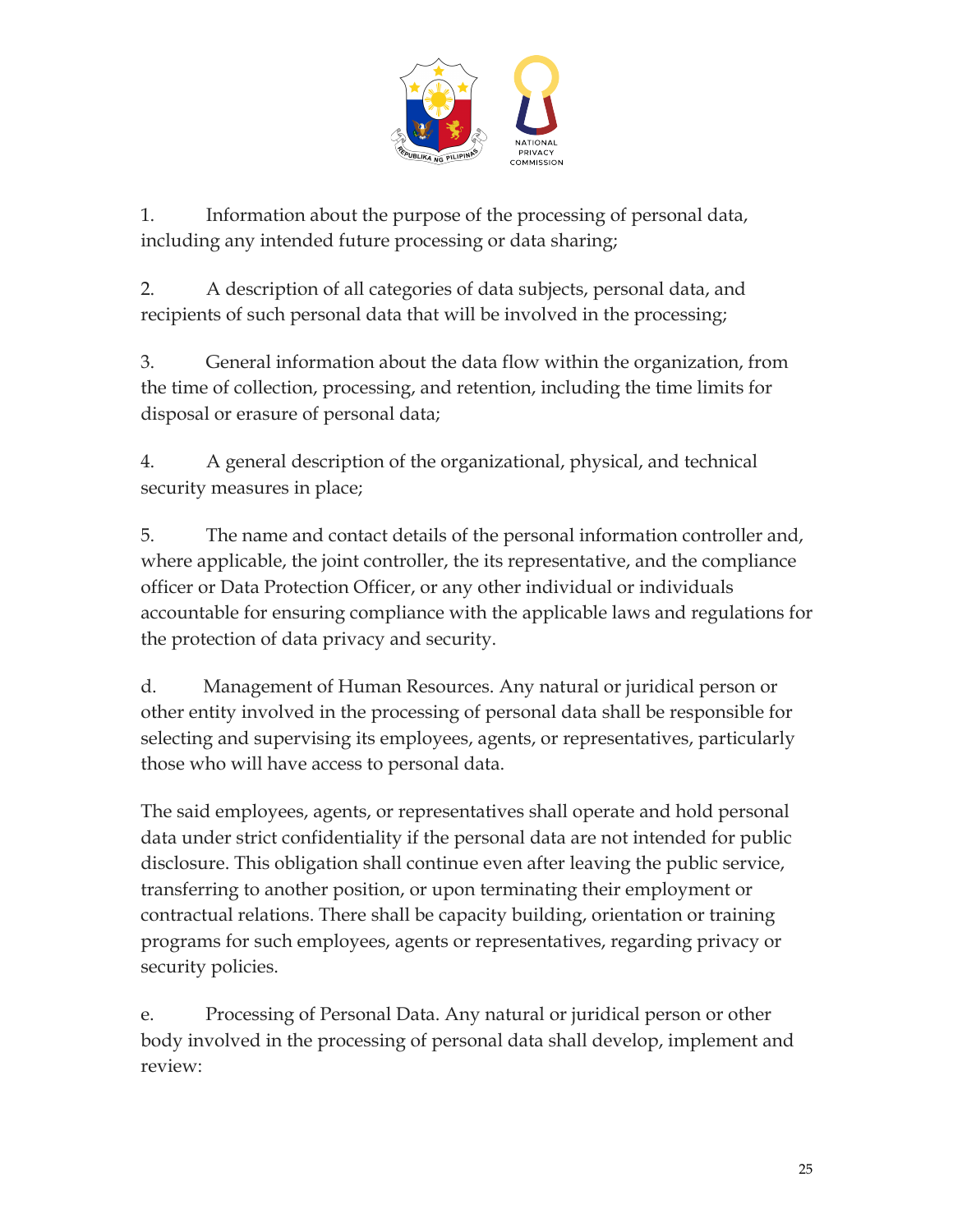

1. A procedure for the collection of personal data, including procedures for obtaining consent, when applicable;

2. Procedures that limit the processing of data, to ensure that it is only to the extent necessary for the declared, specified, and legitimate purpose;

3. Policies for access management, system monitoring, and protocols to follow during security incidents or technical problems;

4. Policies and procedures for data subjects to exercise their rights under the Act;

5. Data retention schedule, including timeline or conditions for erasure or disposal of records.

f. Contracts with Personal Information Processors. The personal information controller, through appropriate contractual agreements, shall ensure that its personal information processors, where applicable, shall also implement the security measures required by the Act and these Rules. It shall only engage those personal information processors that provide sufficient guarantees to implement appropriate security measures specified in the Act and these Rules, and ensure the protection of the rights of the data subject.

Section 27. *Physical Security Measures.* Where appropriate, personal information controllers and personal information processors shall comply with the following guidelines for physical security:

a. Policies and procedures shall be implemented to monitor and limit access to and activities in the room, workstation or facility, including guidelines that specify the proper use of and access to electronic media;

b. Design of office space and work stations, including the physical arrangement of furniture and equipment, shall provide privacy to anyone processing personal data, taking into consideration the environment and accessibility to the public;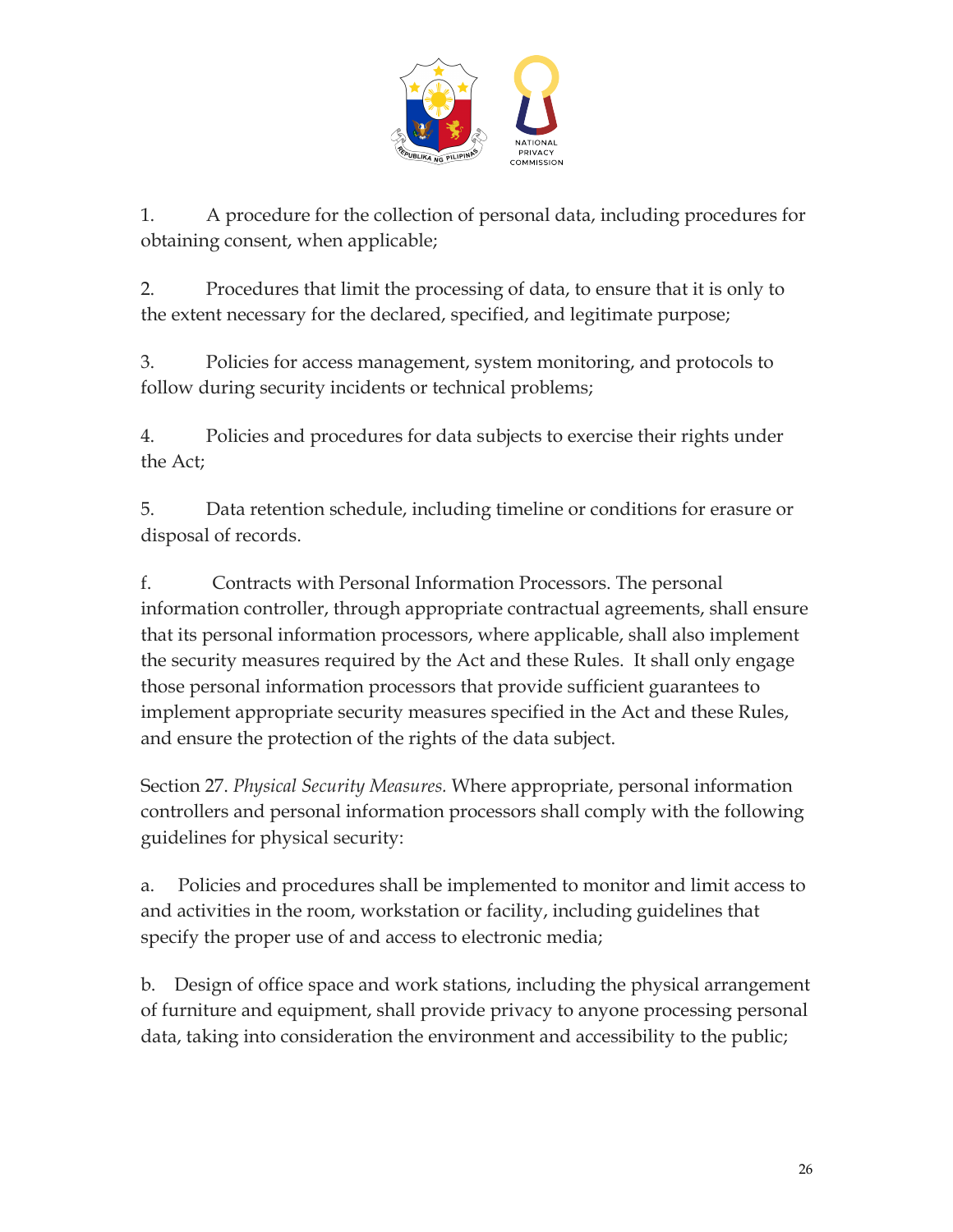

c. The duties, responsibilities and schedule of individuals involved in the processing of personal data shall be clearly defined to ensure that only the individuals actually performing official duties shall be in the room or work station, at any given time;

d. Any natural or juridical person or other body involved in the processing of personal data shall implement Policies and procedures regarding the transfer, removal, disposal, and re-use of electronic media, to ensure appropriate protection of personal data;

e. Policies and procedures that prevent the mechanical destruction of files and equipment shall be established. The room and workstation used in the processing of personal data shall, as far as practicable, be secured against natural disasters, power disturbances, external access, and other similar threats.

Section 28. *Guidelines for Technical Security Measures.* Where appropriate, personal information controllers and personal information processors shall adopt and establish the following technical security measures:

a. A security policy with respect to the processing of personal data;

b. Safeguards to protect their computer network against accidental, unlawful or unauthorized usage, any interference which will affect data integrity or hinder the functioning or availability of the system, and unauthorized access through an electronic network;

c. The ability to ensure and maintain the confidentiality, integrity, availability, and resilience of their processing systems and services;

d. Regular monitoring for security breaches, and a process both for identifying and accessing reasonably foreseeable vulnerabilities in their computer networks, and for taking preventive, corrective, and mitigating action against security incidents that can lead to a personal data breach;

e. The ability to restore the availability and access to personal data in a timely manner in the event of a physical or technical incident;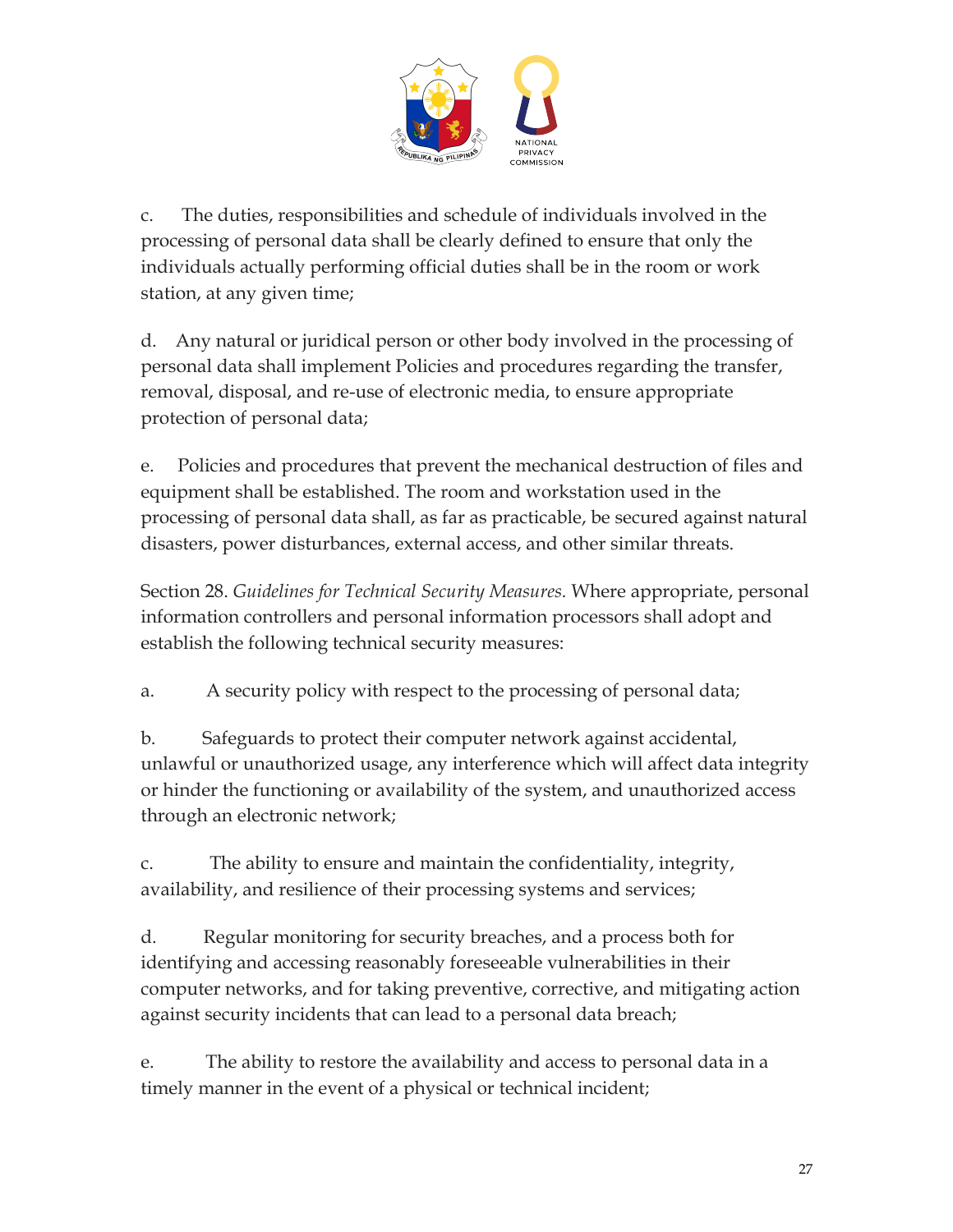

f. A process for regularly testing, assessing, and evaluating the effectiveness of security measures;

g. Encryption of personal data during storage and while in transit, authentication process, and other technical security measures that control and limit access.

Section 29. *Appropriate Level of Security.* The Commission shall monitor the compliance of natural or juridical person or other body involved in the processing of personal data, specifically their security measures, with the guidelines provided in these Rules and subsequent issuances of the Commission. In determining the level of security appropriate for a particular personal information controller or personal information processor, the Commission shall take into account the nature of the personal data that requires protection, the risks posed by the processing, the size of the organization and complexity of its operations, current data privacy best practices, and the cost of security implementation. The security measures provided herein shall be subject to regular review and evaluation, and may be updated as necessary by the Commission in separate issuances, taking into account the most appropriate standard recognized by the information and communications technology industry and data privacy best practices.

#### **RULE VII. SECURITY OF SENSITIVE PERSONAL INFORMATION IN GOVERNMENT**

Section 30. *Responsibility of Heads of Agencies*. All sensitive personal information maintained by the government, its agencies, and instrumentalities shall be secured, as far as practicable, with the use of the most appropriate standard recognized by the information and communications technology industry, subject to these Rules and other issuances of the Commission. The head of each government agency or instrumentality shall be responsible for complying with the security requirements mentioned herein. The Commission shall monitor government agency compliance and may recommend the necessary action in order to satisfy the minimum standards.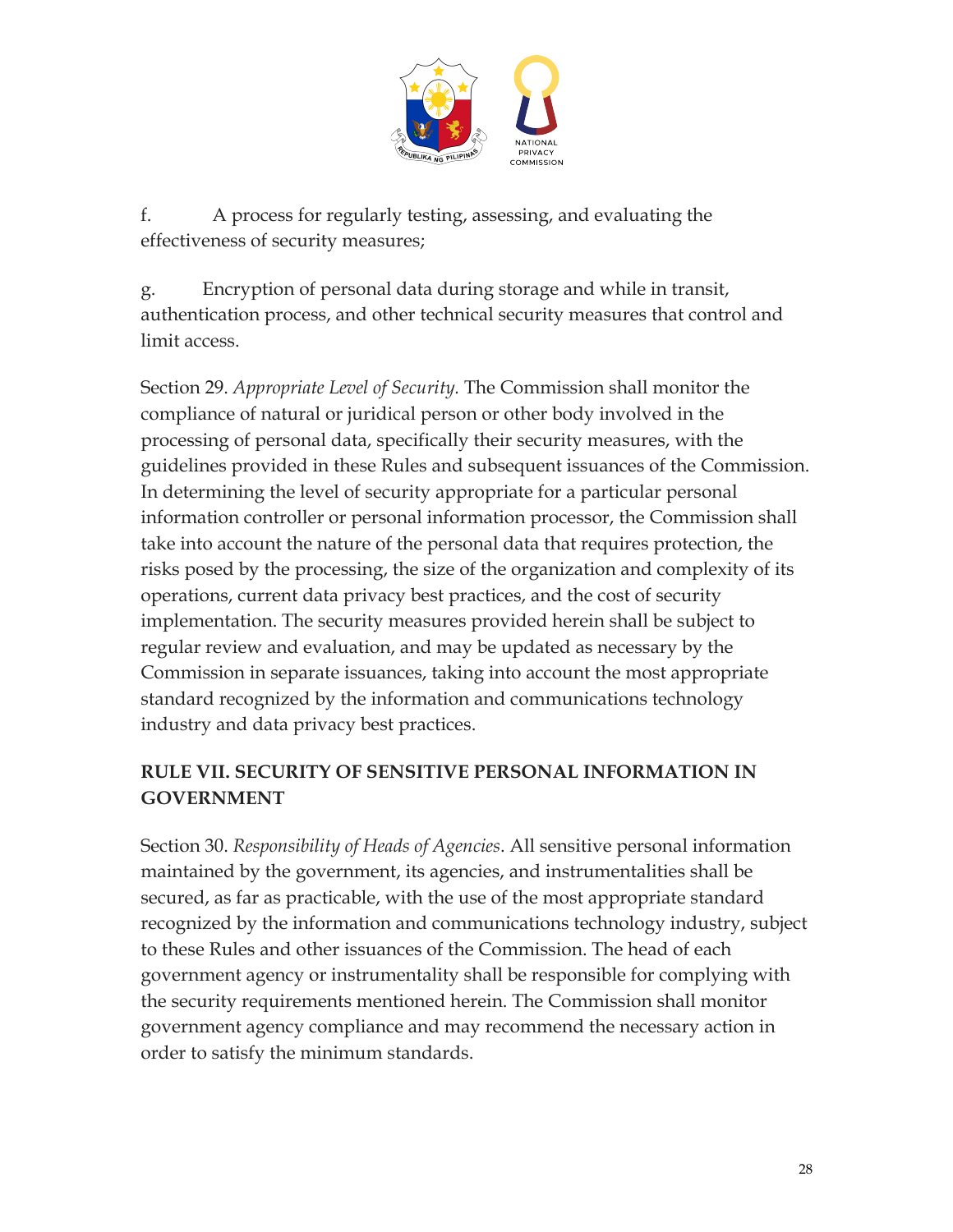

Section 31. *Requirements Relating to Access by Agency Personnel to Sensitive Personal Information*.

a. On-site and Online Access.

1. No employee of the government shall have access to sensitive personal information on government property or through online facilities unless he or she the employee has received a security clearance from the head of the source agency. The source agency is the government agency who originally collected the personal data.

2. A source agency shall strictly regulate access to sensitive personal information under its custody or control, particularly when it allows online access. An employee of the government shall only be granted a security clearance when the performance of his or her official functions or the provision of a public service directly depends on and cannot otherwise be performed unless access to the personal data is allowed.

3. Where allowed under the next preceding sections, online access to sensitive personal information shall be subject to the following conditions:

(a) An information technology governance framework has been designed and implemented;

(b) Sufficient organizational, physical and technical security measures have been established;

(c) The agency is capable of protecting sensitive personal information in accordance with data privacy practices and standards recognized by the information and communication technology industry;

(d) The employee of the government is only given online access to sensitive personal information necessary for the performance of official functions or the provision of a public service.

b. Off-site access.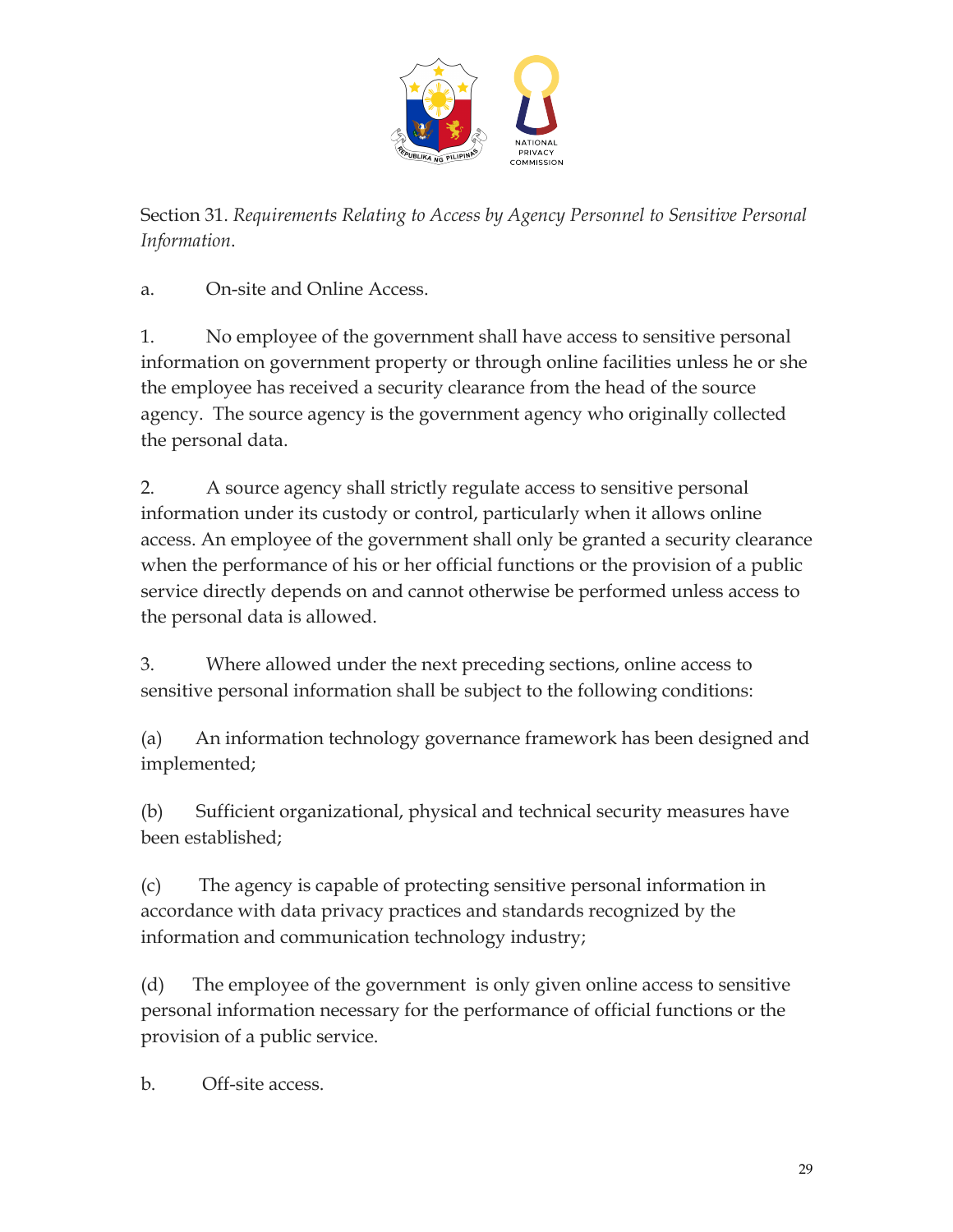

1. Sensitive personal information maintained by an agency may not be transported or accessed from a location off or outside of government property, whether by its agent or employee, unless the head of agency has ensured the implementation of privacy policies and appropriate security measures. A request for such transportation or access shall be submitted to and approved by the head of agency. The request must include proper accountability mechanisms in the processing of data.

2. The head of agency shall approve requests for off-site access in accordance with the following guidelines:

(a) Deadline for Approval or Disapproval. The head of agency shall approve or disapprove the request within two (2) business days after the date of submission of the request. Where no action is taken by the head of agency, the request is considered disapproved;

(b) Limitation to One thousand (1,000) Records. Where a request is approved, the head of agency shall limit the access to not more than one thousand (1,000) records at a time, subject to the next succeeding paragraph.

(c) Encryption. Any technology used to store, transport or access sensitive personal information for purposes of off-site access approved under this subsection shall be secured by the use of the most secure encryption standard recognized by the Commission.

Section 32. *Implementation of Security Requirements.* Notwithstanding the effective date of these Rules, the requirements in the preceding sections shall be implemented before any off-site or online access request is approved. Any data sharing agreement between a source agency and another government agency shall be subject to review of the Commission on its own initiative or upon complaint of data subject.

Section 33. *Applicability to Government Contractors.* In entering into any contract with a private service provider that may involve accessing or requiring sensitive personal information from one thousand (1,000) or more individuals, a government agency shall require such service provider and its employees to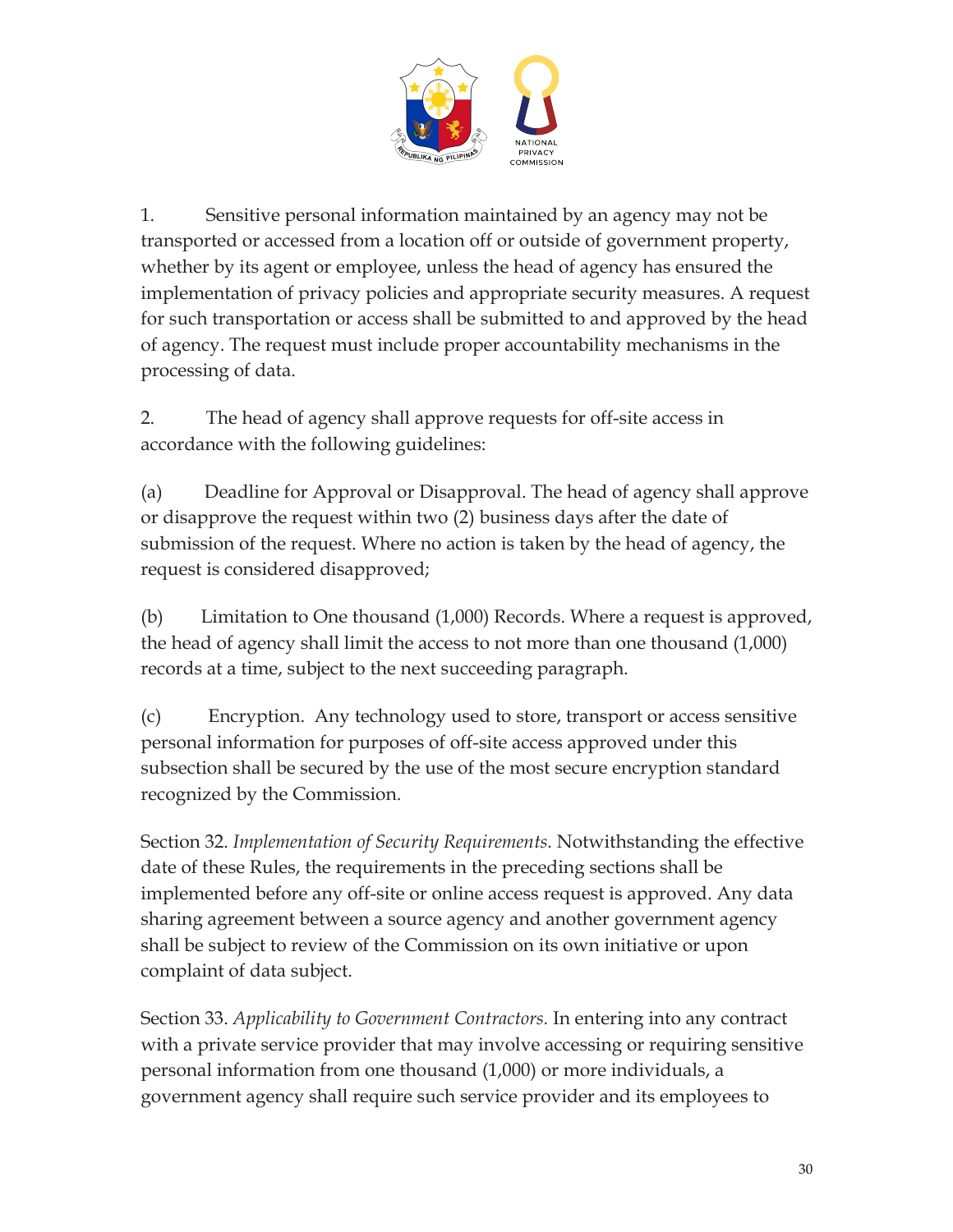

register their personal data processing system with the Commission in accordance with the Act and these Rules. The service provider, as personal information processor, shall comply with the other provisions of the Act and these Rules, particularly the immediately preceding sections, similar to a government agency and its employees.

## **RULE VIII. RIGHTS OF DATA SUBJECTS**

Section 34. Rights of the Data Subject. The data subject is entitled to the following rights:

a. Right to be informed.

1. The data subject has a right to be informed whether personal data pertaining to him or her shall be, are being, or have been processed, including the existence of automated decision-making and profiling.

2. The data subject shall be notified and furnished with information indicated hereunder before the entry of his or her personal data into the processing system of the personal information controller, or at the next practical opportunity:

(a) Description of the personal data to be entered into the system;

(b) Purposes for which they are being or will be processed, including processing for direct marketing, profiling or historical, statistical or scientific purpose;

(c) Basis of processing, when processing is not based on the consent of the data subject;

(d) Scope and method of the personal data processing;

(e) The recipients or classes of recipients to whom the personal data are or may be disclosed;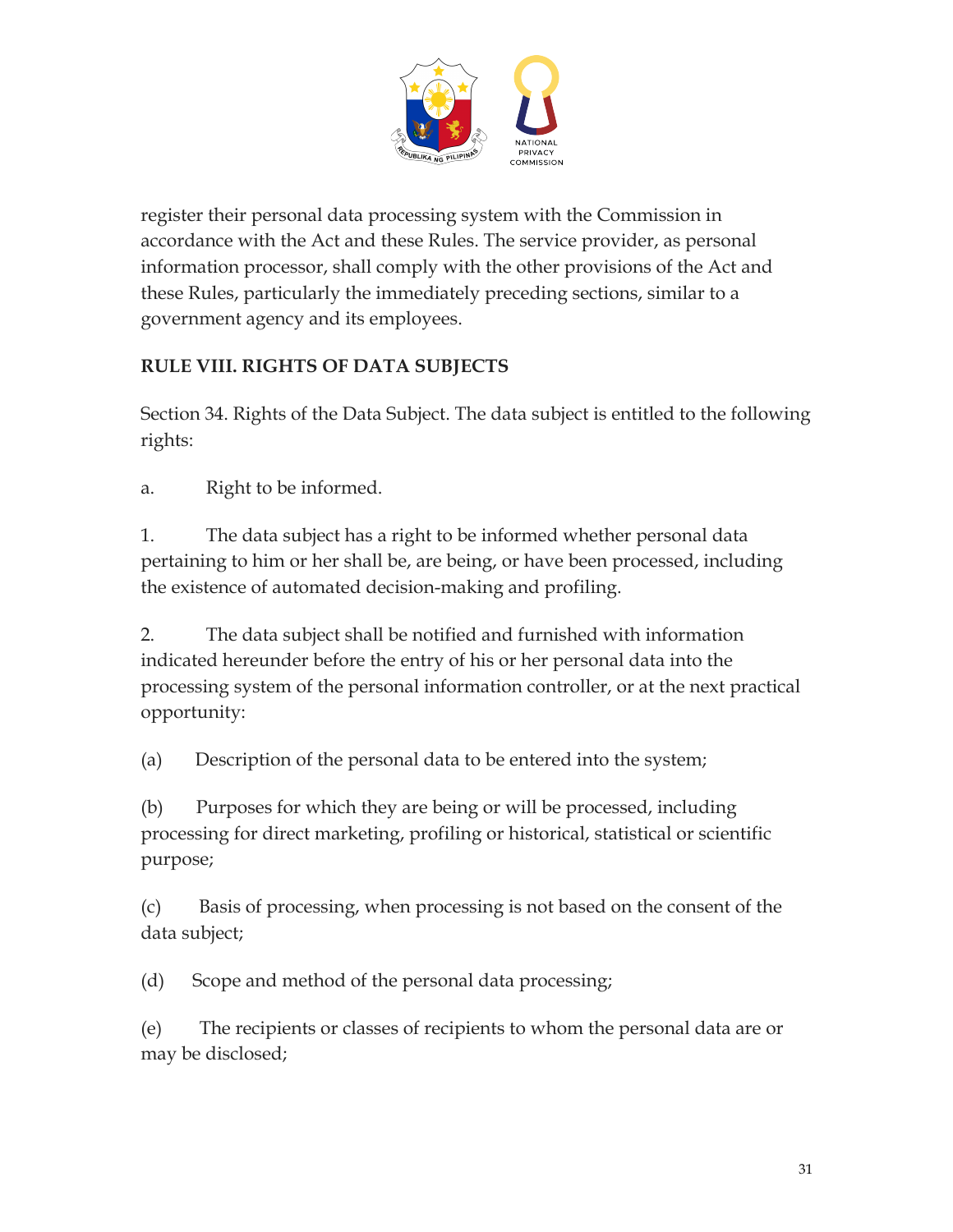

(f) Methods utilized for automated access, if the same is allowed by the data subject, and the extent to which such access is authorized, including meaningful information about the logic involved, as well as the significance and the envisaged consequences of such processing for the data subject;

(g) The identity and contact details of the personal data controller or its representative;

(h) The period for which the information will be stored; and

(i) The existence of their rights as data subjects, including the right to access, correction, and object to the processing, as well as the right to lodge a complaint before the Commission.

b. Right to object. The data subject shall have the right to object to the processing of his or her personal data, including processing for direct marketing, automated processing or profiling. The data subject shall also be notified and given an opportunity to withhold consent to the processing in case of changes or any amendment to the information supplied or declared to the data subject in the preceding paragraph.

When a data subject objects or withholds consent, the personal information controller shall no longer process the personal data, unless:

1. The personal data is needed pursuant to a subpoena;

2. The collection and processing are for obvious purposes, including, when it is necessary for the performance of or in relation to a contract or service to which the data subject is a party, or when necessary or desirable in the context of an employer-employee relationship between the collector and the data subject; or

3. The information is being collected and processed as a result of a legal obligation.

c. Right to Access. The data subject has the right to reasonable access to, upon demand, the following: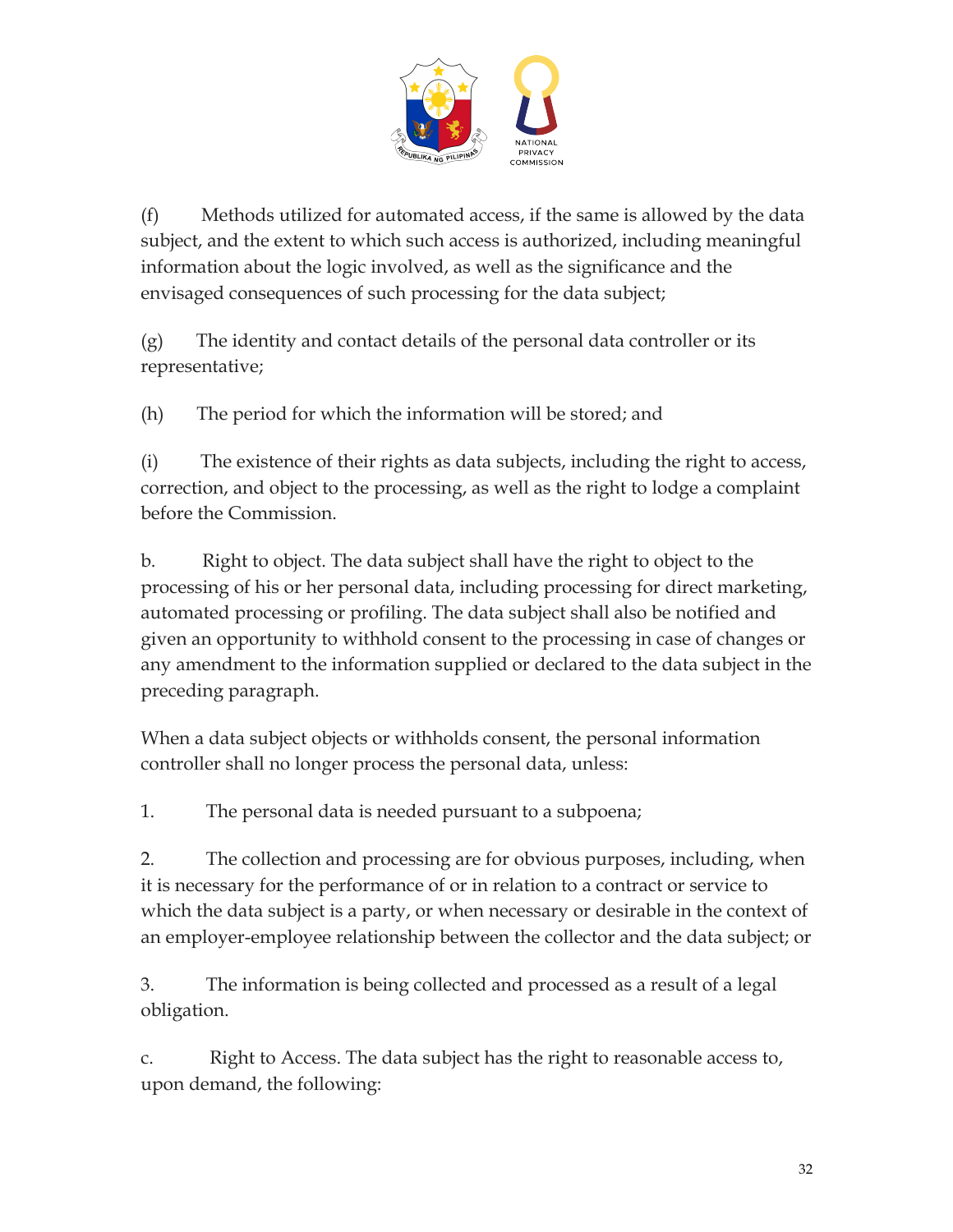

- 1. Contents of his or her personal data that were processed;
- 2. Sources from which personal data were obtained;
- 3. Names and addresses of recipients of the personal data;
- 4. Manner by which such data were processed;
- 5. Reasons for the disclosure of the personal data to recipients, if any;

6. Information on automated processes where the data will, or is likely to, be made as the sole basis for any decision that significantly affects or will affect the data subject;

7. Date when his or her personal data concerning the data subject were last accessed and modified; and

8. The designation, name or identity, and address of the personal information controller.

d. Right to rectification. The data subject has the right to dispute the inaccuracy or error in the personal data and have the personal information controller correct it immediately and accordingly, unless the request is vexatious or otherwise unreasonable. If the personal data has been corrected, the personal information controller shall ensure the accessibility of both the new and the retracted information and the simultaneous receipt of the new and the retracted information by the intended recipients thereof: Provided, That recipients or third parties who have previously received such processed personal data shall be informed of its inaccuracy and its rectification, upon reasonable request of the data subject.

e. Right to Erasure or Blocking. The data subject shall have the right to suspend, withdraw or order the blocking, removal or destruction of his or her personal data from the personal information controller's filing system.

1. This right may be exercised upon discovery and substantial proof of any of the following: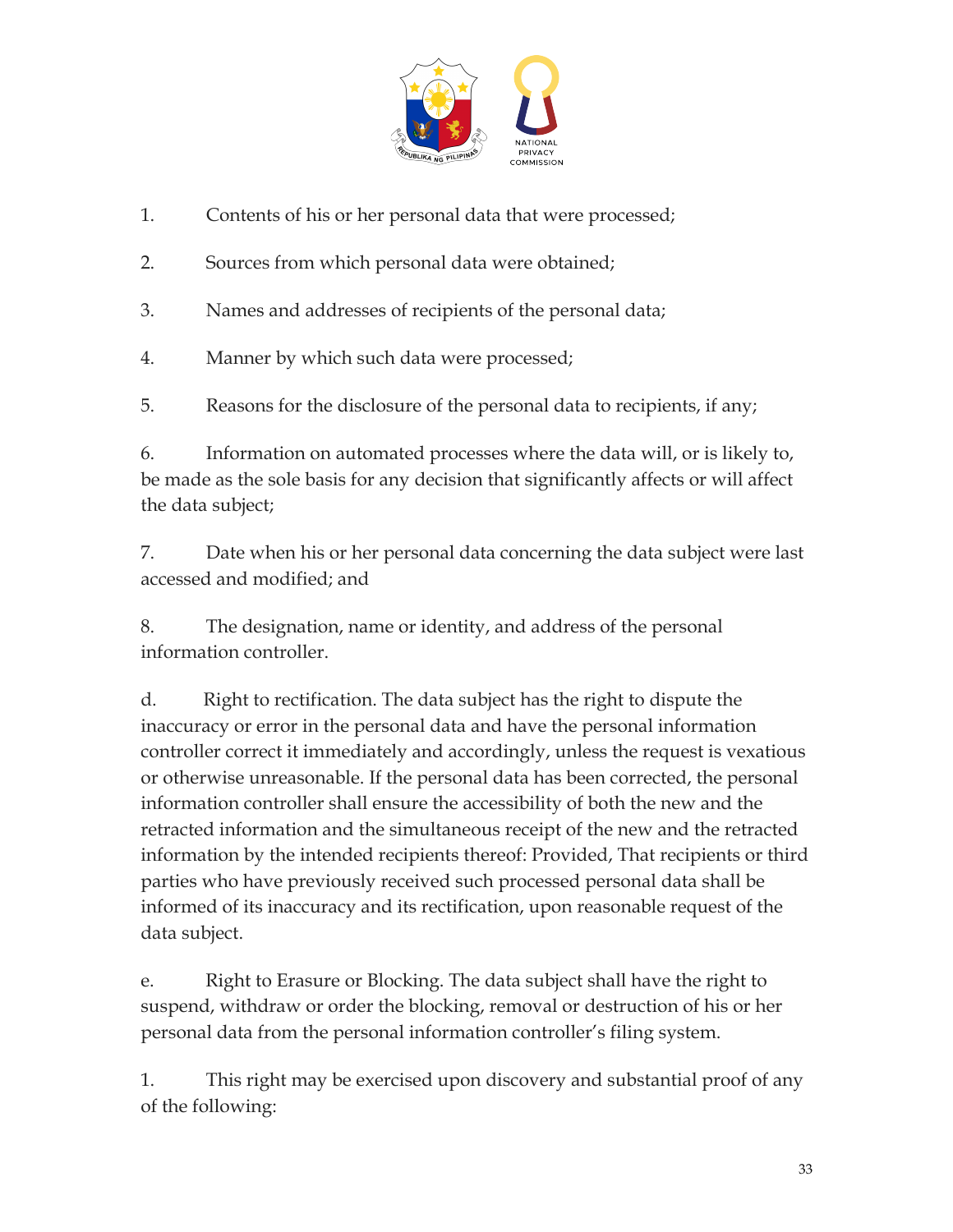

(a) The personal data is incomplete, outdated, false, or unlawfully obtained;

(b) The personal data is being used for purpose not authorized by the data subject;

(c) The personal data is no longer necessary for the purposes for which they were collected;

(d) The data subject withdraws consent or objects to the processing, and there is no other legal ground or overriding legitimate interest for the processing;

(e) The personal data concerns private information that is prejudicial to data subject, unless justified by freedom of speech, of expression, or of the press or otherwise authorized;

(f) The processing is unlawful;

(g) The personal information controller or personal information processor violated the rights of the data subject.

2. The personal information controller may notify third parties who have previously received such processed personal information.

f. Right to damages. The data subject shall be indemnified for any damages sustained due to such inaccurate, incomplete, outdated, false, unlawfully obtained or unauthorized use of personal data, taking into account any violation of his or her rights and freedoms as data subject.

Section 35. *Transmissibility of Rights of the Data Subject*. The lawful heirs and assigns of the data subject may invoke the rights of the data subject to which he or she is an heir or an assignee, at any time after the death of the data subject, or when the data subject is incapacitated or incapable of exercising the rights as enumerated in the immediately preceding section.

Section 36. *Right to Data Portability*. Where his or her personal data is processed by electronic means and in a structured and commonly used format, the data subject shall have the right to obtain from the personal information controller a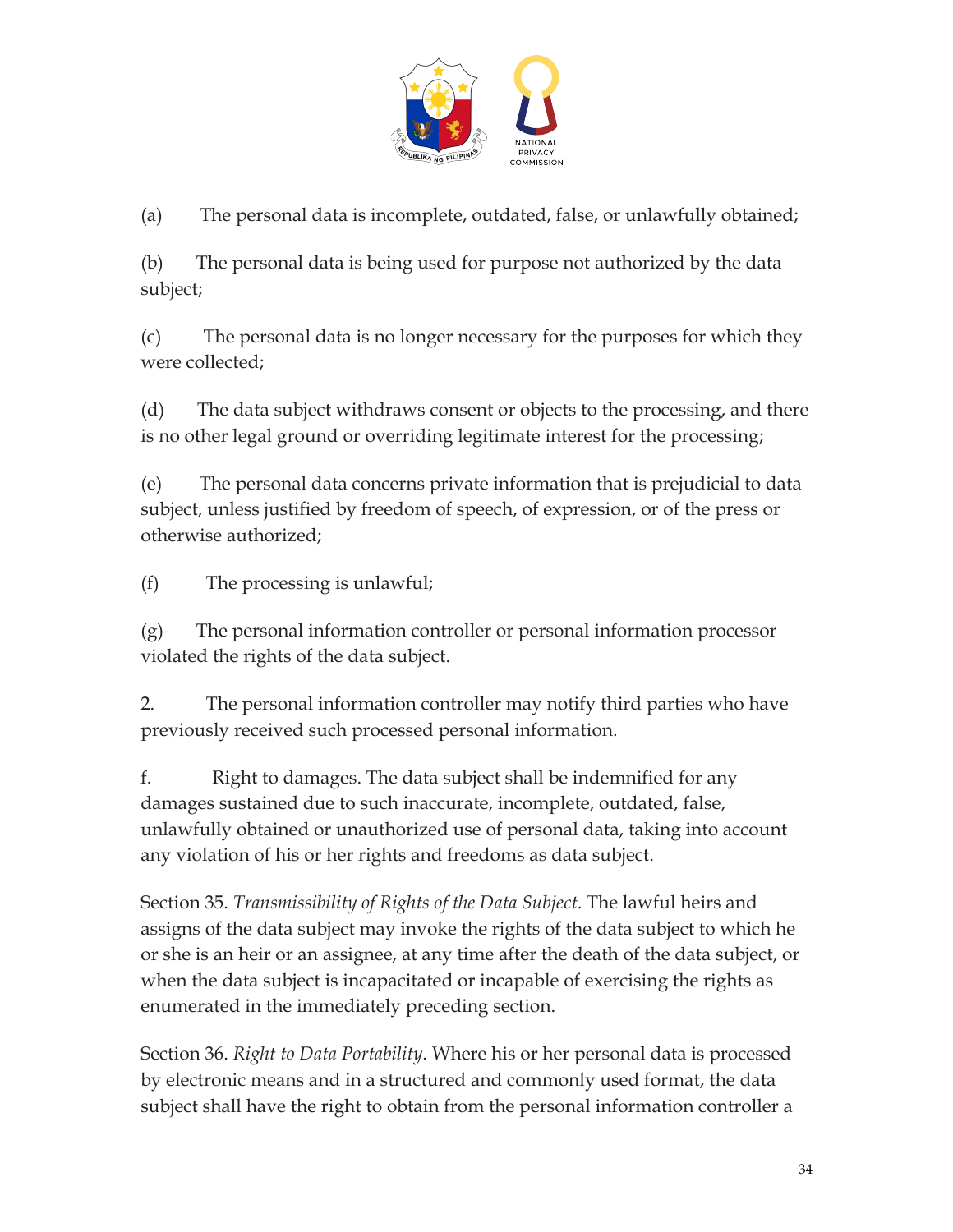

copy of such data in an electronic or structured format that is commonly used and allows for further use by the data subject. The exercise of this right shall primarily take into account the right of data subject to have control over his or her personal data being processed based on consent or contract, for commercial purpose, or through automated means. The Commission may specify the electronic format referred to above, as well as the technical standards, modalities, procedures and other rules for their transfer.

Section 37. *Limitation on Rights*. The immediately preceding sections shall not be applicable if the processed personal data are used only for the needs of scientific and statistical research and, on the basis of such, no activities are carried out and no decisions are taken regarding the data subject: Provided, that the personal data shall be held under strict confidentiality and shall be used only for the declared purpose. The said sections are also not applicable to the processing of personal data gathered for the purpose of investigations in relation to any criminal, administrative or tax liabilities of a data subject. Any limitations on the rights of the data subject shall only be to the minimum extent necessary to achieve the purpose of said research or investigation.

## **RULE IX. DATA BREACH NOTIFICATION.**

Section 38. *Data Breach Notification.*

a. The Commission and affected data subjects shall be notified by the personal information controller within seventy-two (72) hours upon knowledge of, or when there is reasonable belief by the personal information controller or personal information processor that, a personal data breach requiring notification has occurred.

b. Notification of personal data breach shall be required when sensitive personal information or any other information that may, under the circumstances, be used to enable identity fraud are reasonably believed to have been acquired by an unauthorized person, and the personal information controller or the Commission believes that such unauthorized acquisition is likely to give rise to a real risk of serious harm to any affected data subject.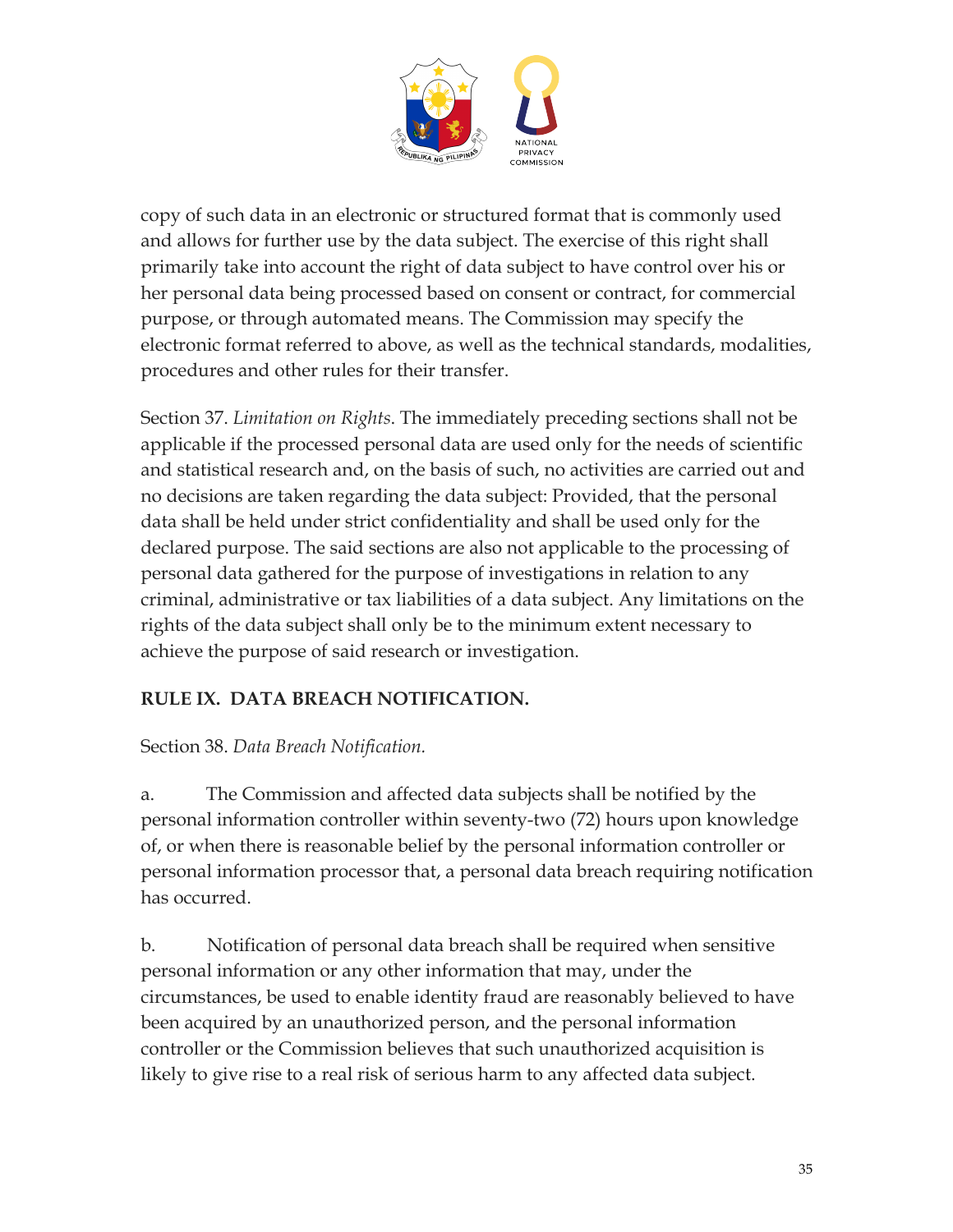

c. Depending on the nature of the incident, or if there is delay or failure to notify, the Commission may investigate the circumstances surrounding the personal data breach. Investigations may include on-site examination of systems and procedures.

Section 39. *Contents of Notification*. The notification shall at least describe the nature of the breach, the personal data possibly involved, and the measures taken by the entity to address the breach. The notification shall also include measures taken to reduce the harm or negative consequences of the breach, the representatives of the personal information controller, including their contact details, from whom the data subject can obtain additional information about the breach, and any assistance to be provided to the affected data subjects.

Section 40. *Delay of Notification.* Notification may be delayed only to the extent necessary to determine the scope of the breach, to prevent further disclosures, or to restore reasonable integrity to the information and communications system.

a. In evaluating if notification is unwarranted, the Commission may take into account compliance by the personal information controller with this section and existence of good faith in the acquisition of personal data.

b. The Commission may exempt a personal information controller from notification where, in its reasonable judgment, such notification would not be in the public interest, or in the interest of the affected data subjects.

c. The Commission may authorize postponement of notification where it may hinder the progress of a criminal investigation related to a serious breach.

Section 41. *Breach Report.*

a. The personal information controller shall notify the Commission by submitting a report, whether written or electronic, containing the required contents of notification. The report shall also include the name of a designated representative of the personal information controller, and his or her contact details.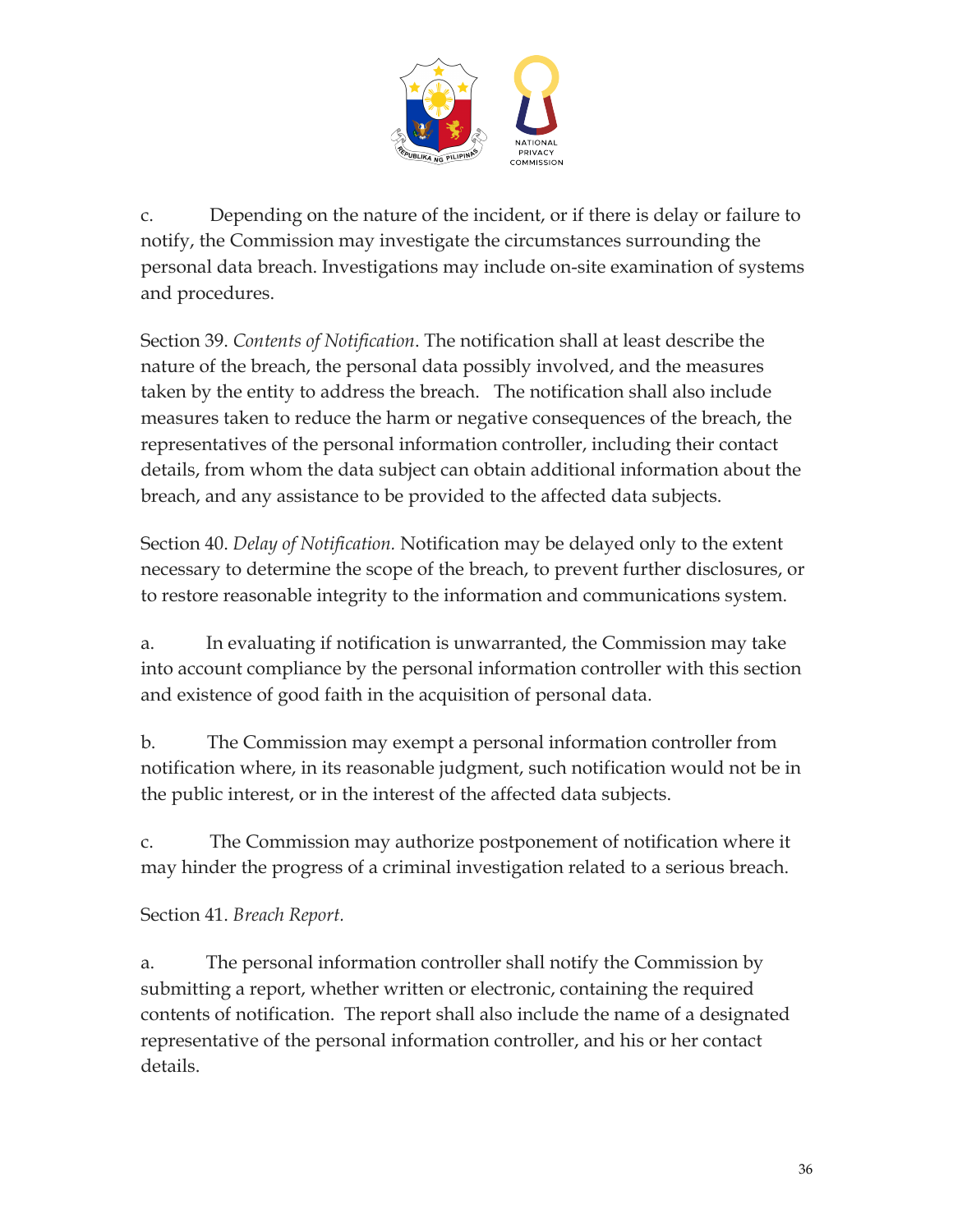

b. All security incidents and personal data breaches shall be documented through written reports, including those not covered by the notification requirements. In the case of personal data breaches, a report shall include the facts surrounding an incident, the effects of such incident, and the remedial actions taken by the personal information controller. In other security incidents not involving personal data, a report containing aggregated data shall constitute sufficient documentation. These reports shall be made available when requested by the Commission. A general summary of the reports shall be submitted to the Commission annually.

Section 42. *Procedure for Notification.* The Procedure for breach notification shall be in accordance with the Act, these Rules, and any other issuance of the Commission.

#### **RULE X. OUTSOURCING AND SUBCONTRACTING AGREEMENTS.**

Section 43. *Subcontract of Personal Data*. A personal information controller may subcontract or outsource the processing of personal data: Provided, that the personal information controller shall use contractual or other reasonable means to ensure that proper safeguards are in place, to ensure the confidentiality, integrity and availability of the personal data processed, prevent its use for unauthorized purposes, and generally, comply with the requirements of the Act, these Rules, other applicable laws for processing of personal data, and other issuances of the Commission.

Section 44. *Agreements for Outsourcing*. Processing by a personal information processor shall be governed by a contract or other legal act that binds the personal information processor to the personal information controller.

a. The contract or legal act shall set out the subject-matter and duration of the processing, the nature and purpose of the processing, the type of personal data and categories of data subjects, the obligations and rights of the personal information controller, and the geographic location of the processing under the subcontracting agreement.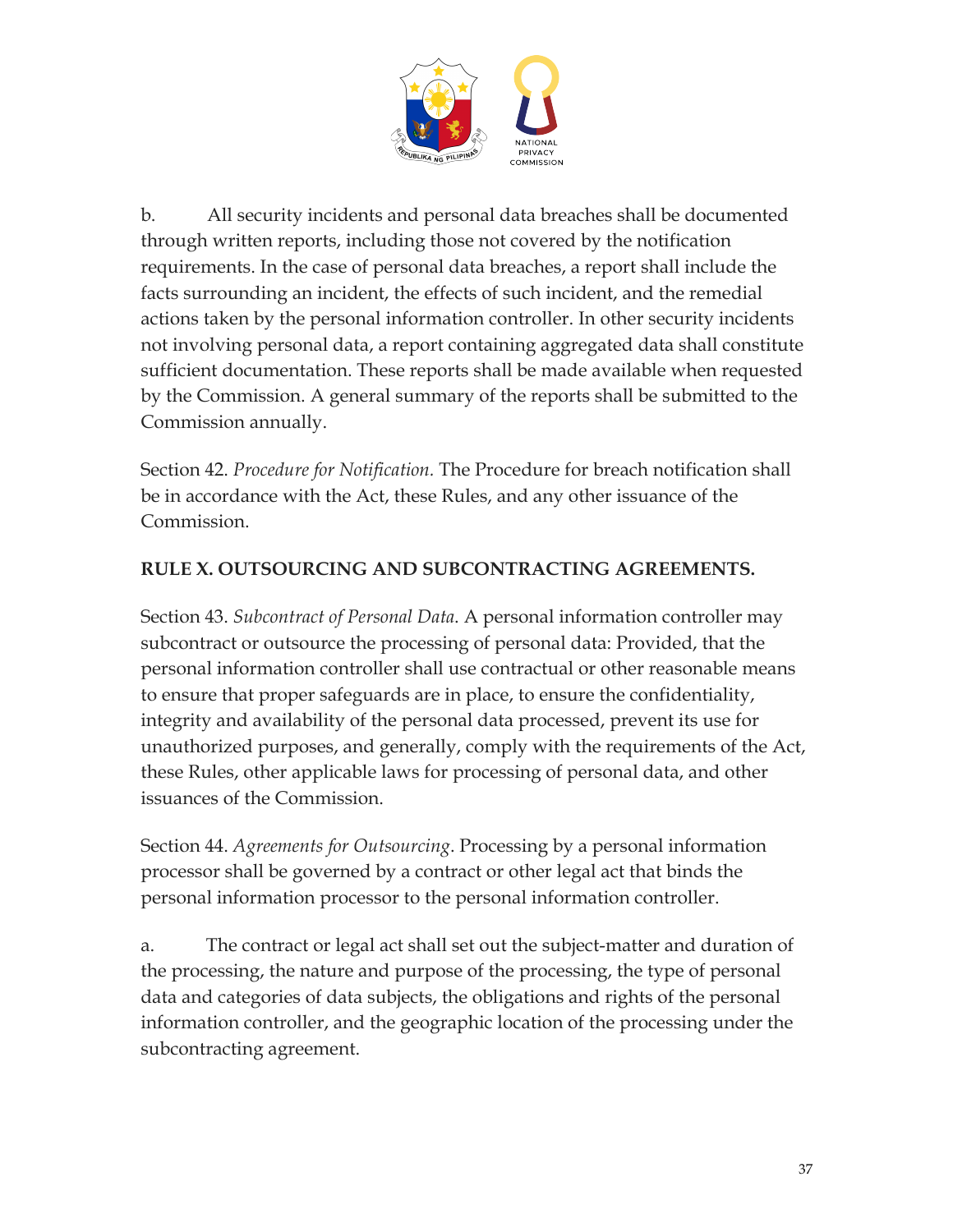

b. The contract or other legal act shall stipulate, in particular, that the personal information processor shall:

1. Process the personal data only upon the documented instructions of the personal information controller, including transfers of personal data to another country or an international organization, unless such transfer is authorized by law;

2. Ensure that an obligation of confidentiality is imposed on persons authorized to process the personal data;

3. Implement appropriate security measures and comply with the Act, these Rules, and other issuances of the Commission;

4. Not engage another processor without prior instruction from the personal information controller: Provided, that any such arrangement shall ensure that the same obligations for data protection under the contract or legal act are implemented, taking into account the nature of the processing;

5. Assist the personal information controller, by appropriate technical and organizational measures and to the extent possible, fulfill the obligation to respond to requests by data subjects relative to the exercise of their rights;

6. Assist the personal information controller in ensuring compliance with the Act, these Rules, other relevant laws, and other issuances of the Commission, taking into account the nature of processing and the information available to the personal information processor;

7. At the choice of the personal information controller, delete or return all personal data to the personal information controller after the end of the provision of services relating to the processing: Provided, that this includes deleting existing copies unless storage is authorized by the Act or another law;

8. Make available to the personal information controller all information necessary to demonstrate compliance with the obligations laid down in the Act,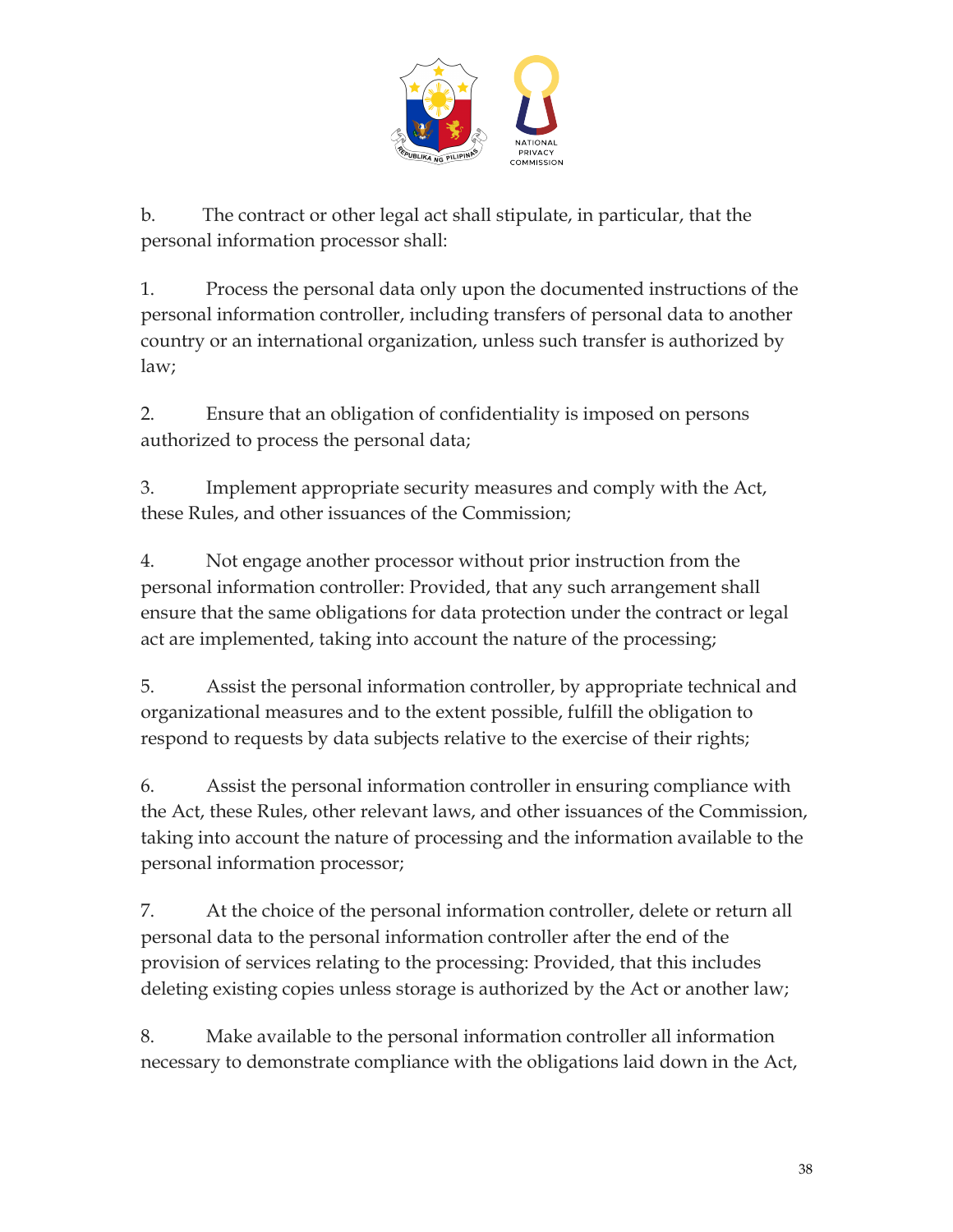

and allow for and contribute to audits, including inspections, conducted by the personal information controller or another auditor mandated by the latter;

9. Immediately inform the personal information controller if, in its opinion, an instruction infringes the Act, these Rules, or any other issuance of the Commission.

Section 45. *Duty of personal information processor.* The personal information processor shall comply with the requirements of the Act, these Rules, other applicable laws, and other issuances of the Commission, in addition to obligations provided in a contract, or other legal act with a personal information controller.

# **RULE XI. REGISTRATION AND COMPLIANCE REQUIREMENTS**

Section 46. *Enforcement of the Data Privacy Act.* Pursuant to the mandate of the Commission to administer and implement the Act, and to ensure the compliance of personal information controllers with its obligations under the law, the Commission requires the following:

a. Registration of personal data processing systems operating in the country that involves accessing or requiring sensitive personal information of at least one thousand (1,000) individuals, including the personal data processing system of contractors, and their personnel, entering into contracts with government agencies;

b. Notification of automated processing operations where the processing becomes the sole basis of making decisions that would significantly affect the data subject;

c. Annual report of the summary of documented security incidents and personal data breaches;

d. Compliance with other requirements that may be provided in other issuances of the Commission.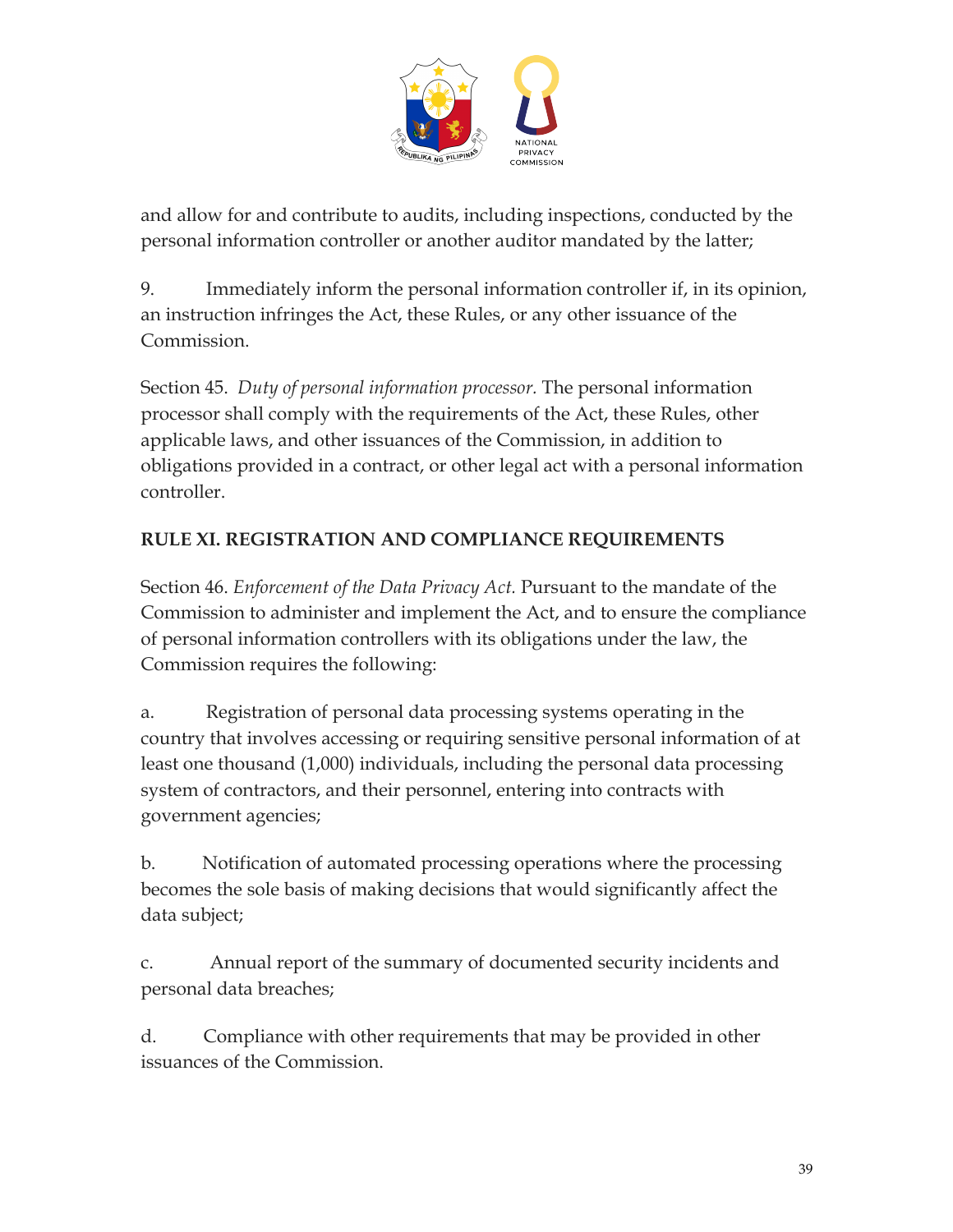

Section 47. *Registration of Personal Data Processing Systems.* The personal information controller or personal information processor that employs fewer than two hundred fifty (250) persons shall not be required to register unless the processing it carries out is likely to pose a risk to the rights and freedoms of data subjects, the processing is not occasional, or the processing includes sensitive personal information of at least one thousand (1,000) individuals.

a. The contents of registration shall include:

1. The name and address of the personal information controller or personal information processor, and of its representative, if any, including their contact details;

2. The purpose or purposes of the processing, and whether processing is being done under an outsourcing or subcontracting agreement;

3. A description of the category or categories of data subjects, and of the data or categories of data relating to them;

4. The recipients or categories of recipients to whom the data might be disclosed;

5. Proposed transfers of personal data outside the Philippines;

6. A general description of privacy and security measures for data protection;

7. Brief description of the data processing system;

8. Copy of all policies relating to data governance, data privacy, and information security;

9. Attestation to all certifications attained that are related to information and communications processing; and

10. Name and contact details of the compliance or data protection officer, which shall immediately be updated in case of changes.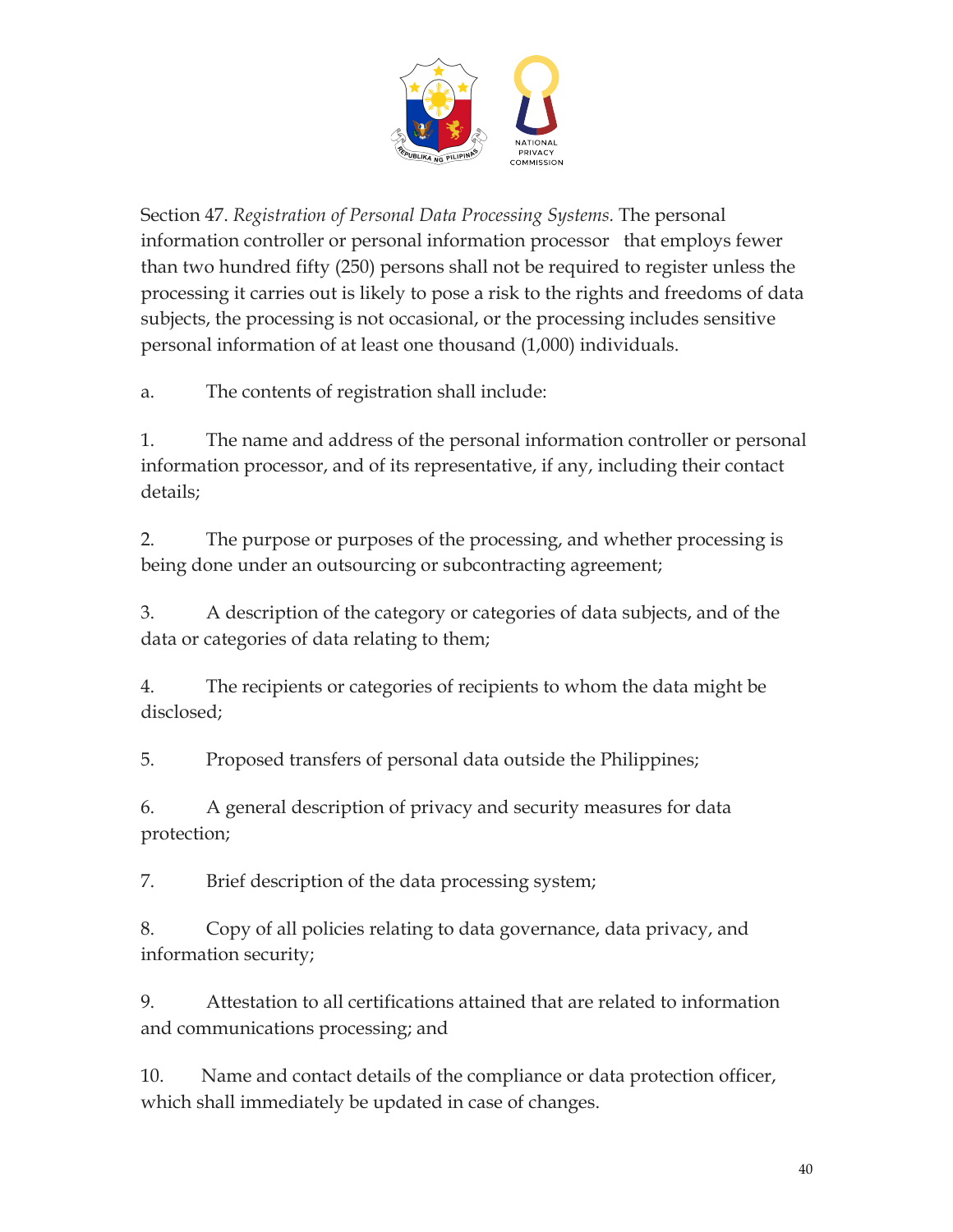

b. The procedure for registration shall be in accordance with these Rules and other issuances of the Commission.

Section 48. *Notification of Automated Processing Operations.* The personal information controller carrying out any wholly or partly automated processing operations or set of such operations intended to serve a single purpose or several related purposes shall notify the Commission when the automated processing becomes the sole basis for making decisions about a data subject, and when the decision would significantly affect the data subject.

- a. The notification shall include the following information:
- 1. Purpose of processing;
- 2. Categories of personal data to undergo processing;
- 3. Category or categories of data subject;
- 4. Consent forms or manner of obtaining consent;

5. The recipients or categories of recipients to whom the data are to be disclosed;

6. The length of time the data are to be stored;

7. Methods and logic utilized for automated processing;

8. Decisions relating to the data subject that would be made on the basis of processed data or that would significantly affect the rights and freedoms of data subject; and

9. Names and contact details of the compliance or data protection officer.

b. No decision with legal effects concerning a data subject shall be made solely on the basis of automated processing without the consent of the data subject.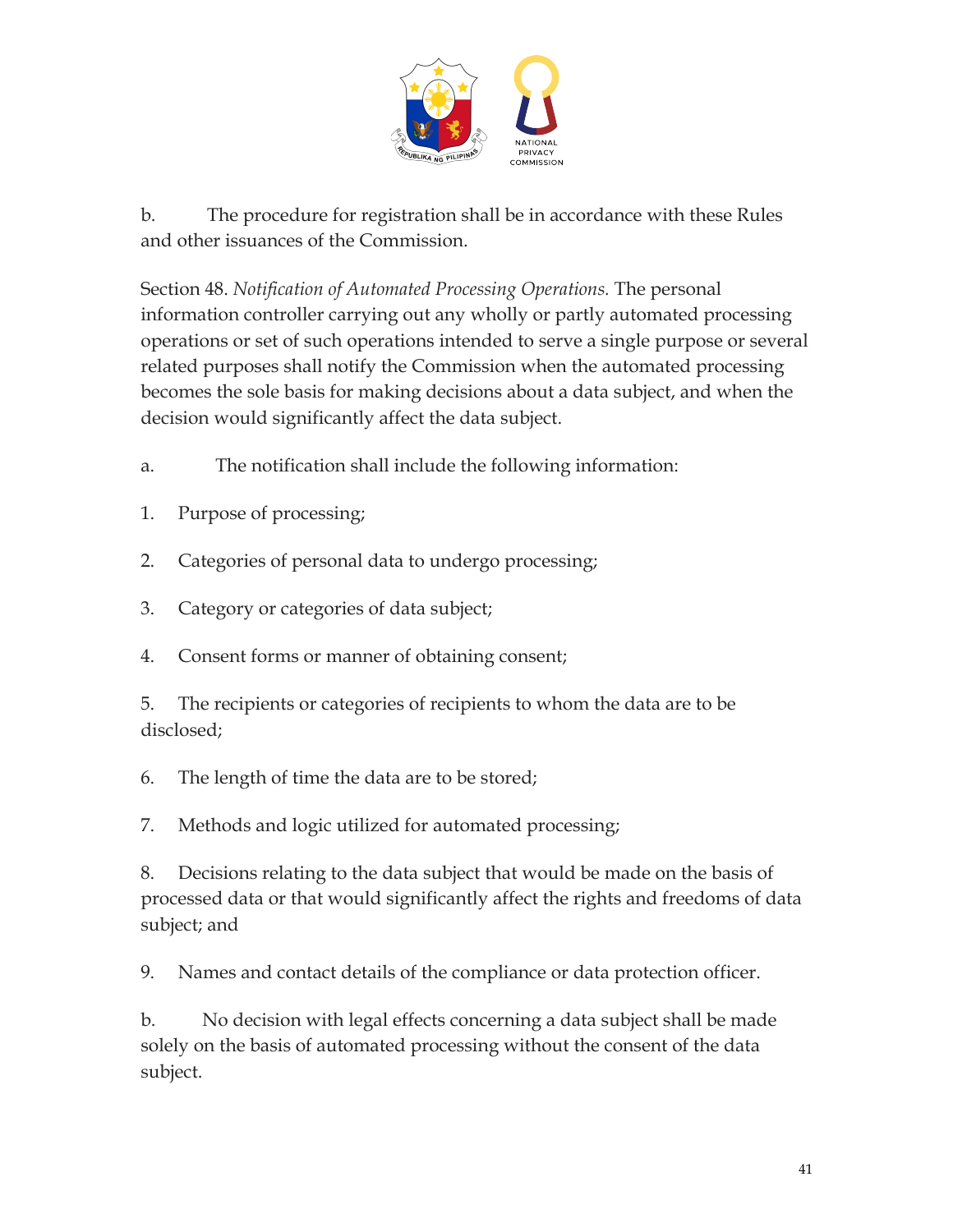

Section 49. *Review by the Commission.* The following are subject to the review of the Commission, upon its own initiative or upon the filing of a complaint by a data subject:

a. Compliance by a personal information controller or personal information processor with the Act, these Rules, and other issuances of the Commission;

b. Compliance by a personal information controller or personal information processor with the requirement of establishing adequate safeguards for data privacy and security;

c. Any data sharing agreement, outsourcing contract, and similar contracts involving the processing of personal data, and its implementation;

d. Any off-site or online access to sensitive personal data in government allowed by a head of agency;

e. Processing of personal data for research purposes, public functions, or commercial activities;

f. Any reported violation of the rights and freedoms of data subjects;

g. Other matters necessary to ensure the effective implementation and administration of the Act, these Rules, and other issuances of the Commission.

## **RULE XII. RULES ON ACCOUNTABILITY**

Section 50. *Accountability for Transfer of Personal Data*. A personal information controller shall be responsible for any personal data under its control or custody, including information that have been outsourced or transferred to a personal information processor or a third party for processing, whether domestically or internationally, subject to cross-border arrangement and cooperation.

a. A personal information controller shall be accountable for complying with the requirements of the Act, these Rules, and other issuances of the Commission. It shall use contractual or other reasonable means to provide a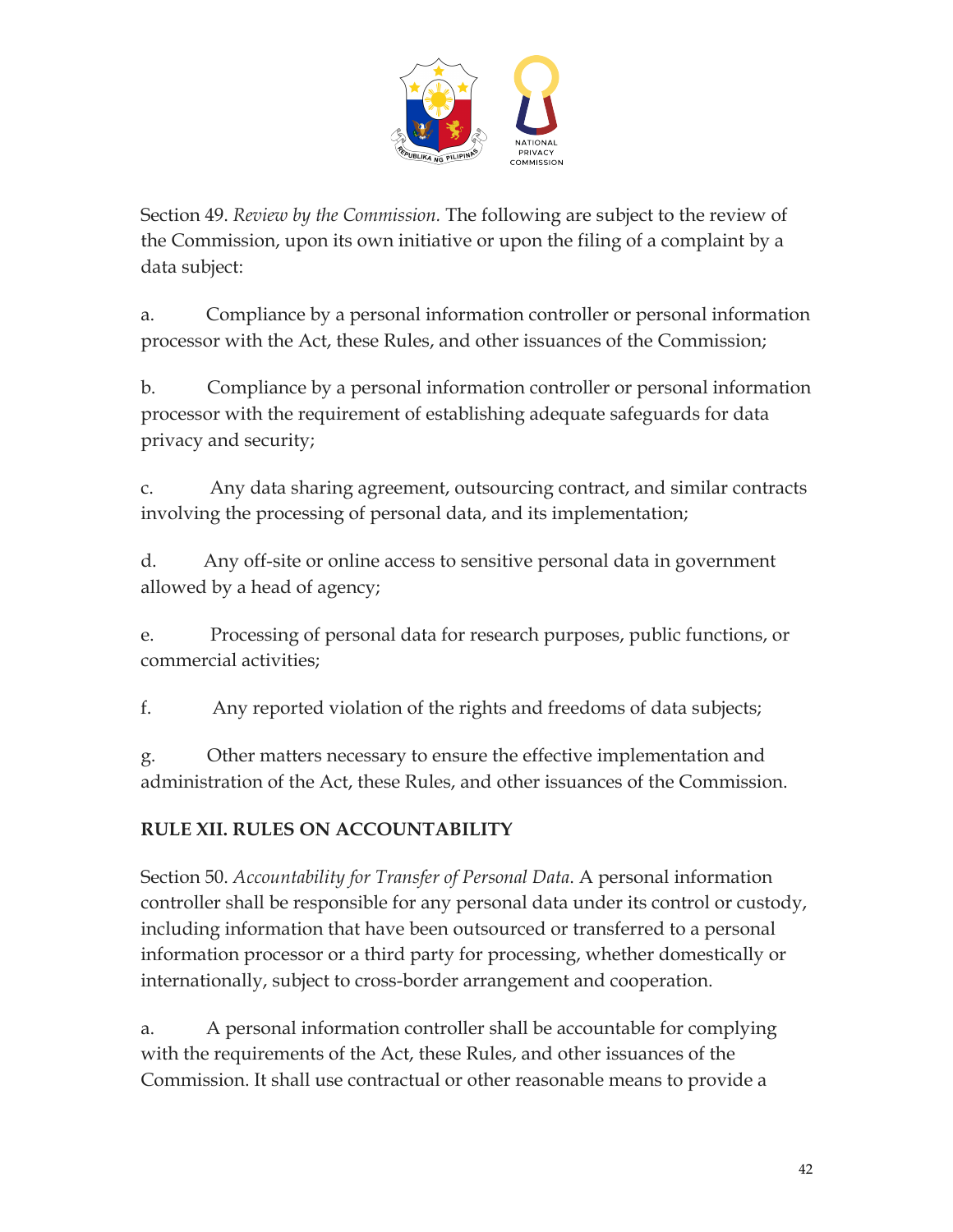

comparable level of protection to the personal data while it is being processed by a personal information processor or third party.

b. A personal information controller shall designate an individual or individuals who are accountable for its compliance with the Act. The identity of the individual or individuals so designated shall be made known to a data subject upon request.

Section 51. Accountability for Violation of the Act, these Rules and Other Issuances of the Commission.

a. Any natural or juridical person, or other body involved in the processing of personal data, who fails to comply with the Act, these Rules, and other issuances of the Commission, shall be liable for such violation, and shall be subject to its corresponding sanction, penalty, or fine, without prejudice to any civil or criminal liability, as may be applicable.

b. In cases where a data subject files a complaint for violation of his or her rights as data subject, and for any injury suffered as a result of the processing of his or her personal data, the Commission may award indemnity on the basis of the applicable provisions of the New Civil Code.

c. In case of criminal acts and their corresponding personal penalties, the person who committed the unlawful act or omission shall be recommended for prosecution by the Commission based on substantial evidence. If the offender is a corporation, partnership, or any juridical person, the responsible officers, as the case may be, who participated in, or by their gross negligence, allowed the commission of the crime, shall be recommended for prosecution by the Commission based on substantial evidence.

## **RULE XIII. PENALTIES**

Section 52. *Unauthorized Processing of Personal Information and Sensitive Personal Information.*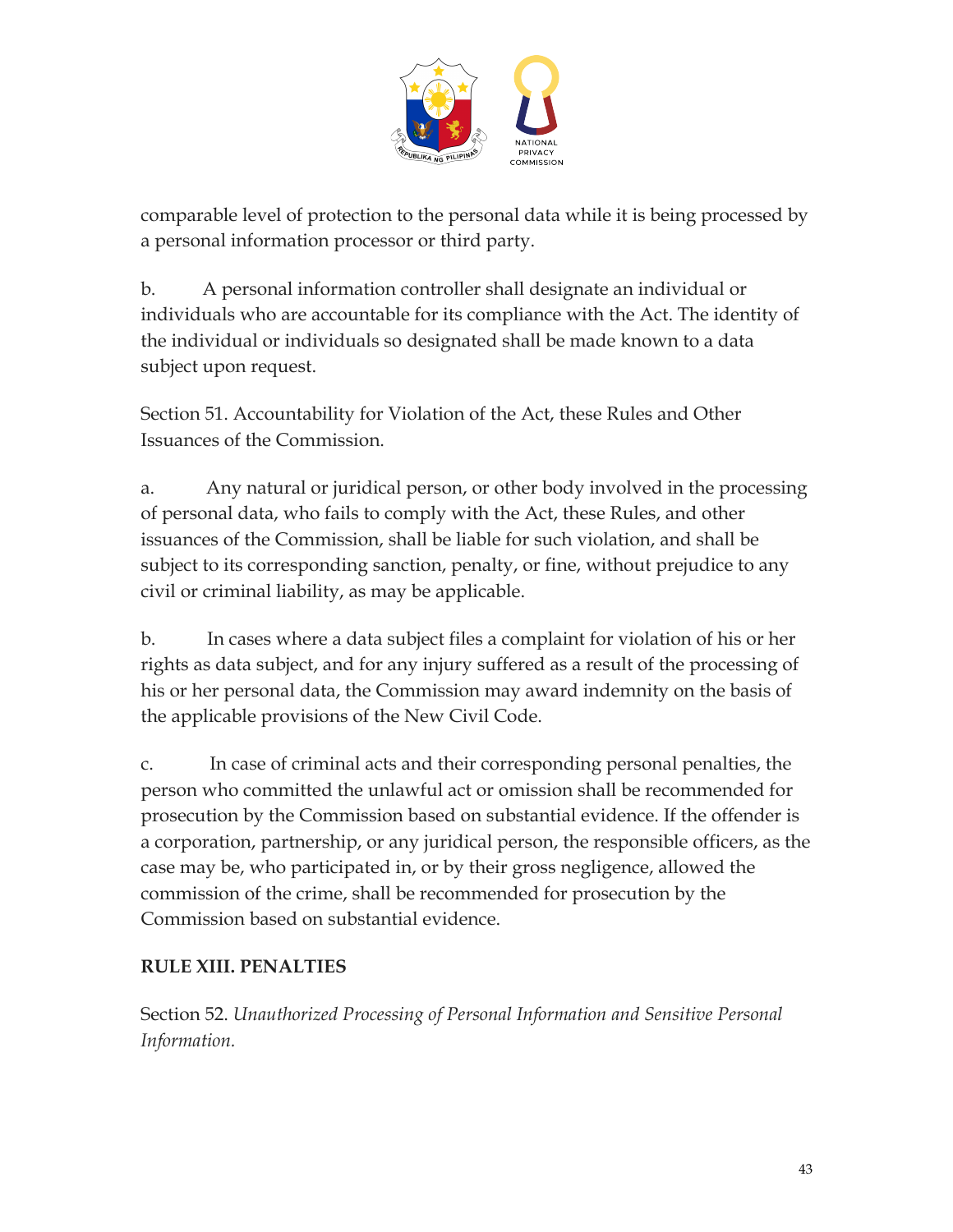

a. A penalty of imprisonment ranging from one (1) year to three (3) years and a fine of not less than Five hundred thousand pesos (Php500,000.00) but not more than Two million pesos (Php2,000,000.00) shall be imposed on persons who process personal information without the consent of the data subject, or without being authorized under the Act or any existing law.

b. A penalty of imprisonment ranging from three (3) years to six (6) years and a fine of not less than Five hundred thousand pesos (Php500,000.00) but not more than Four million pesos (Php4,000,000.00) shall be imposed on persons who process sensitive personal information without the consent of the data subject, or without being authorized under the Act or any existing law.

Section 53. *Accessing Personal Information and Sensitive Personal Information Due to Negligence.*

a. A penalty of imprisonment ranging from one (1) year to three (3) years and a fine of not less than Five hundred thousand pesos (Php500,000.00) but not more than Two million pesos (Php2,000,000.00) shall be imposed on persons who, due to negligence, provided access to personal information without being authorized under the Act or any existing law.

b. A penalty of imprisonment ranging from three (3) years to six (6) years and a fine of not less than Five hundred thousand pesos (Php500,000.00) but not more than Four million pesos (Php4,000,000.00) shall be imposed on persons who, due to negligence, provided access to sensitive personal information without being authorized under the Act or any existing law.

# Section 54. *Improper Disposal of Personal Information and Sensitive Personal Information.*

a. A penalty of imprisonment ranging from six (6) months to two (2) years and a fine of not less than One hundred thousand pesos (Php100,000.00) but not more than Five hundred thousand pesos (Php500,000.00) shall be imposed on persons who knowingly or negligently dispose, discard, or abandon the personal information of an individual in an area accessible to the public or has otherwise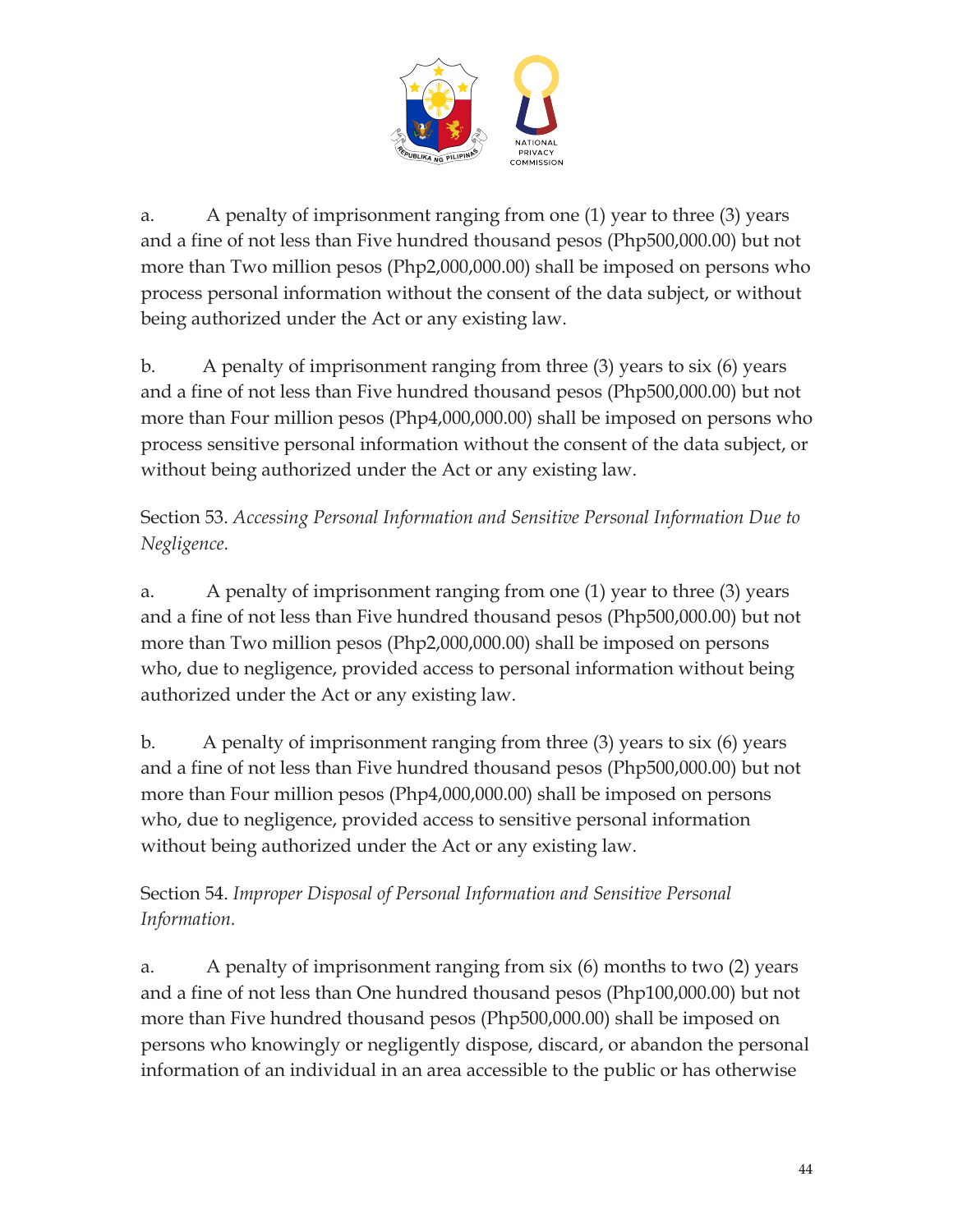

placed the personal information of an individual in its container for trash collection.

b. A penalty of imprisonment ranging from one (1) year to three (3) years and a fine of not less than One hundred thousand pesos (Php100,000.00) but not more than One million pesos (Php1,000,000.00) shall be imposed on persons who knowingly or negligently dispose, discard or abandon the sensitive personal information of an individual in an area accessible to the public or has otherwise placed the sensitive personal information of an individual in its container for trash collection.

Section 55. *Processing of Personal Information and Sensitive Personal Information for Unauthorized Purposes.*

a. A penalty of imprisonment ranging from one (1) year and six (6) months to five (5) years and a fine of not less than Five hundred thousand pesos (Php500,000.00) but not more than One million pesos (Php1,000,000.00) shall be imposed on persons processing personal information for purposes not authorized by the data subject, or otherwise authorized under the Act or under existing laws.

b. A penalty of imprisonment ranging from two (2) years to seven (7) years and a fine of not less than Five hundred thousand pesos (Php500,000.00) but not more than Two million pesos (Php2,000,000.00) shall be imposed on persons processing sensitive personal information for purposes not authorized by the data subject, or otherwise authorized under the Act or under existing laws.

Section 56. *Unauthorized Access or Intentional Breach.* A penalty of imprisonment ranging from one (1) year to three (3) years and a fine of not less than Five hundred thousand pesos (Php500,000.00) but not more than Two million pesos (Php2,000,000.00) shall be imposed on persons who knowingly and unlawfully, or violating data confidentiality and security data systems, breaks in any way into any system where personal and sensitive personal information are stored.

Section 57. *Concealment of Security Breaches Involving Sensitive Personal Information.* A penalty of imprisonment ranging from one (1) year and six (6)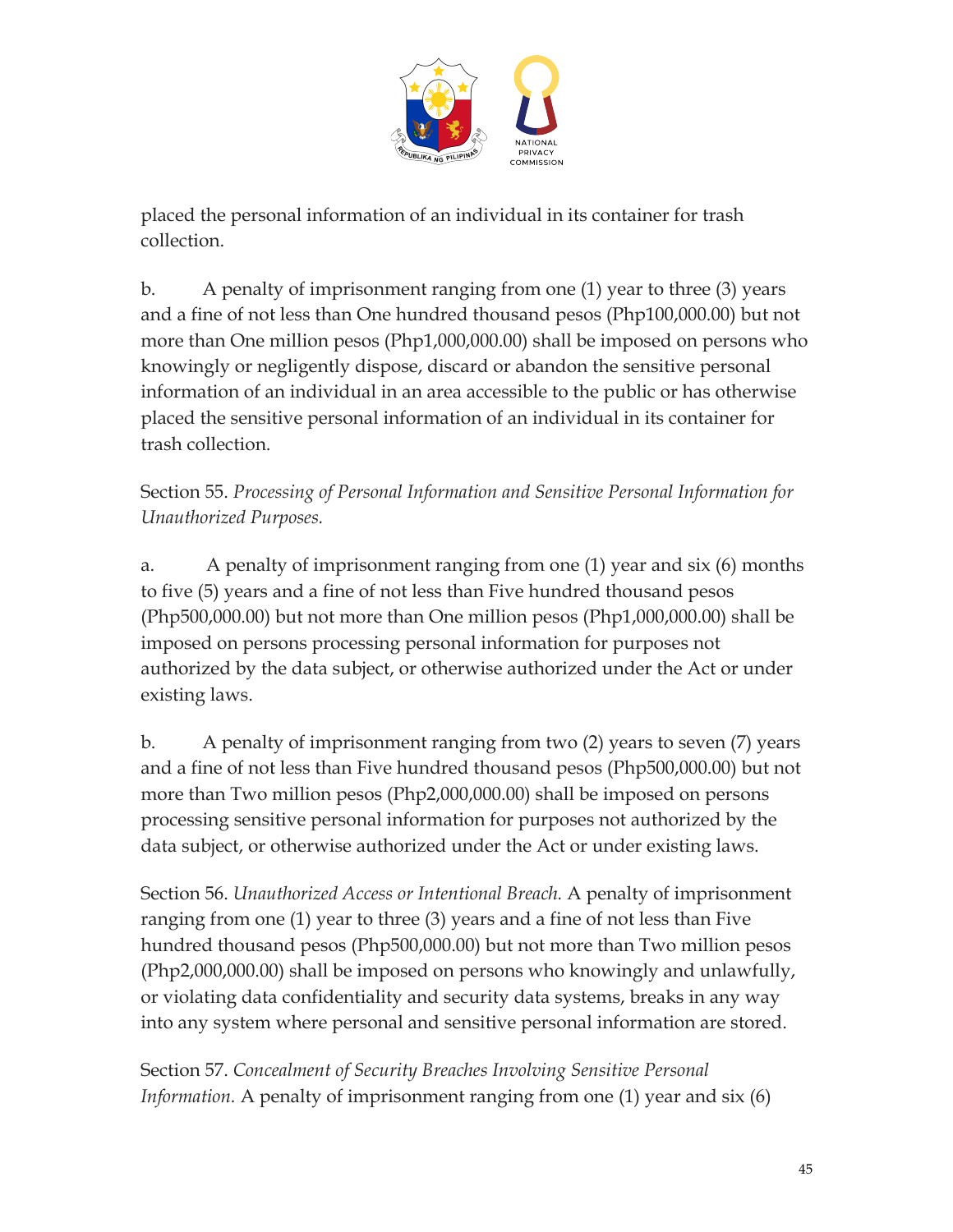

months to five (5) years and a fine of not less than Five hundred thousand pesos (Php500,000.00) but not more than One million pesos (Php1,000,000.00) shall be imposed on persons who, after having knowledge of a security breach and of the obligation to notify the Commission pursuant to Section 20(f) of the Act, intentionally or by omission conceals the fact of such security breach.

Section 58. *Malicious Disclosure.* Any personal information controller or personal information processor, or any of its officials, employees or agents, who, with malice or in bad faith, discloses unwarranted or false information relative to any personal information or sensitive personal information obtained by him or her, shall be subject to imprisonment ranging from one (1) year and six (6) months to five (5) years and a fine of not less than Five hundred thousand pesos (Php500,000.00) but not more than One million pesos (Php1,000,000.00).

#### Section 59. *Unauthorized Disclosure.*

a. Any personal information controller or personal information processor, or any of its officials, employees, or agents, who discloses to a third party personal information not covered by the immediately preceding section without the consent of the data subject, shall be subject to imprisonment ranging from one (1) year to three (3) years and a fine of not less than Five hundred thousand pesos (Php500,000.00) but not more than One million pesos (Php1,000,000.00).

b. Any personal information controller or personal information processor, or any of its officials, employees or agents, who discloses to a third party sensitive personal information not covered by the immediately preceding section without the consent of the data subject, shall be subject to imprisonment ranging from three (3) years to five (5) years and a fine of not less than Five hundred thousand pesos (Php500,000.00) but not more than Two million pesos (Php2,000,000.00).

Section 60. *Combination or Series of Acts*. Any combination or series of acts as defined in Sections 52 to 59 shall make the person subject to imprisonment ranging from three (3) years to six (6) years and a fine of not less than One million pesos (Php1,000,000.00) but not more than Five million pesos (Php5,000,000.00).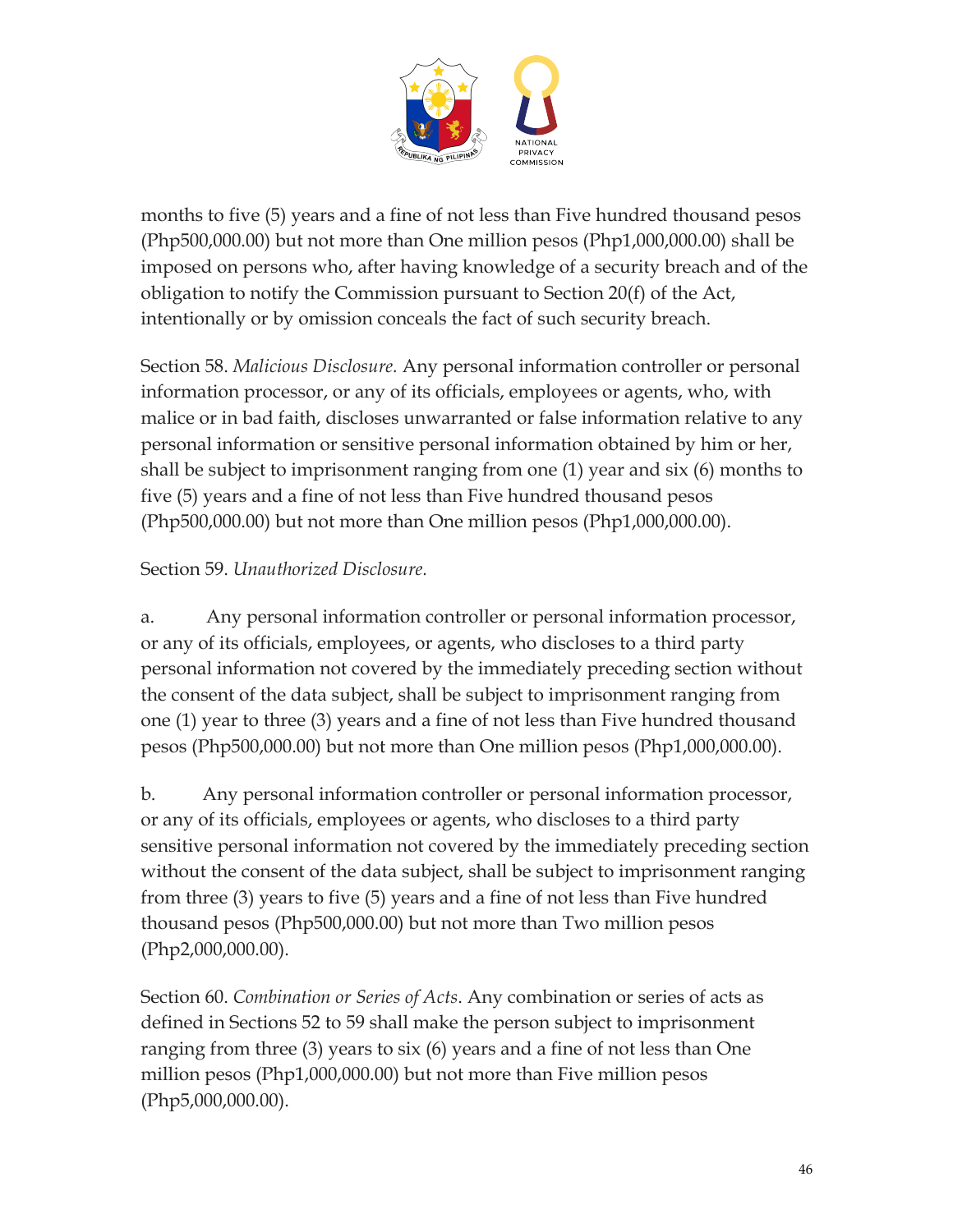

Section 61. *Extent of Liability*. If the offender is a corporation, partnership or any juridical person, the penalty shall be imposed upon the responsible officers, as the case may be, who participated in, or by their gross negligence, allowed the commission of the crime. Where applicable, the court may also suspend or revoke any of its rights under this Act.

If the offender is an alien, he or she shall, in addition to the penalties herein prescribed, be deported without further proceedings after serving the penalties prescribed.

If the offender is a public official or employee and he or she is found guilty of acts penalized under Sections 54 and 55 of these Rules, he or she shall, in addition to the penalties prescribed herein, suffer perpetual or temporary absolute disqualification from office, as the case may be.

Section 62. *Large-Scale.* The maximum penalty in the corresponding scale of penalties provided for the preceding offenses shall be imposed when the personal data of at least one hundred (100) persons are harmed, affected, or involved, as the result of any of the above-mentioned offenses.

Section 63. *Offense Committed by Public Officer.* When the offender or the person responsible for the offense is a public officer, as defined in the Administrative Code of 1987, in the exercise of his or her duties, he or she shall likewise suffer an accessory penalty consisting of disqualification to occupy public office for a term double the term of the criminal penalty imposed.

Section 64. *Restitution.* Pursuant to the exercise of its quasi-judicial functions, the Commission shall award indemnity to an aggrieved party on the basis of the provisions of the New Civil Code. Any complaint filed by a data subject shall be subject to the payment of filing fees, unless the data subject is an indigent.

Section 65. *Fines and Penalties.* Violations of the Act, these Rules, other issuances and orders of the Commission, shall, upon notice and hearing, be subject to compliance and enforcement orders, cease and desist orders, temporary or permanent ban on the processing of personal data, or payment of fines, in accordance with a schedule to be published by the Commission.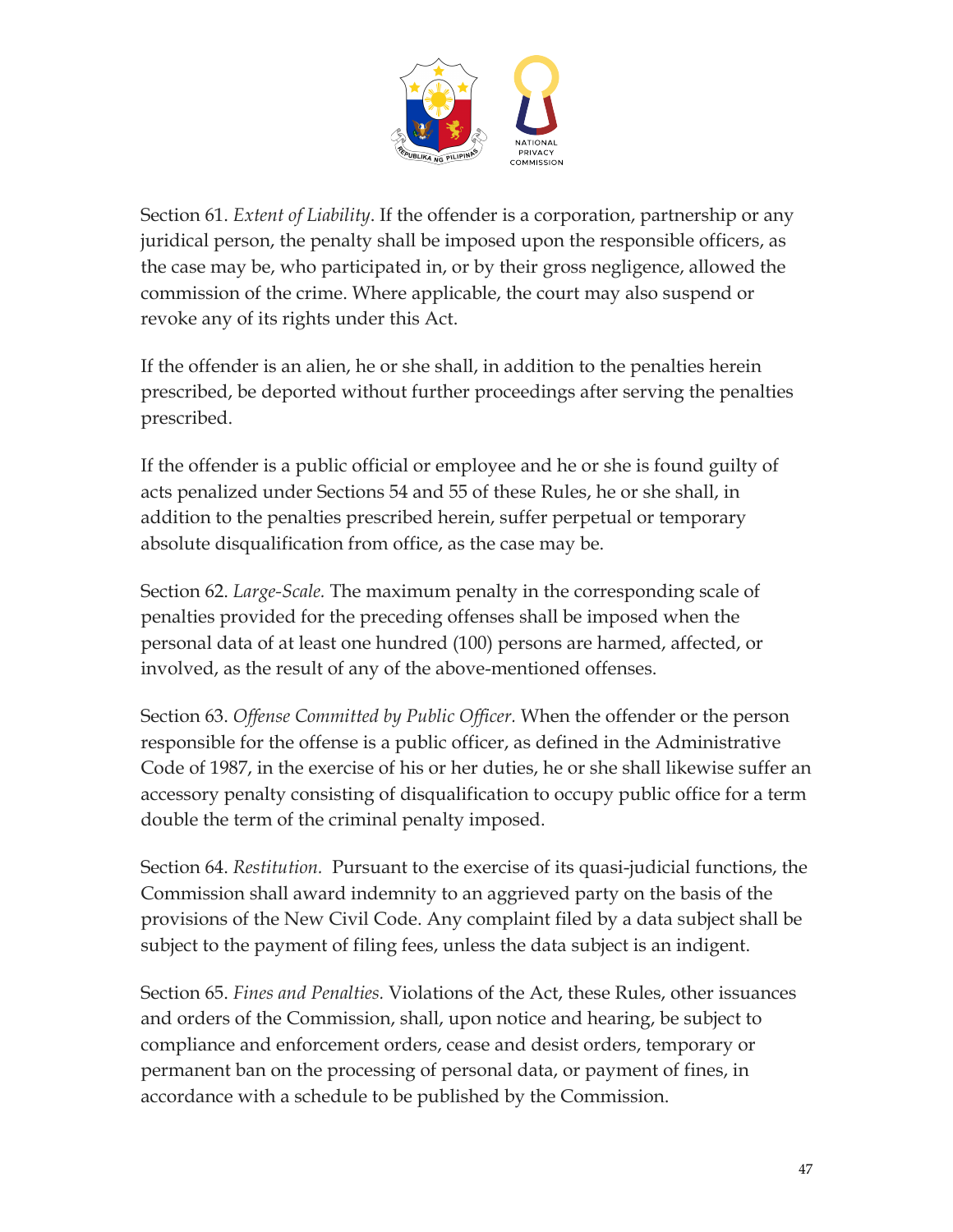

#### **RULE XIV. MISCELLANEOUS PROVISIONS**

Section 66. *Appeal.* Appeal from final decisions of the Commission shall be made to the proper courts in accordance with the Rules of Court, or as may be prescribed by law.

Section 67. *Period for Compliance.* Any natural or juridical person or other body involved in the processing of personal data shall comply with the personal data processing principles and standards of personal data privacy and security already laid out in the Act.

Personal information controllers and Personal Information processors shall register with the Commission their data processing systems or automated processing operations, subject to notification, within one (1) year after the effectivity of these Rules. Any subsequent issuance of the Commission, including those that implement specific standards for data portability, encryption, or other security measures shall provide the period for its compliance.

For a period of one (1) year from the effectivity of these Rules, a personal information controller or personal information processor may apply for an extension of the period within which to comply with the issuances of the Commission. The Commission may grant such request for good cause shown.

Section 68. *Appropriations Clause*. The Commission shall be provided with appropriations for the performance of its functions which shall be included in the General Appropriations Act.

Section 69. *Interpretation.* Any doubt in the interpretation of any provision of this Act shall be liberally interpreted in a manner that would uphold the rights and interests of the individual about whom personal data is processed.

Section 70. *Separability Clause*. If any provision or part hereof is held invalid or unconstitutional, the remainder of these Rules or the provision not otherwise affected shall remain valid and subsisting.